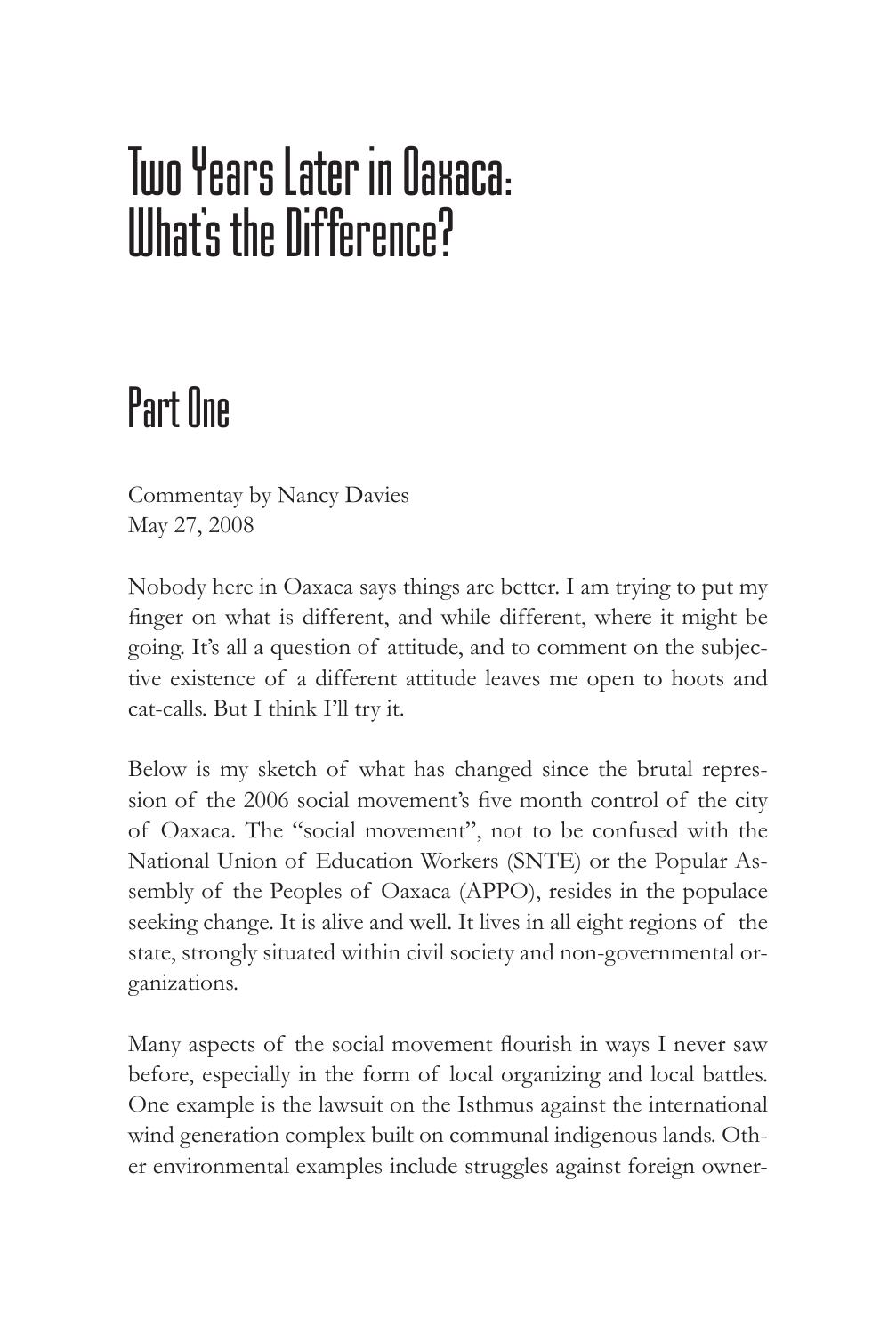#### 2 • NANCY DAVIES

ship of mines, and water projects.

But to my mind the most outstanding example is participation in the national movement for public dialogue, on the topic of privatizing PEMEX, Mexico's oil producer. A national issue, yes, but Oaxaca has Salina Cruz, the big oil city on its southern coast. In Oaxaca, people first gathered during the 2006 movement to discuss public policy, and they are doing it now.

On Monday, May 26 the city of Oaxaca's public forum (among hundreds of state-wide forums) for discussion of "la Reforma Energética", (including privatization of oil) took place at Casa de la Ciudad at 10:00 AM: The sponsoring organization are civil society: Sinergia, Sevices for Alternative Education (EDUCA) , Insitute for Development of Oaxaca Women

(IDEMO) and the Center of Assistance to the Popular Movement (CAMPO). As the federal Democratic Revolutionary Party (PRD) legislator Othón Cuevas said, "With this meeting today, Oaxaca is sending to all Mexico a message: the Oaxacans want to act as citizens and no longer as subjects. They want to have an effect before things happen and not fold their arms in the face of decisions imposed from the heights of power. This forum also represents the demand of a society which with just reason feels each moment less represented by its governors and its legislators, and in consequence, wants to make heard its voice."

These public discussions all over Mexico, and across the state of Oaxaca, came at the instigation of Andres Manuel Lopez Obrador, the "defeated" PRD presidential candidate and leader of the antiprivatization campaign. Lopez Obrador came to Oaxaca on Tuesday, May 20. He spoke at an "invitation only" event at the Hotel Mision de Los Angeles, to about 1,200 people. He recruited hundreds of them in "brigades" to go door-to-door to collect signatures in opposition to privatization, and dozens to head up the statewide forums.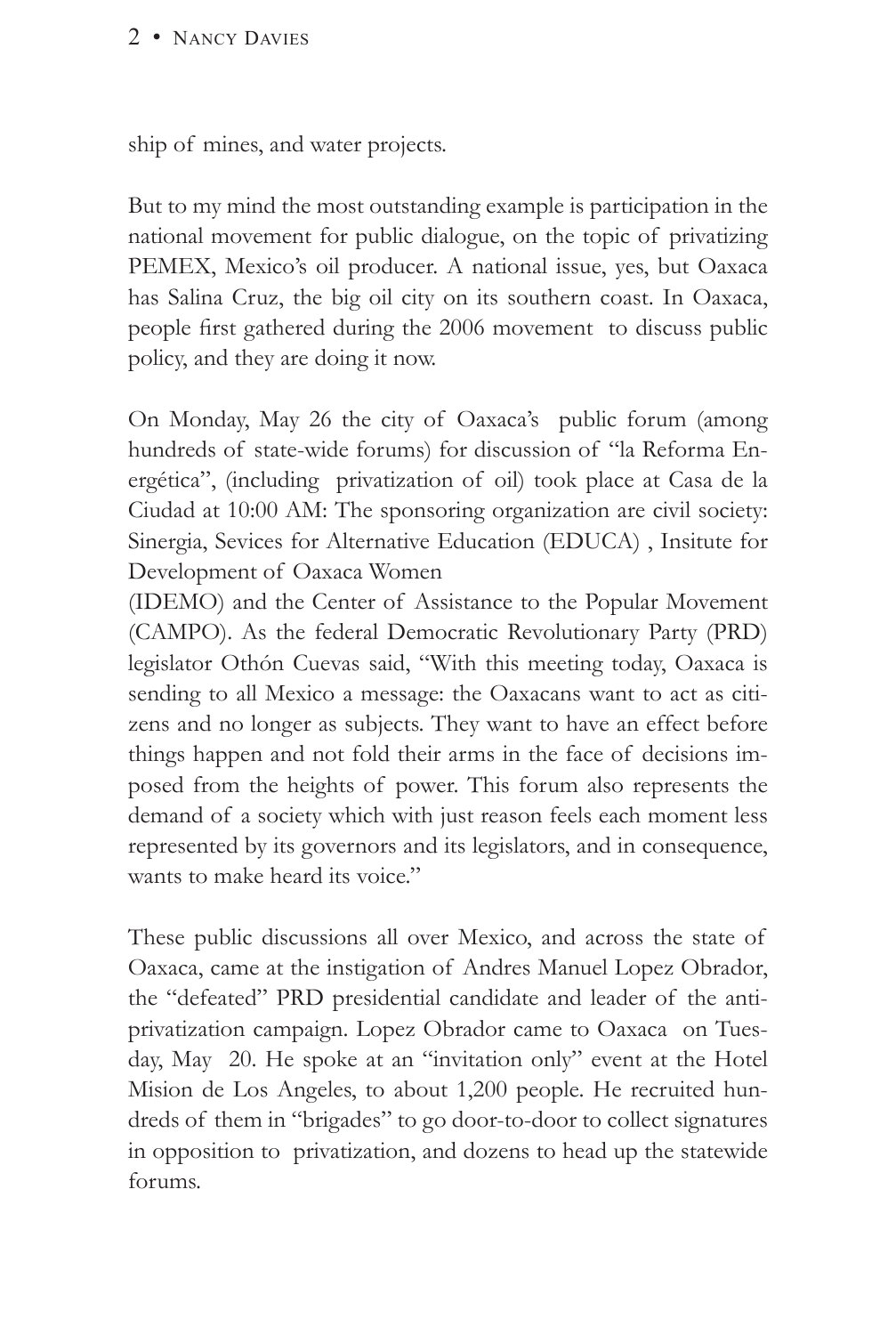The national Institutional Revolutionary Party (PRI) has split along lines of supporting, or not, the petroleum "reform" initiative of President Felipe Calderón. In support stands our governor Ulises Ruiz Ortiz (URO), he who is so indebted to President Calderón for keeping him in office. But things change. When URO was in big trouble, so was Calderón, who barely could control his own National Action Party (PAN) and needed the PRI to vote with him in the congress. Now Calderón holds control. Meanwhile a PRI faction headed by former best-buddy Roberto Madrazo and Beatriz Pagés opposes the energy reform "because it is anti-constitutional", which in fact it is. (The split reflects internal PRI conflict, as Heraclio Bonilla Gutierrez writing for La Noticias says, "like Sicilian Mafia families".) With the PRI split on oil privatization, Calderón has little left to gain by supporting URO. Furthermore, the criminal activities of URO created international embarrassment, especially since the news started to leak out about the probable guilt of URO's executive branch (that could be read "executioners" branch) in state terror.

URO's bargaining power diminished when an information leak went to the feds. The first leak came from a retired military general, Juan Alfredo Oropeza Garnica; followed by others of lesser position inside the state attorney general's office. The information clearly implicates URO's right-hand man, Jorge Franco Vargas who held the position of Secretary of Government for URO while URO was out campaigning for Madrazo's failed presidential bid. Franco Vargas has been implicated in running the death squads, along with torture and disappearances in the crimes against humanity perpetrated during 2006. Worse for URO, Franco Vargas is implicated in the 2007 forced disappearance of two men from the Popular Revolutionary Army (EPR), which claims responsibility for blowing up oil pipelines in retaliation. The EPR is now "bargaining"; discussing the situation with Calderón. URO, who can only claim that Franco Vargas acted without URO's orders or knowledge, is becoming a national and international liability.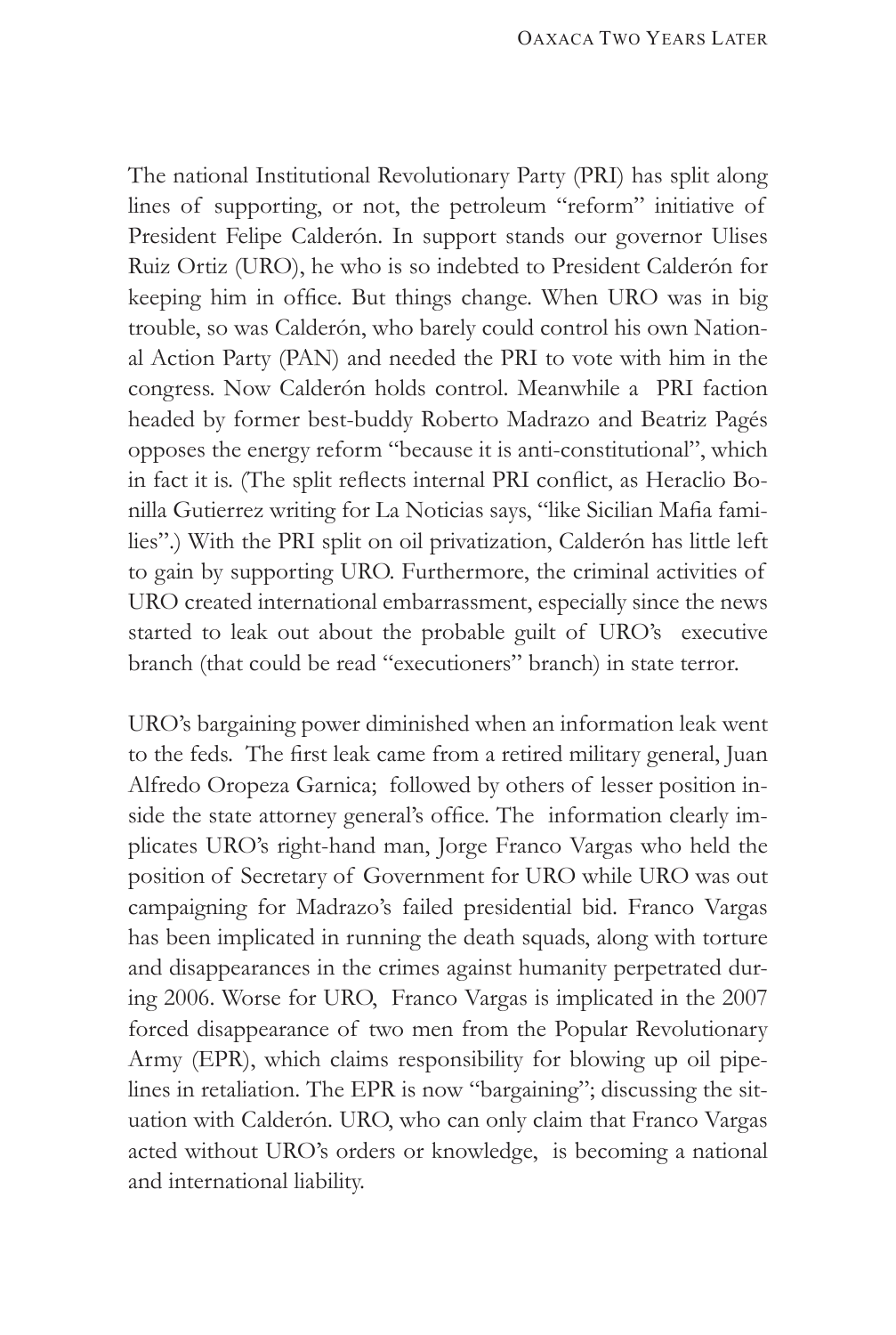#### 4 • NANCY DAVIES

In another "sign" of URO's decline, the Supreme Court of Mexico accepted a case of pederasty charges which had been rejected by Oaxaca courts. The case was brought by a mother of a four year old who was assaulted in his plush private kindergarten, allegedly by members of URO's friendship "bubble". The Oaxaca court's failure to proceed implies that URO, or Franco Vargas, is protecting the pederasts. Mothers unite! This particular outraged mother won't let go. A comfortable middle class woman, she is yet another person radicalized by URO – she includes the entire 2006-2007 repression when she blasts him. This furthers URO's power-shrinkage, because while many can tolerate murder, few can tolerate child-molesting.

The Movimiento Nacional por la Defensa del Petroleo may be a player in the next election.

But no matter. The exciting part is that the public is taking it on itself to organize opposition to the privatization of PEMEX. Being cynical, we may put this in the same category as anti-war protests which are routinely over-ridden by governments – but I salute the Oaxaca context: a state like many others in Mexico where dirty war terrorizes the population.

More than 150 people showed up on May 26, a Monday workday, at the city forum to discuss privatization. The structure of the forum gave the first set of presentations to four politicians: the PRD federal deputy Othón Cuevas; the PRI senator Adolfo Toledo Infazón; the Convergencia senator Alberto Esteva Salinas; and the state National Action Party's secretary general, Carlos Moreno Alcantara. Toledo Infazón duly and dully opposes privatization. Convergencia's Esteva Salinas was over-dressed in a suit, but said the right things. Carlos Moreno Alcantara claimed that the Calderón's plan "is not about privatization", but the position of Mexico in the world today. Thinking ahead for our grandchildren, he said, there must be a plan for "strategic resources to defend capitalism, and no more government than is necessary." He said that. I'm not kidding. The applause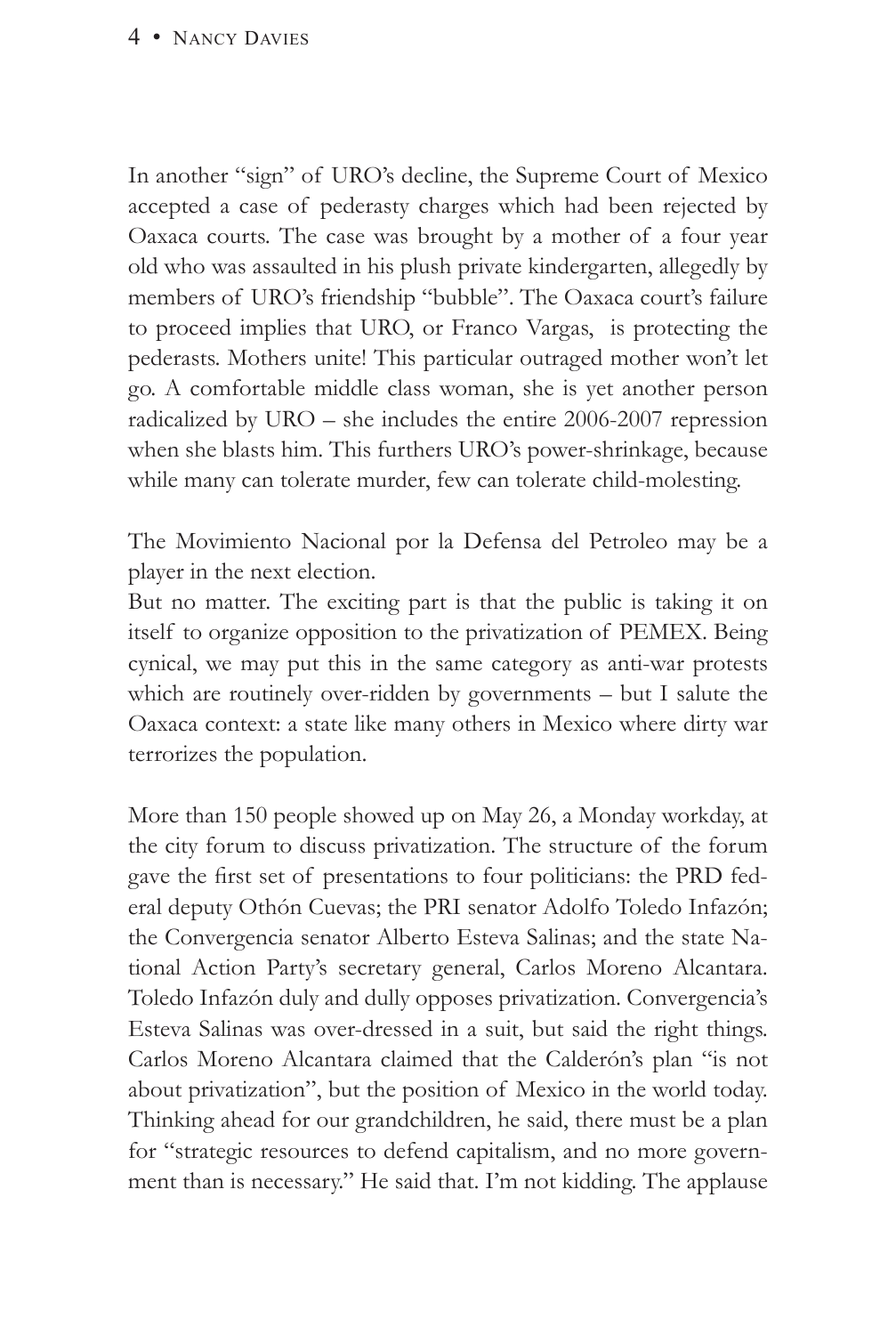was slight. His words rang a echo to the common gossip that Calderón was elected with oil money from Exxon and Chevron, who expect him to pay back the favor.

Cuevas responded by declaring that Mexico and its oil is not on earth to defend the interests of the USA which is squandering billions in Iraq while trying to control Iraq's oil supply. The audience responded with questions, and after a break the intellectuals and academics had their say, followed again by audience participation. The actual details of the PEMEX ploy (that's my term, one can hardly think that a company earning over \$100 profit per barrel of oil cannot repair its own pipelines or pay for its own deep water wells) have been explained and exposed, in what is probably one of the most profound examples of public education in Mexico, and in direct contradiction to what is coming over national television.

Coincidentally, on May 19, Section 22 of SNTE once again set up their 21 day annual encampment to highlight demands for renewing the union contract. Once again, I went to look, along with the tourists and footloose residents, at the marvelous combination of organization, defiance, and clever propaganda.

The rainy season in Oaxaca is underway, and vendors unimpeded in occupying zocalo and the streets around it, offered both pretty and practical products. Blankets were unfolded and carried off to the tents, hand-made jewelry and pottery sat displayed for the tourists.

The plantón (encampment) covers 15 street blocks. The union demands, in addition to the economic and educational needs, also include liberty for the political prisoners, cancellation of arrest orders, and restoring the schools held by Section 59 and the PRI to Section 22 control. Thus far there has not been much government response to demands for breakfasts, uniforms and shoes, sanitation facilities, community kitchens or basic materials for the 13,500 Oaxaca schools. Section 59 still holds schools, and confrontations continue.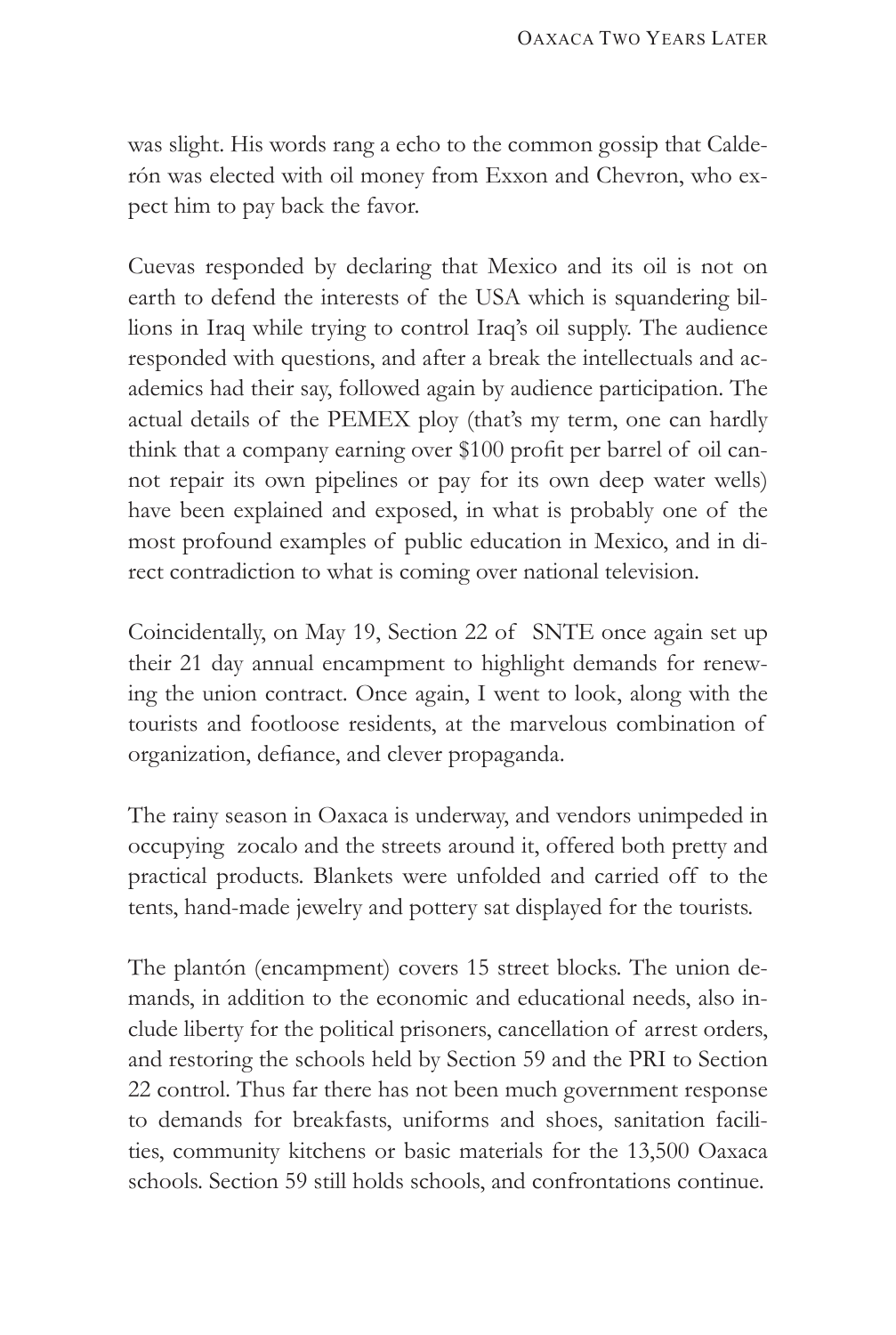#### 6 • NANCY DAVIES

Two years after the mega-encampment there still is no point in mudslinging regarding the issue of education quality, teacher training or readiness, because this failure – this huge government failure – in Oaxaca cuts across all sectors. A higher proportion of Section 59 teachers with neither classroom experience nor college degrees is cited by Section 22, who will soon lose their ability to hand down their teaching posts to their children, with or without the same qualifications. But the problem is so widespread as to make it necessary for the state normal schools, employing professors from the Autonomous University of Benito Juarez of Oaxaca, to conduct classes in pedagogy to the teachers on strike, weekends in the zócalo. These teachers have not yet earned college degrees; in reality, they are teacher-apprentices.

At the moment we first saw the color and movement of the 2008 plantón, in our excitement none of us commented on who the vendors were. Now it's claimed they are PRI promoted, in the same game of sneak, sell and tell as their PRI predecessors in 2006. Besides infiltration, they also serve to block access to the cafes around the zocalo, provoking another bitter complaint against the teachers on the part of the restaurant and cafe owners. I want to comment on change, but how can I put aside this small fact: the infiltration, according to opinion writers in Las Noticias, represents the on-going work of Jorge Franco Vargas, the infamous "El Chucky", even while he's under investigation for the assassinations, death squads, kidnappings and disappearances and torture of social movement activists in 2006. Two years have passed, and I am sitting in front of my computer trying to put my finger on what has changed. Damn.

Those of us who lived Oaxaca, 2006, do feel a touch of dejá vú, although the size of the teachers' occupation is modest in comparison to that year's: the teachers are camping in rotation as they come in from the eight regions of the state. Courtesy (or is it caution?) seems more pronounced. The shop-keepers who suffered financial losses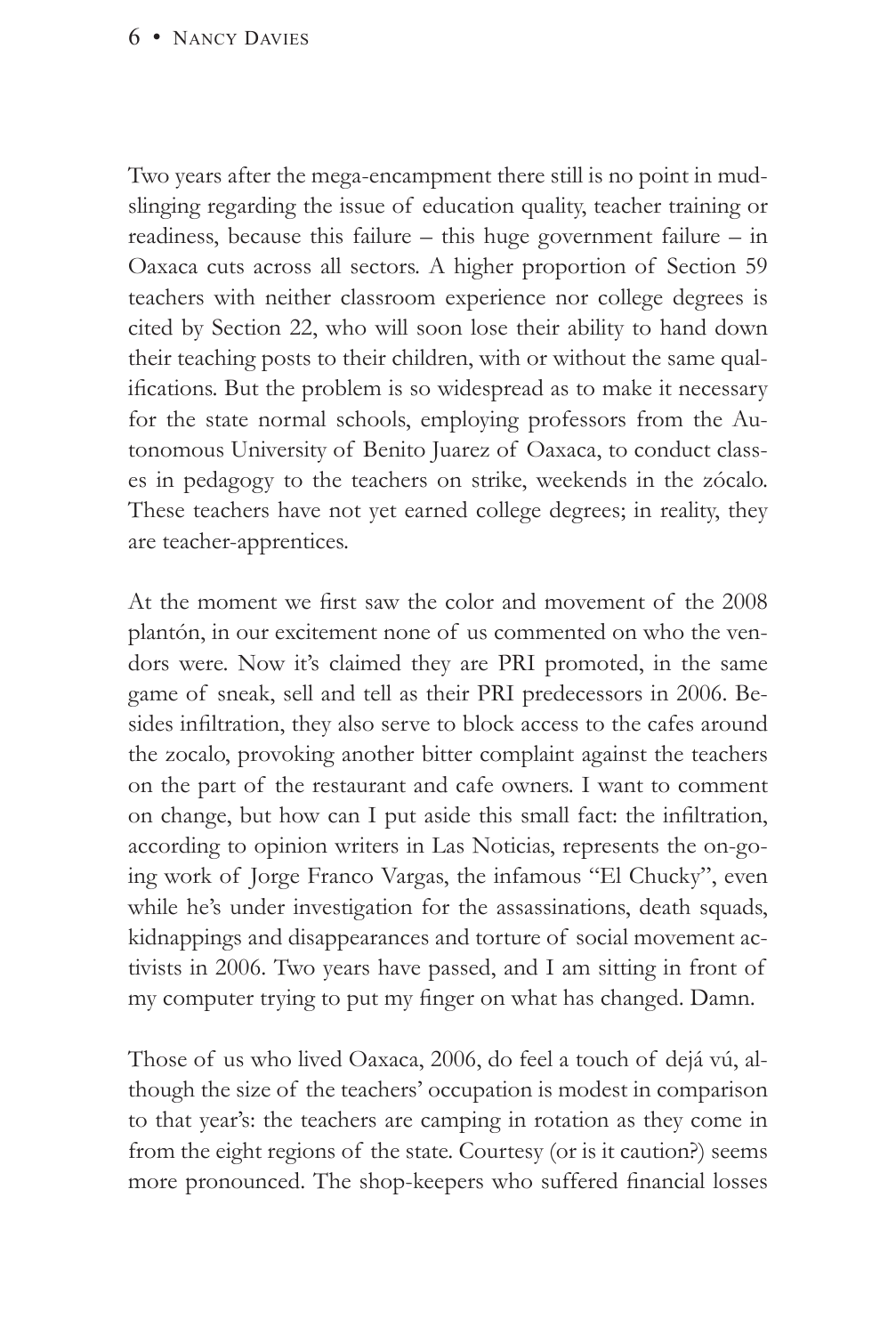in 2006 asked nicely that the teachers not block access, but as each region rotates in and out that courtesy dissipates. What the teachers try to avoid the vendors accomplish. And since nobody can forget (and many cannot forgive), the 2008 atmosphere also hints of wariness. The Ministerial Police circle the center in vans, but no police are evident inside the zócalo where the sidewalks are occupied and cafe tables stand empty.

Section 22 remains the manpower backbone of the social movement, with about 65,000 education workers. It is the income of 70,000 teachers (including Section 59) which recycles as the largest economic machine in Oaxaca's economy, (unlike tourism dollars which largely leave the state). The teachers' income, lost, did great harm; income regained and improved benefits all of Oaxaca's economy. Teachers' salaries (re-zonification) are always on the table. At this writing, a reasonable settlement within the next two weeks between the government and Section 22 seems likely because of threats of further disruption. The union presently holds toll booths on the highway, blocks access to the airport and buildings outside the city, and conducts normal strike activities.

The change most evident to me is not the relatively low–key occupations by Section 22. The real changes lie in answering this question: Where is the Asamblea Popular de los Pueblos de Oaxaca (APPO)? Who is now the big player on the field?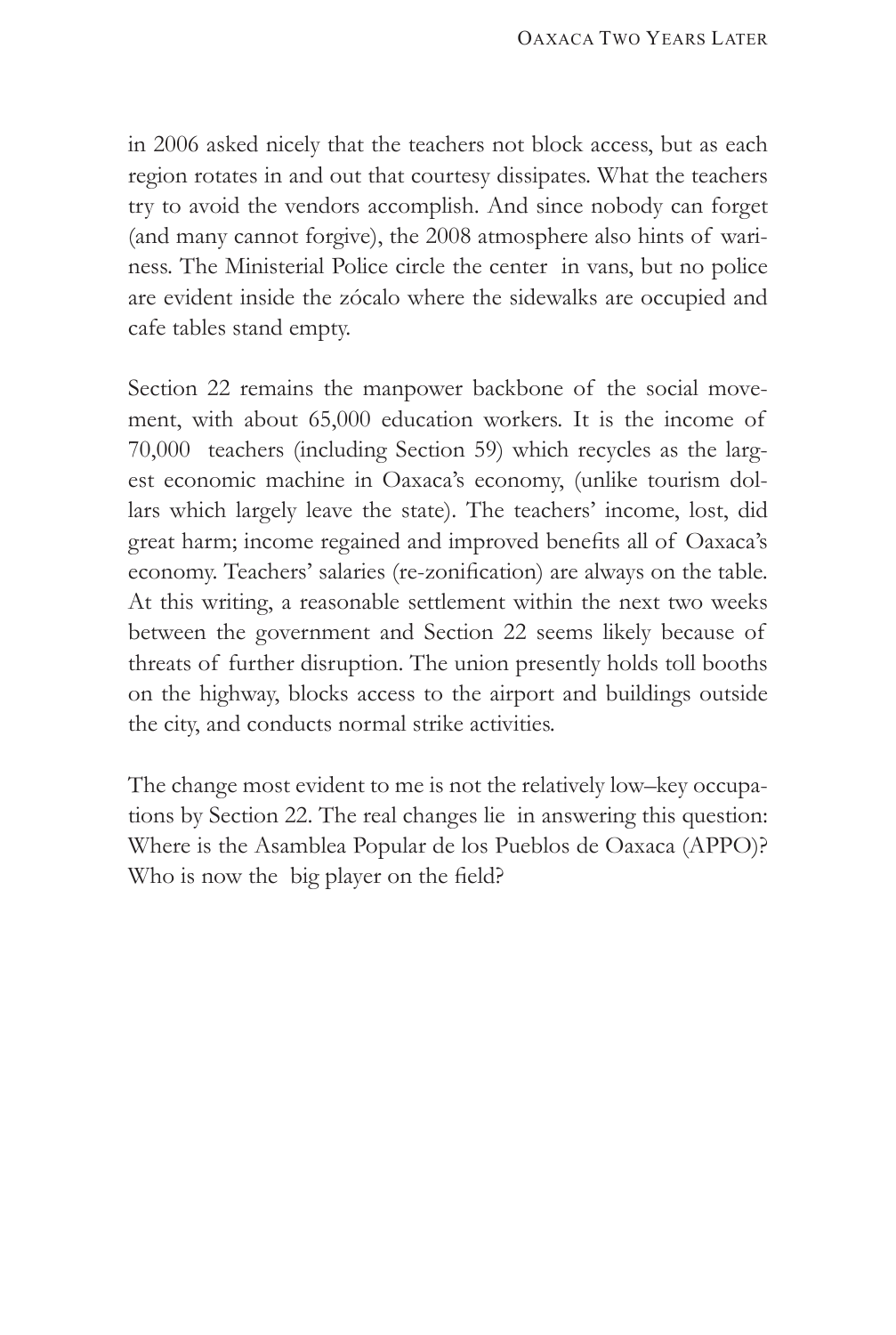# Part Two

*networking and local autonomy: the thigh bone's connected to the knee bone*

Commentay by Nancy Davies May 27, 2008

Oaxaca, Mexico now serves as the crossroad for national social movements – and perhaps international ones as well, according to David Venegas, the former political prisoner and activist of the Asamblea Popular de los Pueblos de Oaxaca (APPO).

The annual occupations by frustrated members of Section 22 of the National Union of Education Workers (SNTE) in their 2008 strike add to the frustration of the population. Refusing permission to convoke a statewide teachers assembly to legitimize new officials for Section 22 within SNTE is clearly a union-busting maneuver, a dangerous one. Stymied by the unsavory Elba Esther Gordillo, abetted by Ulises Ruiz Ortiz (URO) in not yielding on this most important union piece, the tension grows in Oaxaca as we approach the June 14 anniversary of the movement.

Section 22 in the midst of their struggle incorporated other concerns, particularly the privatization of the petroleum industry. This is the legitimate task of teachers – they plow the ground; the social movement plants the seeds. Inside the teachers' plantón, education proceeds. Alongside the encampment in the Alameda, another antiprivatization forum took place on May 29, sponsored by the National Democratic Alternative (ADN) of the National Democratic Party (PRD).

And if the avalanche of initials and organizations overwhelms you, so does it me –organizations and sectors of organizations are multiplying like rabbits.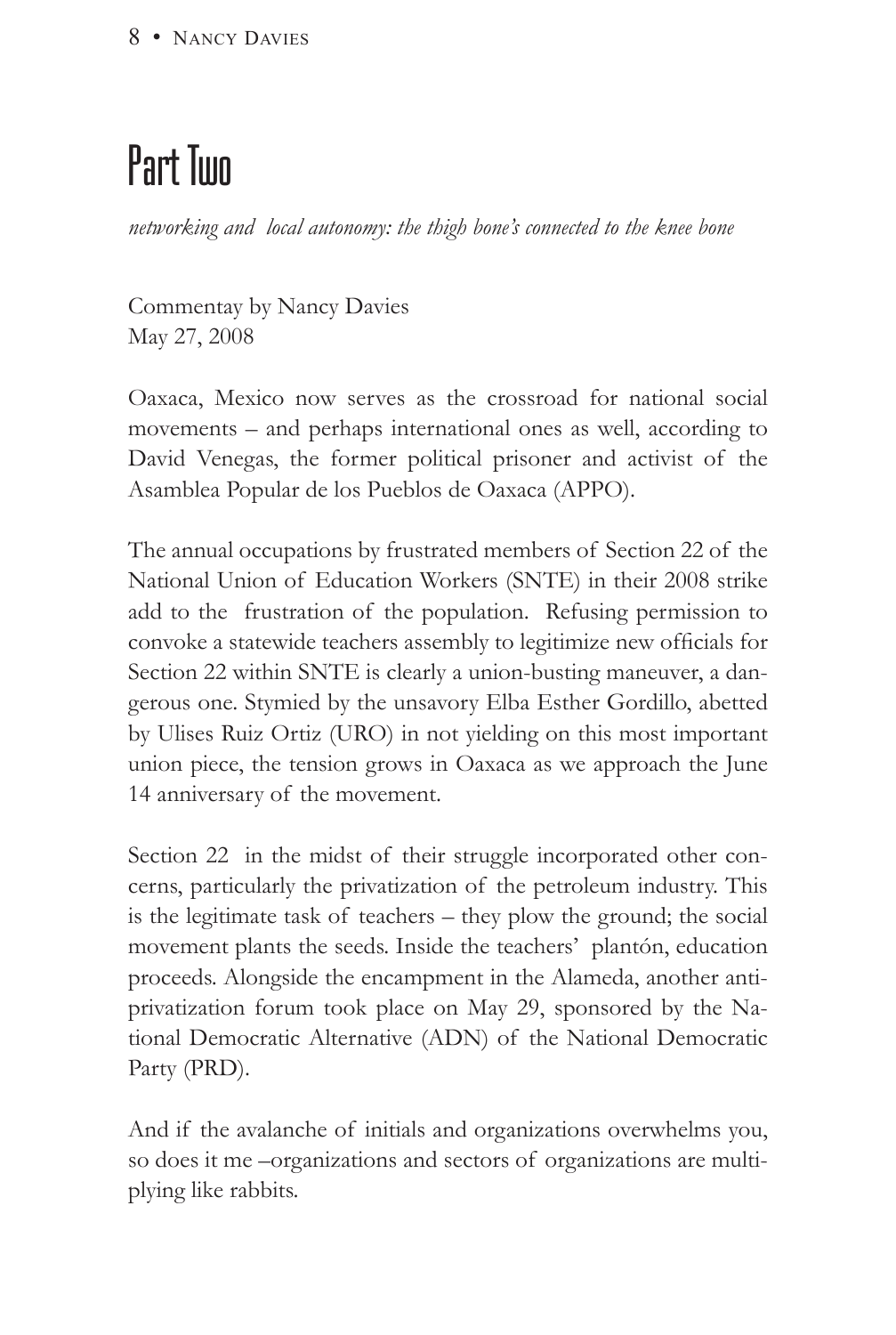Barring another not impossible social explosion, the changes in Oaxaca answer this query: Where is the Asamblea Popular de los Pueblos de Oaxaca (APPO)? My response, and the post- 2006 difference: people are organizing on the ground. A network of activists spread across the state, and they are all, in some sense "the APPO". As David Venegas told me, when the youth caravan El Sendero del Jaguar arrived in small communities on the Isthmus in May, although the youngsters do not identify themselves as APPO (many don't belong to the APPO), the townspeople rushed out to meet them shouting "the APPO is coming! The APPO is here!"

We are all the APPO.

The main body of the APPO, those thousands who took to the streets in 2006, are not attending quarrelsome ideological meetings – but they haven't vanished. "The head bone 's connected to the neck bone, the neck bone's connected to the shoulder bone..., now hear the word of the Lord!" Good song. The word of the Lord in Oaxaca is that everything and everybody is connected, in a cascade of inter-related events and movements. The APPO has been described as a movement of movements, and more than ever, that seems accurate.

I postulate that a two-fold change in consciousness in Oaxaca has taken root. One involves networking. Civil society caught on to the government policy of deliberate isolation and separation of communities and groups, often accompanied by PRI-provoked violence. That power tactic is being discussed and acted on via crosscultural communication. The other change is confrontation of authoritarian top-down control. Local control, horizontal control, and autonomy leap up multi-headed within town after town. They create in-your-face overt challenges to the resident caciques.

This is not to disregard the fact that many social organizations retain a top-down internal structure, many consist of not more than two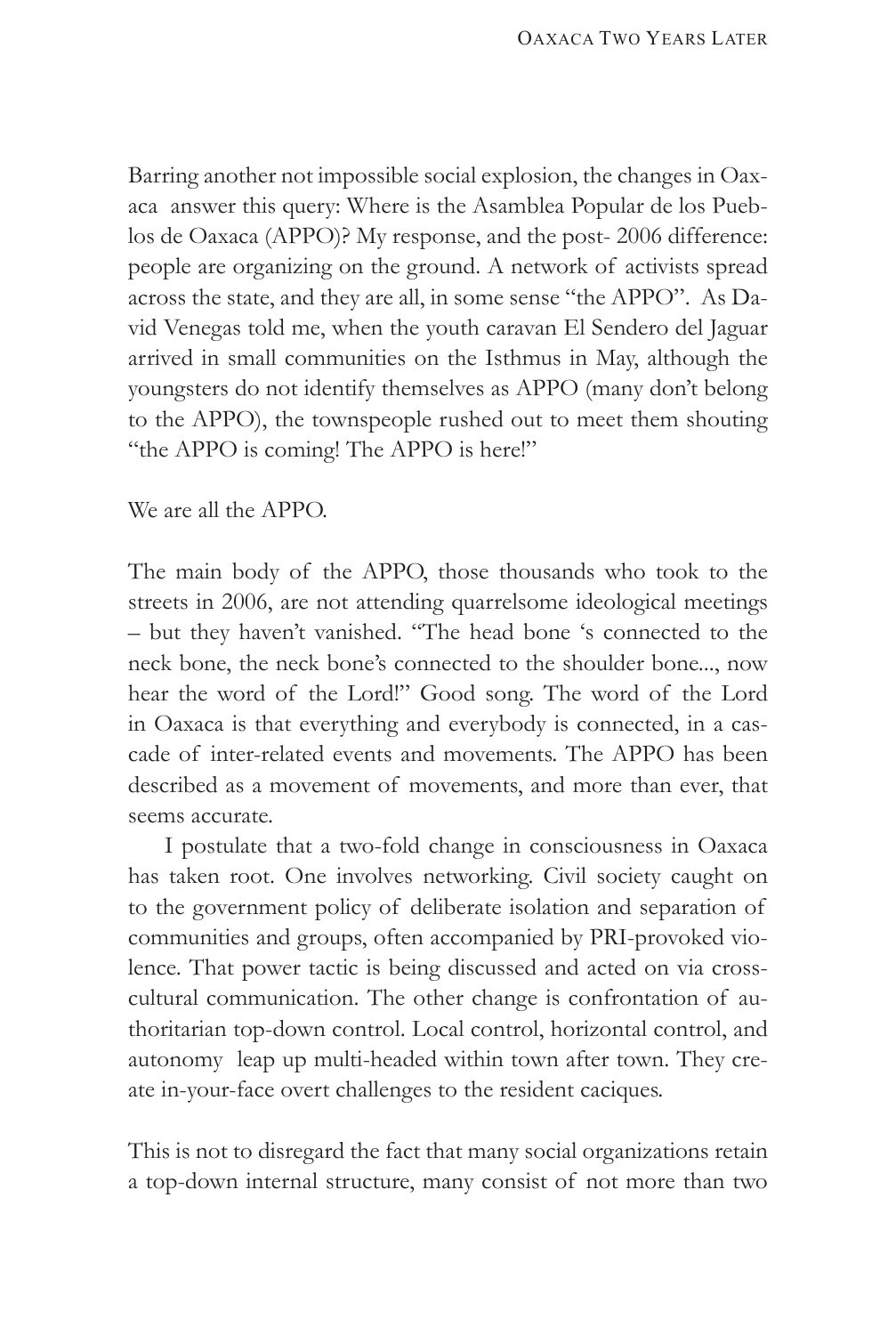people, many hold conservative positions. Nor could I disregard the cost in lives: for example the two Triqui radio broadcasters. Nor government harassment. Nevertheless, as the APPO shouted "elbow to elbow", the social movement spread like water, very strong; not only horizontal, but respectful of one other's programs and priorities.

## The Journey of the Sendero del Jaguar

I met the sisters of David Venegas Reyes while they were working to get David out of prison. Sonya was raising money selling calendars. Natalya was speaking and traveling; both attended meetings of the APPO.

David Venegas I met for the first time at a public forum regarding political prisoners, on the day after he himself was released. He spent eleven months in the hands of the government, grabbed off the street in April of 2007 and framed with a sequence of false criminal charges, then re-charged, and re-charged again, until finally the courts declared an end to it and he was released.

The siblings live in Oaxaca with their parents, and David graduated from a Oaxaca university with a degree as "agricultural engineer" or maybe we would say "agronomist" in English, a title he finds now to be totally useless. As he explained, all they were taught was from the north: agribusiness and chemicals. David is a committed anarchist (in the best sense of the classic political tradition), and a member of VOCAL, the APPO anarchist socialist faction. In person, he sizzles with energy, a handsome twenty-five year old, seemingly tireless and fearless. When I met him the second time he was heading a march to demand release of other prisoners.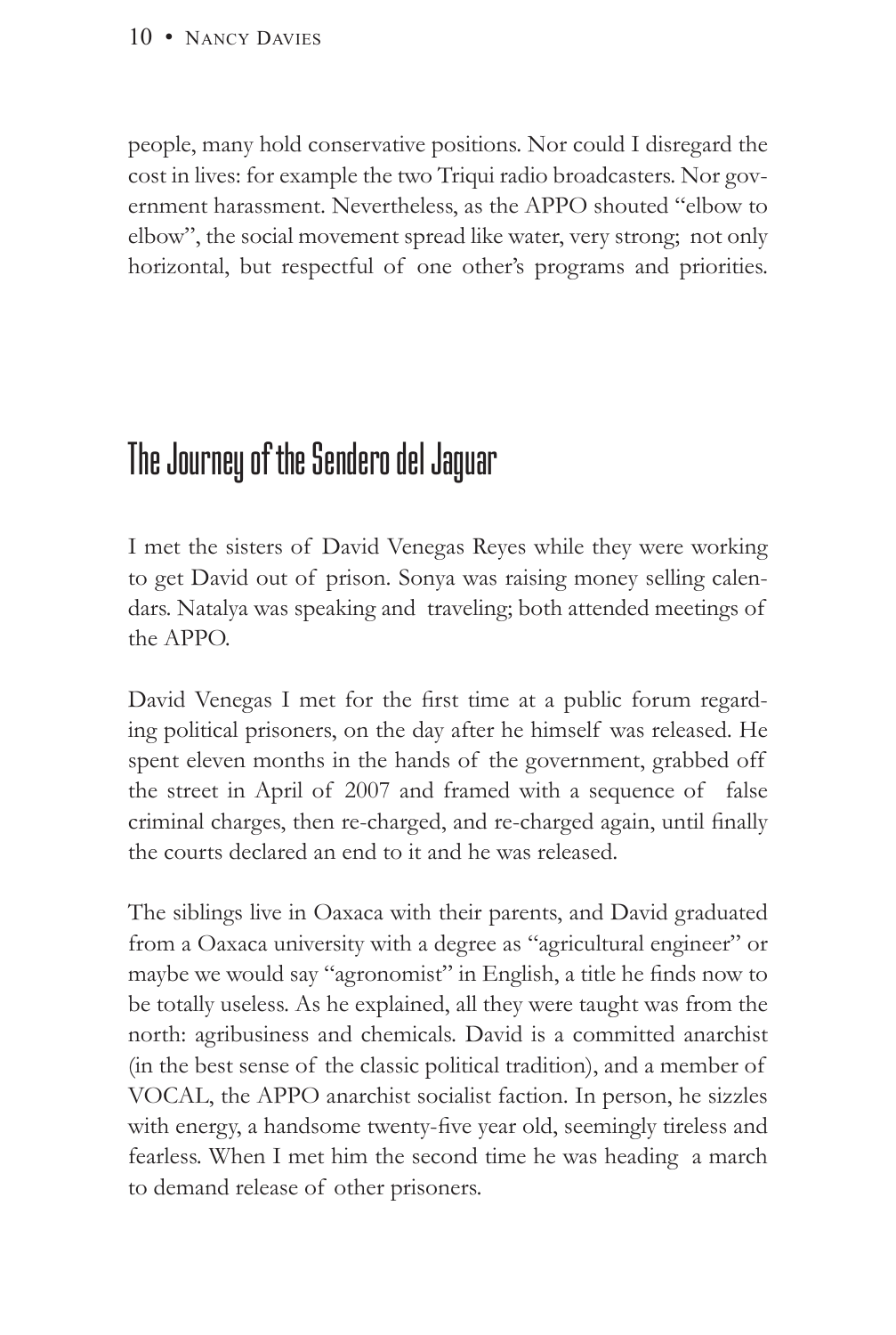According to David, "The Path of the Jaguar for the Regeneration of our Memory" is the result of the collective work of activist boys and girls who participated in the first youth meeting of the social movement, convoked by the APPO in its third state assembly. This meeting of youngsters, in the month of February of 2008 in the town of Zaachila, organized the caravan of thirty young people who have as their fundamental objective "the reorganization of the Oaxaca social movement."

On May 27, Las Noticias displayed a half-page ad entitled "Pronunciamiento Politico" It was signed Caravana "El Sendero del Jaguar por la Regeneración de Nuestra Memoria" In part it read:

"As in Mexico and the world, many peoples are struggling and resisting (neoliberal) development and progress because they know it will only benefit some few and those few are not the legitimate owners of the land nor of what is found in it. In the region of the Isthmus de Tehuantepec, towns such as Jalapa del Marqués, Juchitán, San Blas Atempa, Zanatepec and Benito Juárez Chimalapas are located at strategic points for the development of mega-projects like the Plan-Puebla-Panama, the Area of Free Commerce of the Americas (ALCA, or NAFTA), the Mesoamerican Biological Corridor and the Alliance for Security and Prosperity of North America (ASPAN).

The youngsters' caravan with David Venegas on board left Oaxaca City on May 5, 2008 from in front of the teachers' building. David's opinion piece/explanation appeared on the internet blog "Kaos en la Red" and in the newspaper Noticias Voz y Imagen de Oaxaca.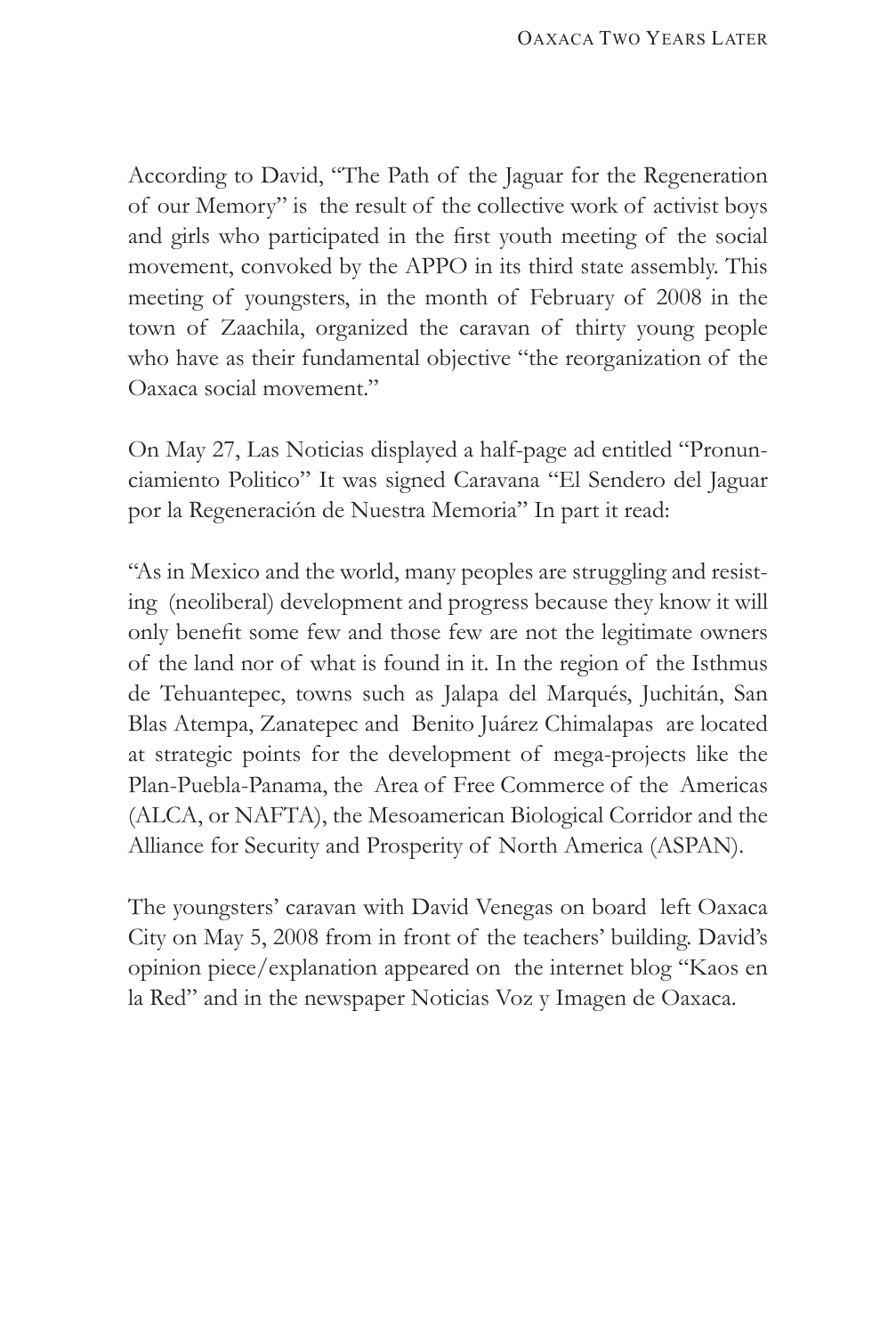#### 12 • NANCY DAVIES

## The Oaxaca social movement: local control as a political model

Public acknowledgement of issues regarding privatization vs. community ownership; autonomy, local control, indigenous rights and cultural identity emerged as an integral part of the discourse in 2008. The lawsuits on the Isthmus filed against foreign contractors for the wind generators, charge fraud, failure to obtain local input, and unfair rental payments as well as misleading environmental studies, and failure to observe indigenous rights. It would be a model for the nation if it were won and enforced. It is legally based on violation of the Mexican constitution, closely related to the prohibitions of turning oil over to foreign investors. In the words of Sendero:

 " ... this (2006) movement against globalization not only touched the gates of heaven, it took it by storm, which meant that the antagonists–"the governor", "the state", "neoliberalism"– were recognized. The demands were direct, they were pressed by solidarity, but also by the insults and discontent of an immoral economy.

The APPO ...underlined the necessity of thinking about a new type of authority, one far from Persons governing and Persons governed, but instead (based on the model) "lead by obeying", as followed by the Zapatistas...to imagine what forms of life suit them, their own beliefs, ...without repeating authoritarian socialism...acting with alliances in which they could fully call themselves "communities"... the APPO simply put forward the idea of returning to "the customary" ( usos y costumbres) which expresses alternative forms of possession and of doing politics, in the search for different senses of justice and autonomy for everyone, not for just some."

The first caravan visited five communities in the troubled Isthmus region, communities on the receiving end of neoliberal assaults. As David explained to me, the misinterpretation that indigenous people oppose "development" is founded on their unwillingness to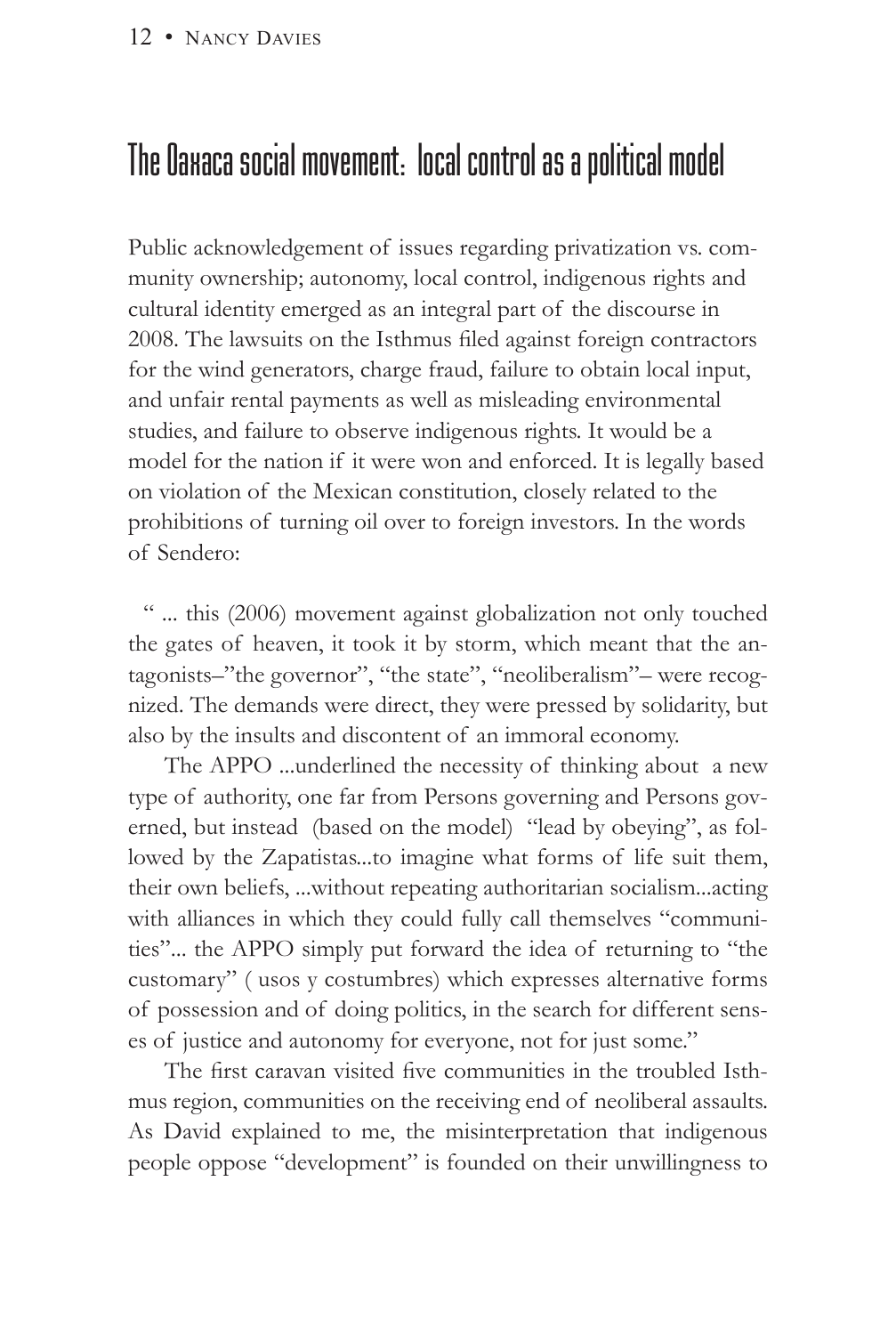accept the capitalist model of private gain, which inevitably leads to greed and individual power-grabs. Instead, they seek "development" which evenly benefits the entire community at the same time, leaving nobody side-lined.

As for the Sendero's caravan, the point was to listen and learn, an attempt to understand. It sounds like the Zapatista caravans, but with a definite difference. In Chiapas, David claims, only one model, the caracoles, prevails. But in Oaxaca each community provides its own model, it's own version of how to live. Oaxacans, he continued, are much more territorial, not only in the countryside but in the city where the assemblies of colonias meet. "Community" is personal and face-to-face.

Santa Maria Jalapa del Marquez on May 5 observed 47 years since the town was submerged to create the dam Benito Juárez, an event allegedly achieved through threats and false promises – no surprise there. The relocated population slowly rebuilt, many becoming fishermen. In 2003 the government sprang the idea of the construction of a hydroelectric generator on the dam. Before protests were launched, the government divided the town by handing out lands to those who would vote in favor. Nevertheless, the community won, really because studies showed the hydroelectric project was not feasible. Nevertheless the state and federal governments didn't let go: the army and police arrived to maintain order.

The Benito Juarez dam provides water to irrigate farm land in Region 19 of Juchitán and Tehuantepec, among other towns. But something has gone wrong. There's no water. The PEMEX refinery in Salina Cruz receives its quota, but after April nothing went to the campesinos and agriculture. The crop loss is reported at 100%. As the dam's water levels drop, the church and houses of the drowned town appear like ghosts on the cracked dry ground. The town of Jalapa, radicalized, alerts other towns threatened with similar megaprojects.

San Blas Atempa, site of a nasty repression and assassination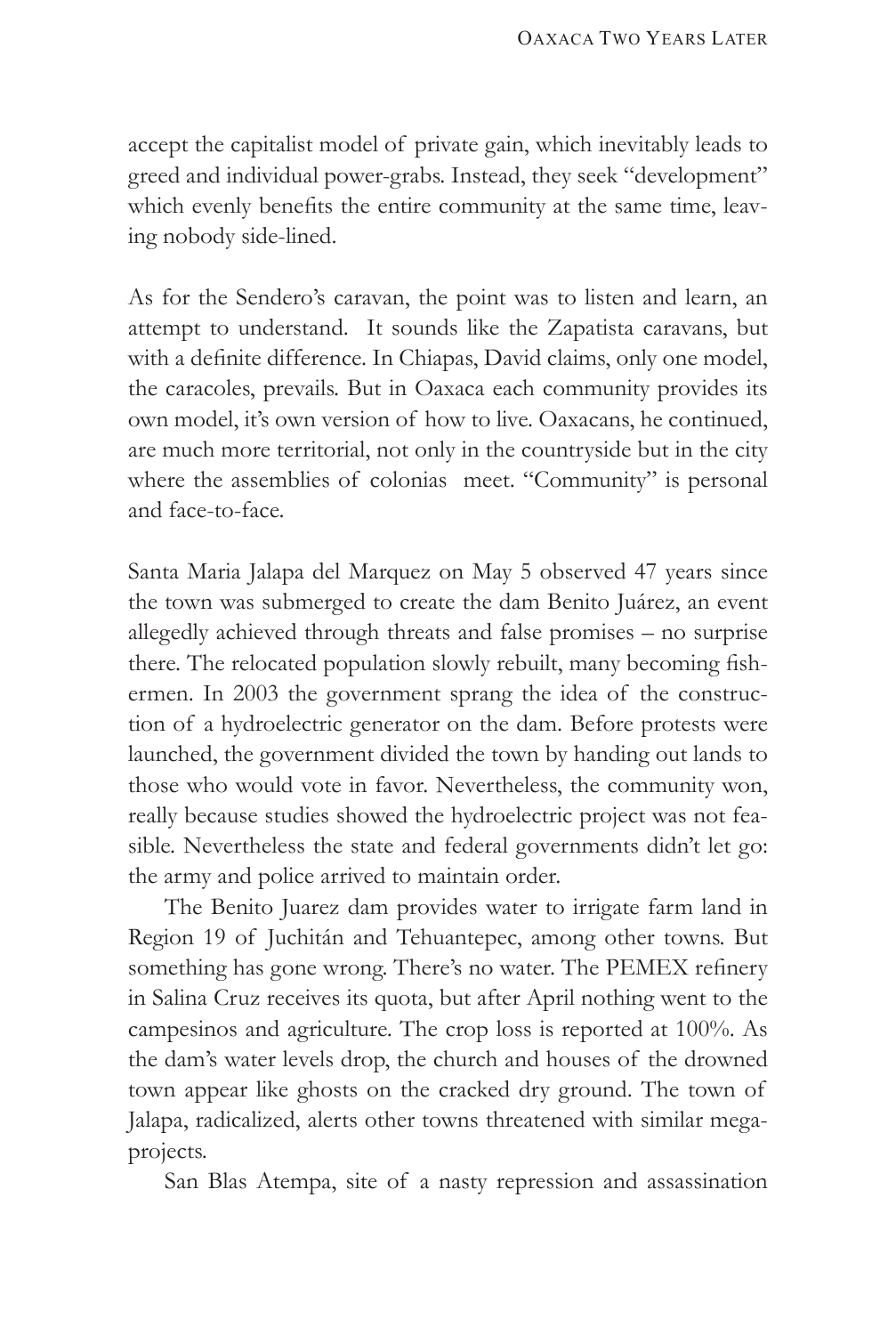allegedly authored by the PRI cacique Agustina Acevedo Gutiérrez, an ally of Ulises Ruiz Ortiz, was visited on May 6. The people came out to greet the Sendero young people, with the women speaking in public assembly against the ambitious, corrupt and criminal woman who is the cacique.

In Juchitán de Zaragoza on May 7, the Sendero met with the Assembly in Defense of Land, involved in the confrontation with the installation of the eólic corridor. Endesa, Hiberdrola, Gamesa and Union Fenosa are the transnationals which installed "La Venta I" starting with eight generators; now La Venta II occupies 850 hectares of land. The electricity generated is sold to the Federal Electric Commission. The goal is 5,000 generators on more than 3,000 hectares of land previously used for agriculture and cattle gazing.

A decade ago in a sweet Oaxaca landscape, cream-colored oxen grazed by the side of the lagoon road, a dreamy vision of peace. Wind-generators are not un-pretty, and the trade-off for clean energy is evident. But it's not so simple. The noise of the generators effectively drives out every living thing. La Venta IV is projected for another 2,300 hectares – on Zapotec lands. Protests have resulted in 76 orders for arrest.

The Sendero also visited the community radio in Juchitán, "Radio Totopo" which discusses in both Zapotec and Spanish the problems of the various communities on the Isthmus. Neighbors sustain Radio Totopo personnel with food and necessities. Another resistance campaign formed against Walt-Mart and its outlet, Aurrera. Community radio provides another networking link.

May 8 the caravan arrived at Benito Juárez, in the municipality of San Miguel Chimalapa. This community guards the jungle against exploitation and handing over of concessions. It's on the border with Chiapas, the Chiapas government forty years ago began to give concessions for cutting wood, and sent Chiapanecos to settle there.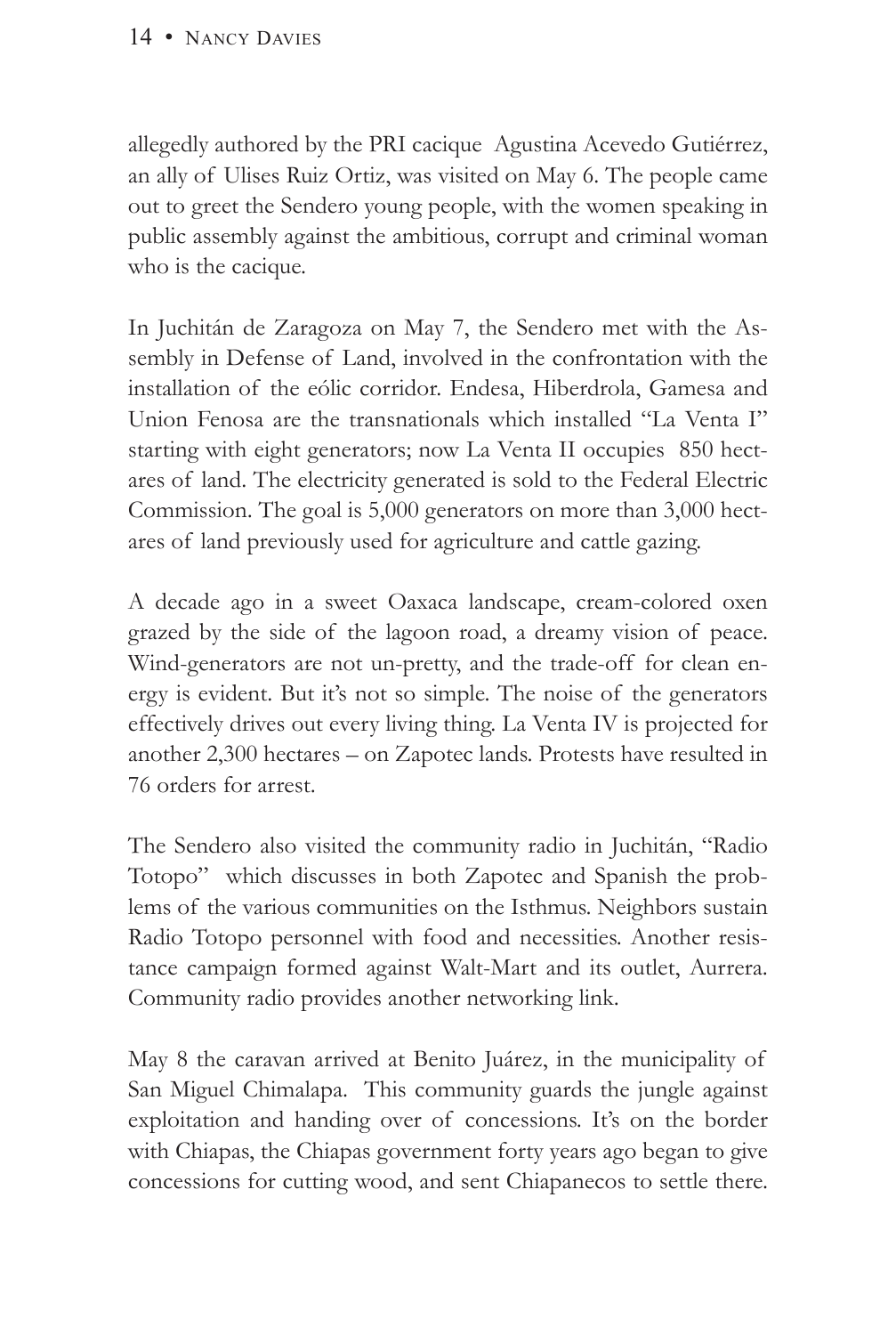The governments encouraged battles between the newcomers and the residents. On their own, the rival groups recognized they observe the same spirit of maintaining the natural environment. In one of the first environmental victories, the Chimalapa territory, covered in woods and virgin jungle and with immeasurable biological wealth and water, held back the government and its commissions. The peoples maintain the area.

As an aside, in the midst of the electricity-generation wars, these Chimalapa territories have no electric service. The land legally belongs to Oaxaca; the two state governments collude in privatizing the once commonly-held lands as the relentless neoliberal assault continues.

The caravan ended its first tour on May 14. The final day, the ministerial police of Zanatepec stopped and searched the caravan out in the country, away from any population. According to the caravan spokespersons, the cops came out of the woods to threaten them. Nevertheless "reorganization" of the APPO, that is, the population base, goes on as links are forged. The Sendero youngsters, raging in age from 14 up to "elder statesmen" in their late twenties, plan to visit the entire state, region by region. As David told me, they don't need to speak with civil organizations which already have their own agendas. They listen to the indigenous people, the campesinos, the ones trying to guard their lives and their visions. They learn what it is so unique about Oaxaca which inspires the world.

El sendero del jaguar

David Venegas Reyes "Alebrije" (Para Kaos en la Red) [28.05.2008 20:03]

-----------------------------------------------------------------------------------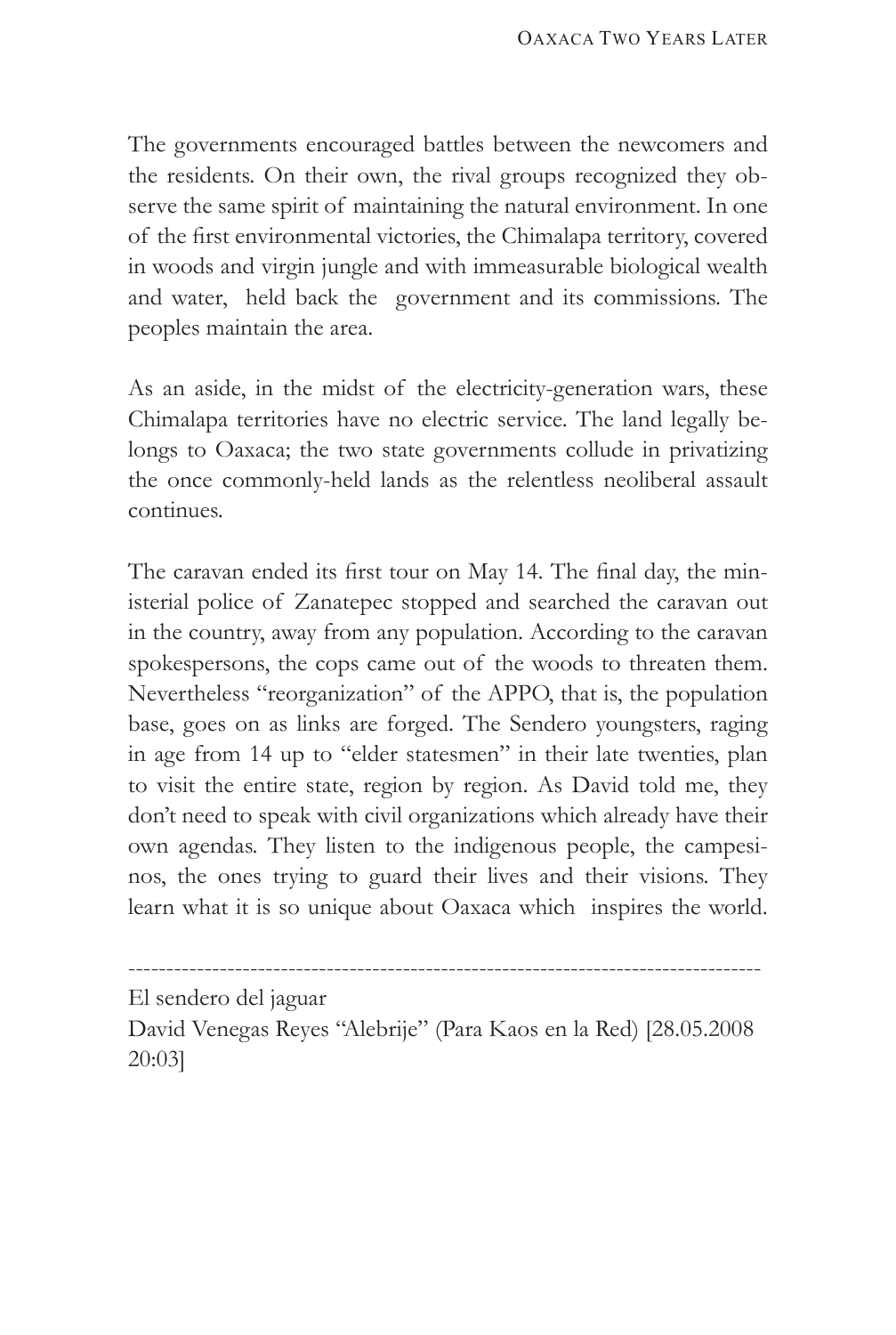# Part Three:

## The Anti-Climactic Observance of June 14: **Ants at Illork**

Commentay by Nancy Davies

"We don't forgive and we don't forget" written on walls and signs and carried through the streets reminds us of the dead, tortured and disappeared of the 2006 uprising, commemorated on June 14 of 2008 with a march of teachers and the Asamblea Popular de los Pueblos de Oaxaca (APPO). The march took about seventy minutes to pass where I stood. So it was clearly a megamarch, maybe 60 -70,000 people, mostly teachers and their families.

I was reminded of ants carrying away tiny fragments of leaves, easy enough to ignore until one suddenly realizes that the plant is nothing but bare stems. The teachers-social movement these days proceeds like determined ants against all branches of the pretend government. . The march had nothing triumphant about it. Sections of marchers appeared to fulfill their union obligation, interspersed with young APPO enthusiasts who took care of shouting the slogans. A few bands played, marchers carried the dozen clever caricatures of the governor Ulises Ruiz Ortiz (URO), his attack helicopter, and one really great puppet of Elba Esther Gordillo, the National Education Workers Union (SNTE) boss-lady. The scene was calm, with the APPO visible mostly by its red flags; and half a dozen agile spray painters. Among the marchers was Maria Del Carmen Lopez Vasquez returned from exile. She is one of the cacerola Radio Ley de Oro take-over participants.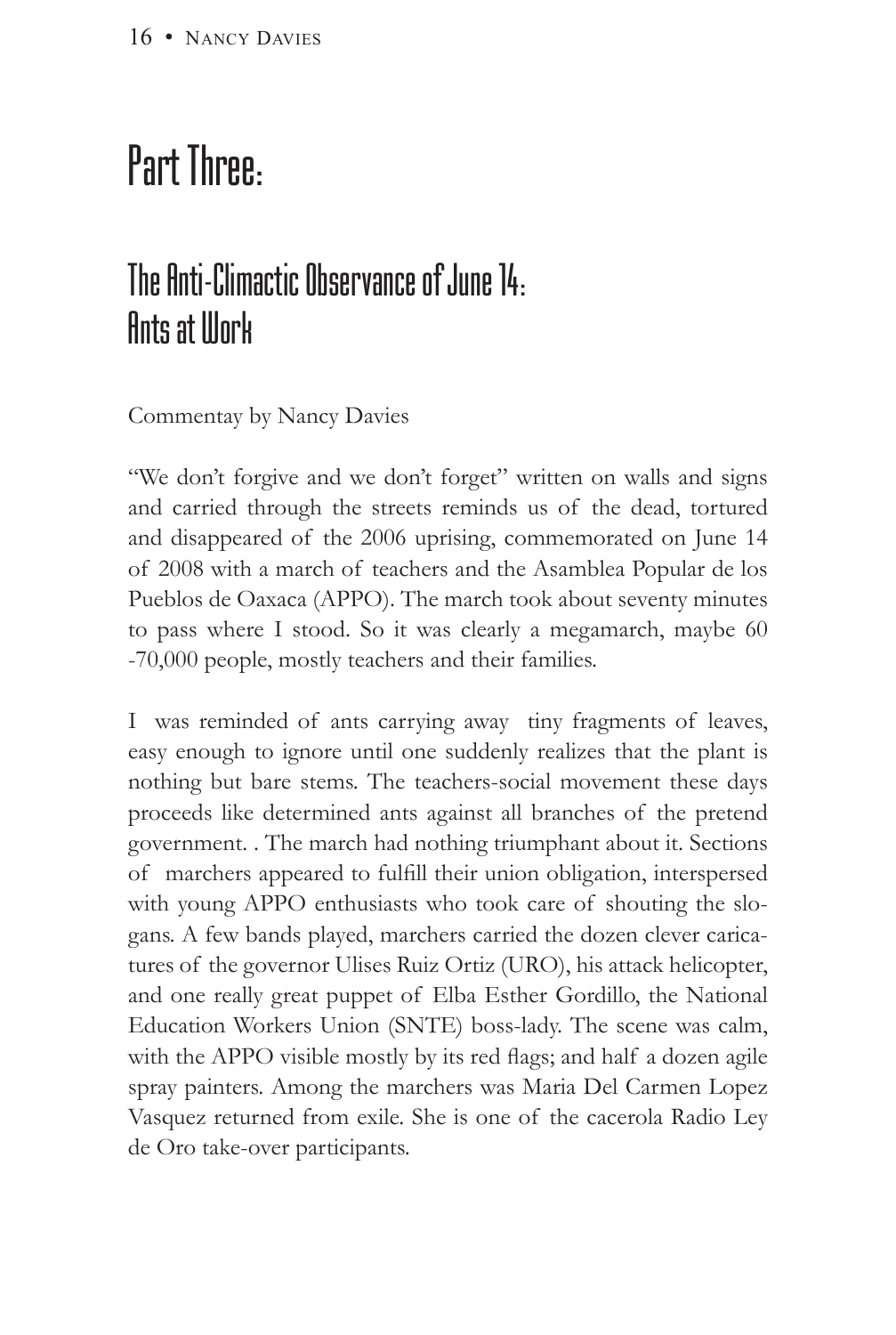When the march reached the zócalo, the Oaxaca union secretary Ezekial Rosales Careño was jeered by a handful of hooded youngsters, for the settlement which saw the zócalo emptied of tents and teachers by 7:30 PM. City workers came in with fire hoses and washed away the last remnants of this year's encampment. The teachers disappeared, tents disappeared, vendors disappeared, the beggars remained.

By Sunday AM, the ambulatory vendors were back to solicit sales. Many buildings had already been repainted, but protest graffiti still exists. I would characterize the march as a simple non-combative declaration: here we are and the movement hisn't vanished.

## **Contradictions**

Certainly one big difference in Oaxaca since the 2006 eruption of the social movement lies in the overt contradictions, power struggles and confusion, the many unknowable back-room discussions, and the many secrets all but peeking around the door. On June 16 the daily paper Las Noticias Voz y Imagen de Oaxaca published an article headline "There Will Be A Criminal Complaint Against Officials For Genocide And Forced Disappearances" – a criminal complaint lodged with the national attorney general's office against eight persons in power during 2006, starting with then-president Vicente Fox.

Nevertheless, disregarding the ants' trek, we live in a stalemate with no exit in view before URO's term of office expires.

URO maintains a dirty war which includes paying provocateurs and gangsters in virtually every aspect of the state's public life. URO po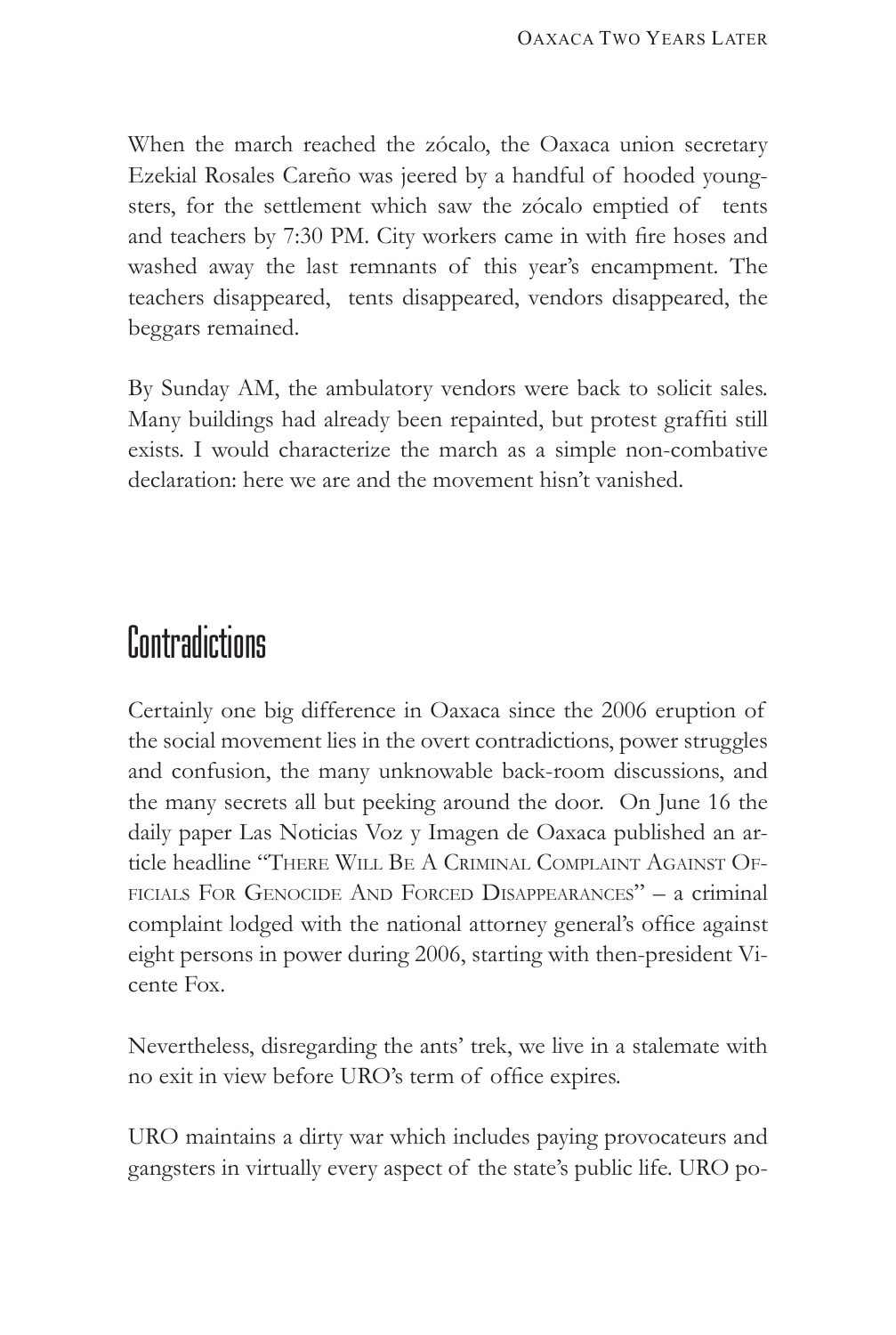litically has nothing to offer, his state is ungovernable, and he himself is an international liability as Calderón tries to peddle abroad a decent investment environment in Mexico. Oaxaca has one of the lowest foreign investment rates of any state

To achieve peace and avoid another set of headlines, Calderon interceded in settling the 2008 Oaxaca teachers' strike, which after three weeks was still hung up on Gordillo's refusal to issue a legal convocation for Oaxaca Section 22's state assembly. (The assembly must renew the Section's elected officials in order to function normally). While 14,000 teachers slept under tents and tarpaulins in the zócalo, Calderon told his Secretary of Government Juan Camilo Mouriño to put a bug in Gordillo's ear. A three-way meeting of the local union, the federal government and the SNTE took place. Gordillo duly issued the convocation, which will take place September 25. Section 22 negotiators still waiting on verification of the agreement (http://www.jornada. unam.mx/2008/ 06/08/index. php?section= sociedad&article=034n1soc) by its base. One of the agreement's clauses is that Section 22 will elect their officers by secret ballot. The inherent contradiction is that in Mexico, "secret" ballot is a codeword for electoral fraud.

As the smallest of side-disturbances on June 14, reports circulated that youngsters wearing masks, who apparently belonged to the Asamblea Popular de los Pueblos de Oaxaca (APPO), took by force four buses, a trailer belonging to the Bimbo bakery business, a gas tank truck, and a diesel truck, and held them at the crossroads of Cinco Señores, an important site for the barricades of 2006. The next morning the APPO spokesperson, César Mateos declared they were not APPO sympathizers, there were no accords to complain about at that hour of the morning. The next reports accused the hooded youngsters of being followers of Oaxacan Voices Constructing Autonomy and Freedom (VOCAL) and David Venegas, the former political prisoner. These same hooded youths then appeared at the kiosk and heckled Section 22 secretary Ezekial Rosales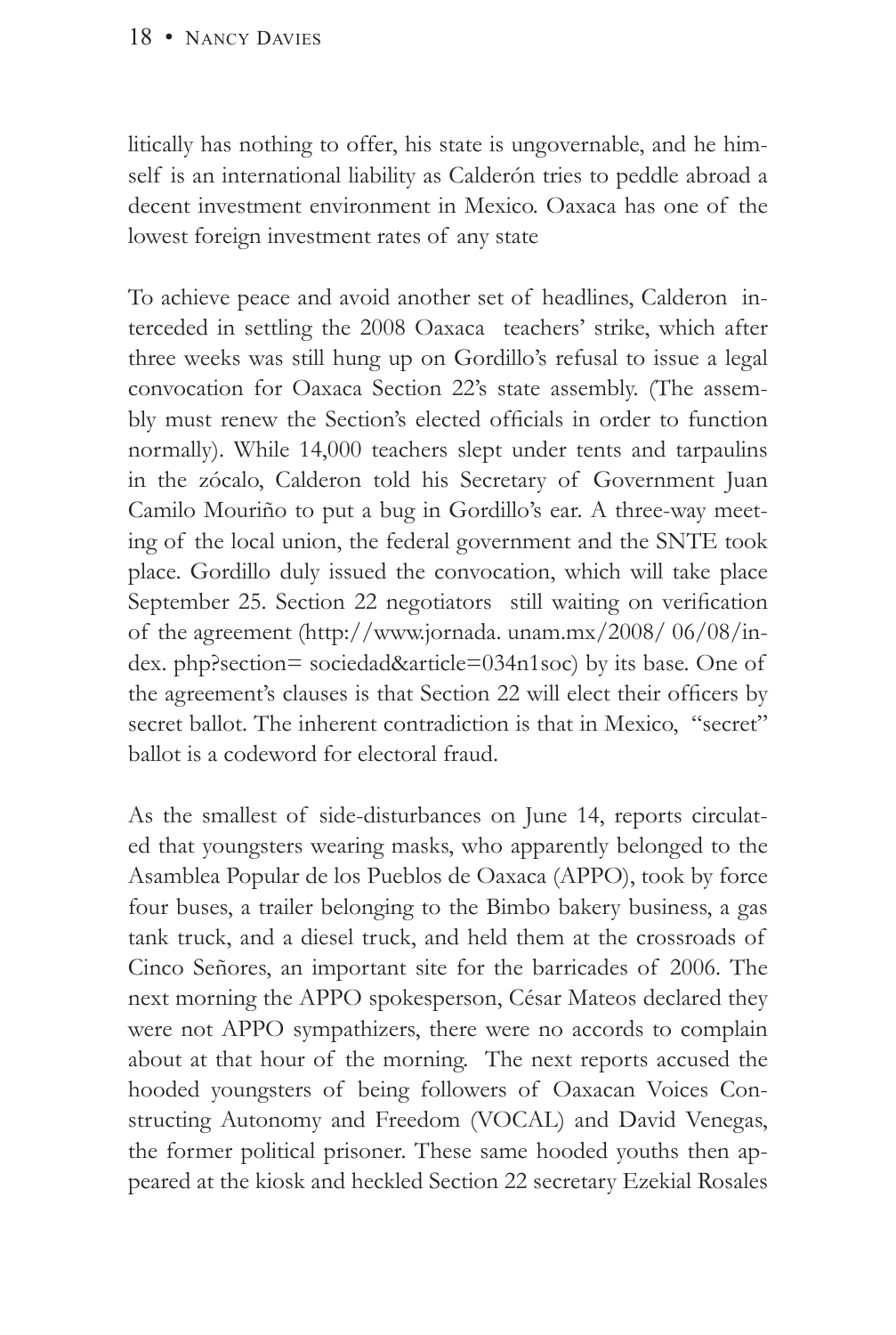Careño, throwing empty bottles and trash at him while he spoke.

The youngsters denouncing Rosales as a traitor blamed him for negotiating away an important aspect of the teachers' assemblies: face to face discussion and voting. David Venegas told me that although VOCAL, an anarchist faction, opposed the announcement of the settlement prior to a consultation at the base, they were not involved in the physical trashing of Rosales.

Therefore, my guess is that the usual government provocateurs are at work, giving both the teachers and the APPO a bad rap. Insiders tell me that Section 22 is loaded with sell-outs and an internal power struggle is going on – that sounds normal. This is a social movement besieged.

Meanwhile, the People's Revolutionary Army (EPR) was also putting pressure on Calderón to produce their two missing members. They announced that "time is running short" (La Jornada On Line 11/06/2008 14:44), without naming consequences. The EPR blames the federal government for dragging out the "negotiation" process which includes the investigation into who snatched Edmundo Reyes Amaya and Gabriel Alberto Cruz Sánchez – a job allegedly done in Oaxaca, master-minded by URO's then secretary of government, Jorge Franco Vargas, who is currently the head of the state PRI. Calderón went off to Spain the week of June 9 to talk about Spanish investment in Mexico.

While the EPR was demanding action, Mouriño declared that within the government of Calderón there are no cases of forced disappearance or political prisoners, completely ignoring the EPR's (and human rights organizations') list of 75 cases. The EPR's other complaints include the usual: selling the country to foreigners, using the military and police to repress social movements while pretending to fight organized crime, and holding political prisoners. It puts the EPR very much into the same protest camp as the APPO, the Section 22 teachers, and the Zapatistas. Although all sides deny connec-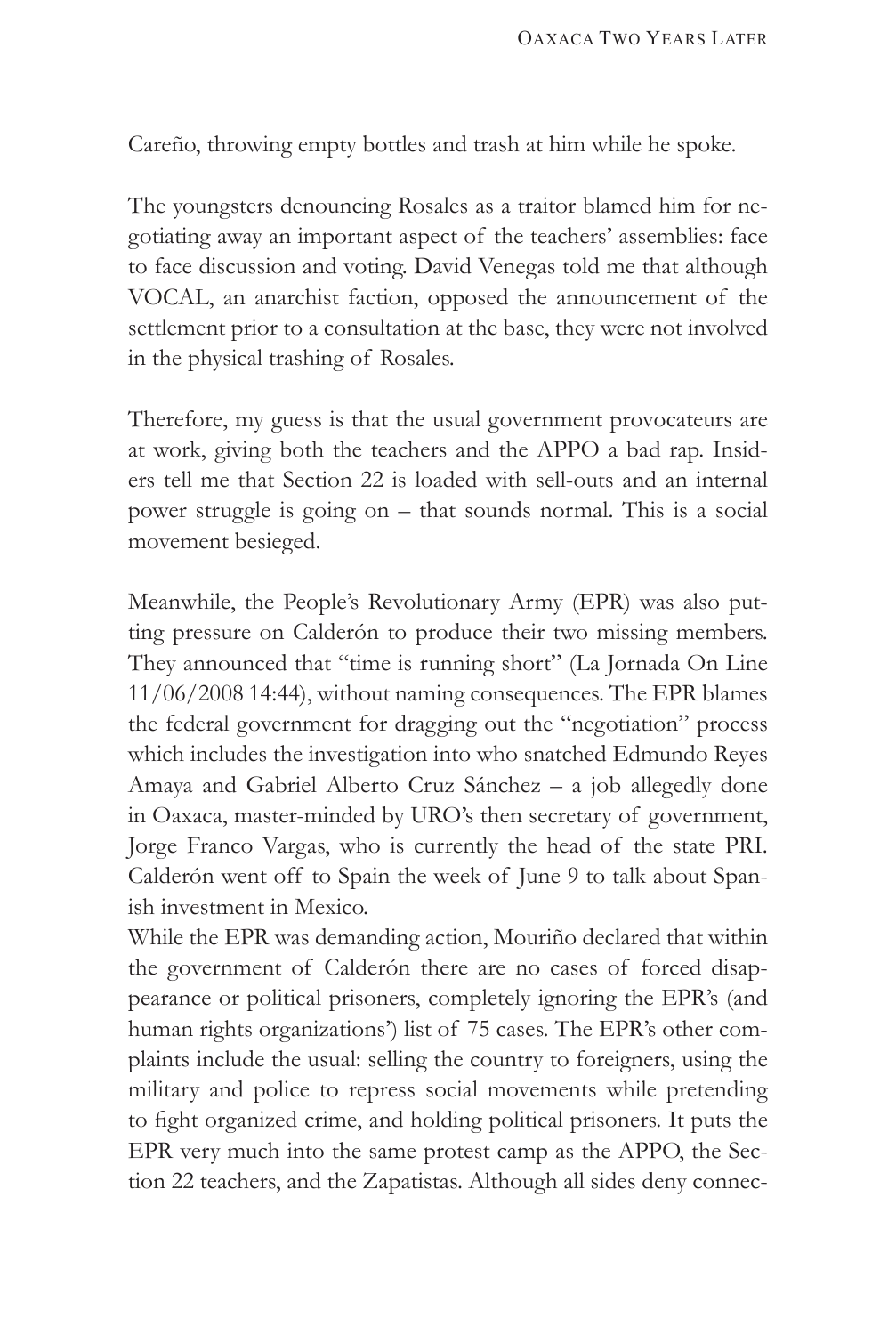#### 20 • NANCY DAVIES

tions, their causes match.

Section 22, having nudged Calderón to intercede on their behalf, decided not to break up their encampment less than a week before the June 14 megamarch commemoration of the 2006 attack. Instead, the union demanded that URO, whom they wouldn't recognize during the past two years, meet with representatives of the APPO, to discuss the social issues behind the movement's eruption.

Consider another contradiction: the local business people, PRI supporters of URO, have really been screwed. Backing URO against the APPO and the movement becomes increasingly difficult. URO closed off (for the usual "renovations") downtown streets which shops rely on for traffic; many businesses went broke; and many businessmen have been kidnapped for ransom or murdered, in what we assume were drug-related dealings. During the four–week encampment, the streets filled with vendors of everything from underwear to umbrellas to fried bananas. Food, jeans and CDs shouldered one another for space on every corner. Despite reports that the vendors were given the okay by the PRI to aggravate the shopkeepers into standing against the movement, these vendors are mostly poor, eking out a living in direct confrontation with the shopkeepers. It wasn't a happy few weeks for the local shops and restaurants.

Add to this, that URO wanted to install (in fact did rip up and re-pave) another pedestrian tourist walkway, which would inevitably lead to corporate, not Mom-and-Pop, shops. Perhaps the shopkeepers see the neoliberal handwriting on the wall. They complained, and for the moment kept the streets open and the parking meters (another privatization of the streets) at bay. Letters to the editor complained : the business community wants URO out. Now URO is called on to meet with the APPO, whomever that might be.

Section 22 released the public buildings, toll-booths on the highway and the access to the Pemex plant, on June 14. The teachers' representatives achieved some positive things in their bargaining, such as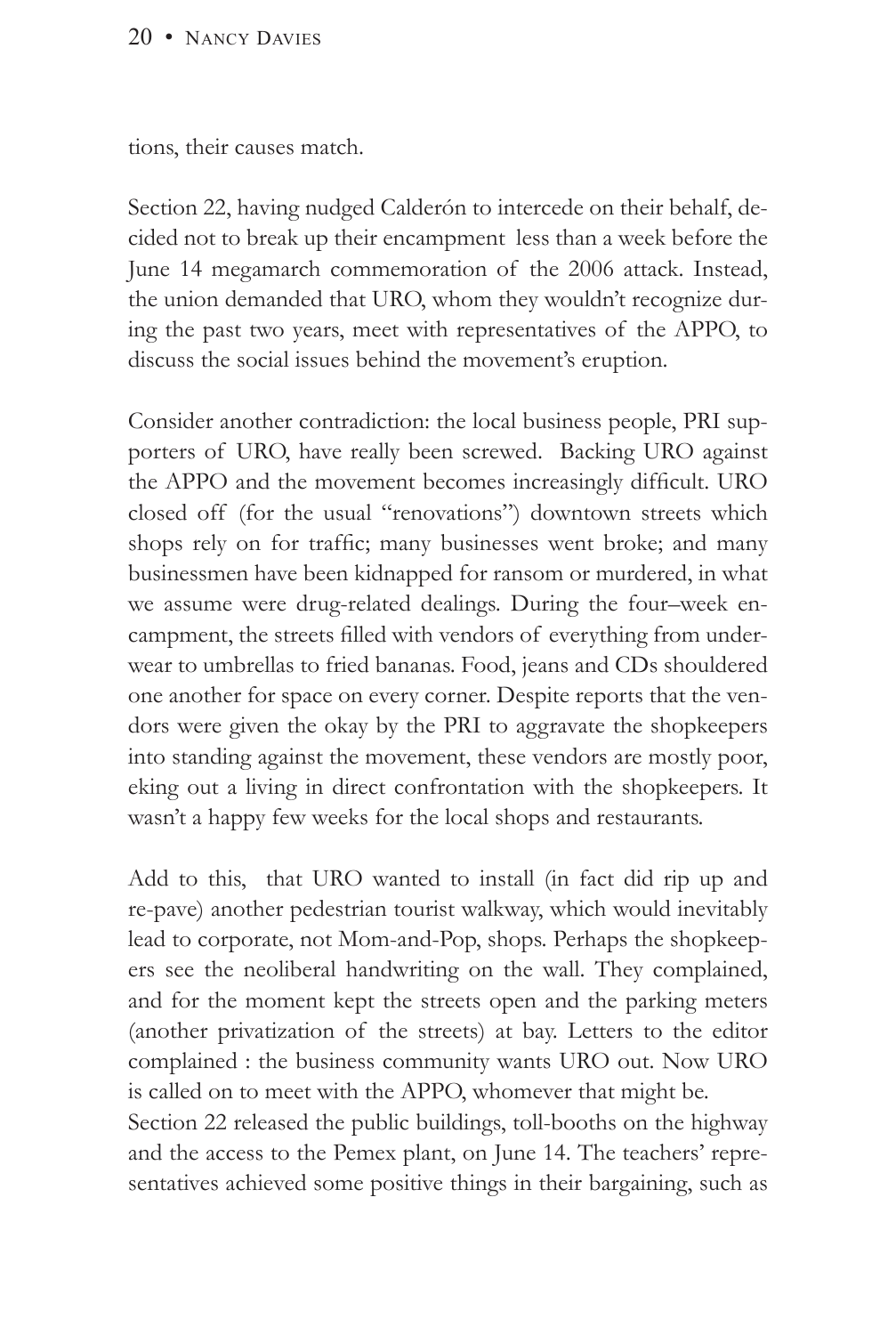the second year of salary raises for cost of living (re-zonification), grants to students for 22,500 pairs of shoes and 110,000 school uniforms, supplies, strengthening 612 community kitchens, and infrastructure. However, the question of schools still in the hands of the PRI Section 59, and the participation in the "secret balloting" next September, are not resolved, although Rosales Carreño, secretary of Section 22, assured the press that the agreement says that the only legally recognized union is 22, even if 59 attends their assembly!

He also said that the teachers are departing in order to return, stronger and with new strategies.

### What Does the To and Fro Ant Brigade Tell Us?

Many people believe that Section 22 acted wisely in not provoking more confrontations. The beloved Berta Muñoz, popularly known as la doctora Escopeta when she broadcast on Radio Universidad, has also returned, from exile in Bolivia. In an interview she said she does not see a return to barricades, encampments and megamarches. But she does anticipate the continuing demand for the resignation of URO.

The difference now, she said in an interview printed at zapateando. wordpress.com/.../11/democratizar-oaxaca-va-mas-alla-de-tirar-aulises-ruiz-expreso-berta-munoz/, between the popular rebellion headed by the APPO in 2006 and the appearance of new protests by teachers and organizations in the streets in 2008 is based, in her judgment "in that now, with all that has gone on, our consciousness is much more profound from the experience. Many people in the communities, the neighborhoods and the colonias are absorbed in the discrete work of constructing an organization which is more authentic, more solid, with the idea of democratizing Oaxaca which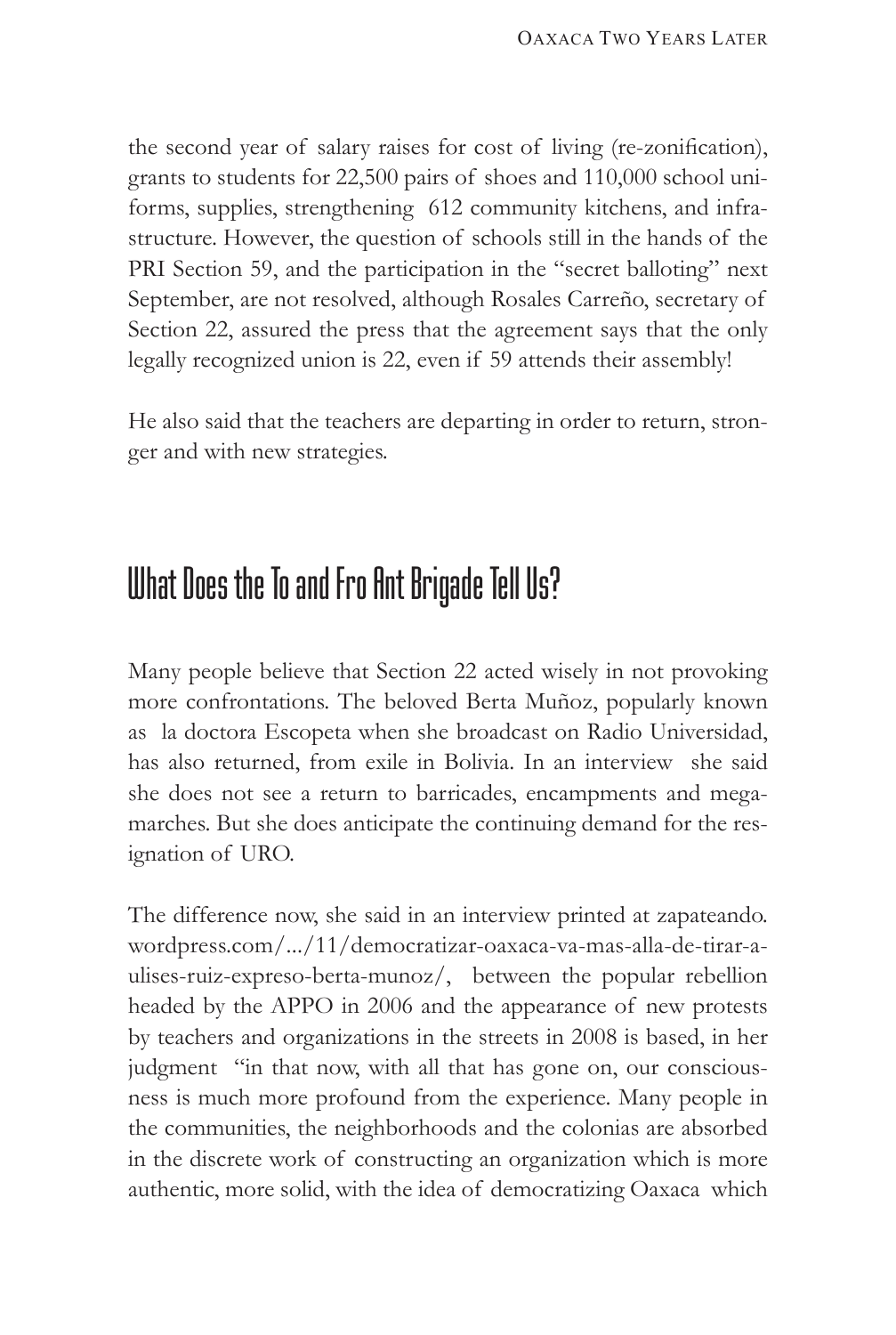#### 22 • NANCY DAVIES

goes far beyond only throwing out Ulises Ruiz".

She continued, "The other difference is the strategy of the new mobilizations: the teachers union acted, in my opinion, with a lot of wisdom in this moment: the encampments are small, they are staffed in rotation so as to not close all the schools at once, to cause the least harm possible to the school year and to not provoke social rejection. There is a clear distinction between what this movement is, and what the mobilizations are. One begins to understand that having not expelled the governor two years ago, because he was saved from falling by a (presidential) power negotiation, does not necessarily imply a defeat".

During the last offensive blow by the Federal Preventive Police against the APPO, together with massive and indiscriminate arrests, Dr. Muñoz received death threats and orders of arrest were issued against her. She opted for exile in Bolivia. Some weeks ago she decided to return to Mexico, and she is "gathering her courage" to make the next step – return to Oaxaca, when the lawyers, among them Centro de Derechos Humanos Miguel Agustín Pro Juárez, resolve the arrest orders still outstanding. "When it's resolved, I will come back. I long to return to my home and my life."

The federal deputy and president of the commission for Citizen Participation of the Congress of the Union, Alberto Esteva Salinas, was quoted in Las Noticias on Monday, June 16, 2008 as saying that the state of Oaxaca is "putrid with impunity ". The three levels of government, he says, work together to sack the state, in every sense of the word. They feel no obligation to society. Esteva Salinas declared that after two years of intense conflict the economy is badly damaged. He claims it will take more than a decade to recuperate socio-economic stability; there is no authority in Oaxaca that works to benefit the people, but rather to "benefit a rapacious clique".

He compared the Oaxaca capital with cities in other states such as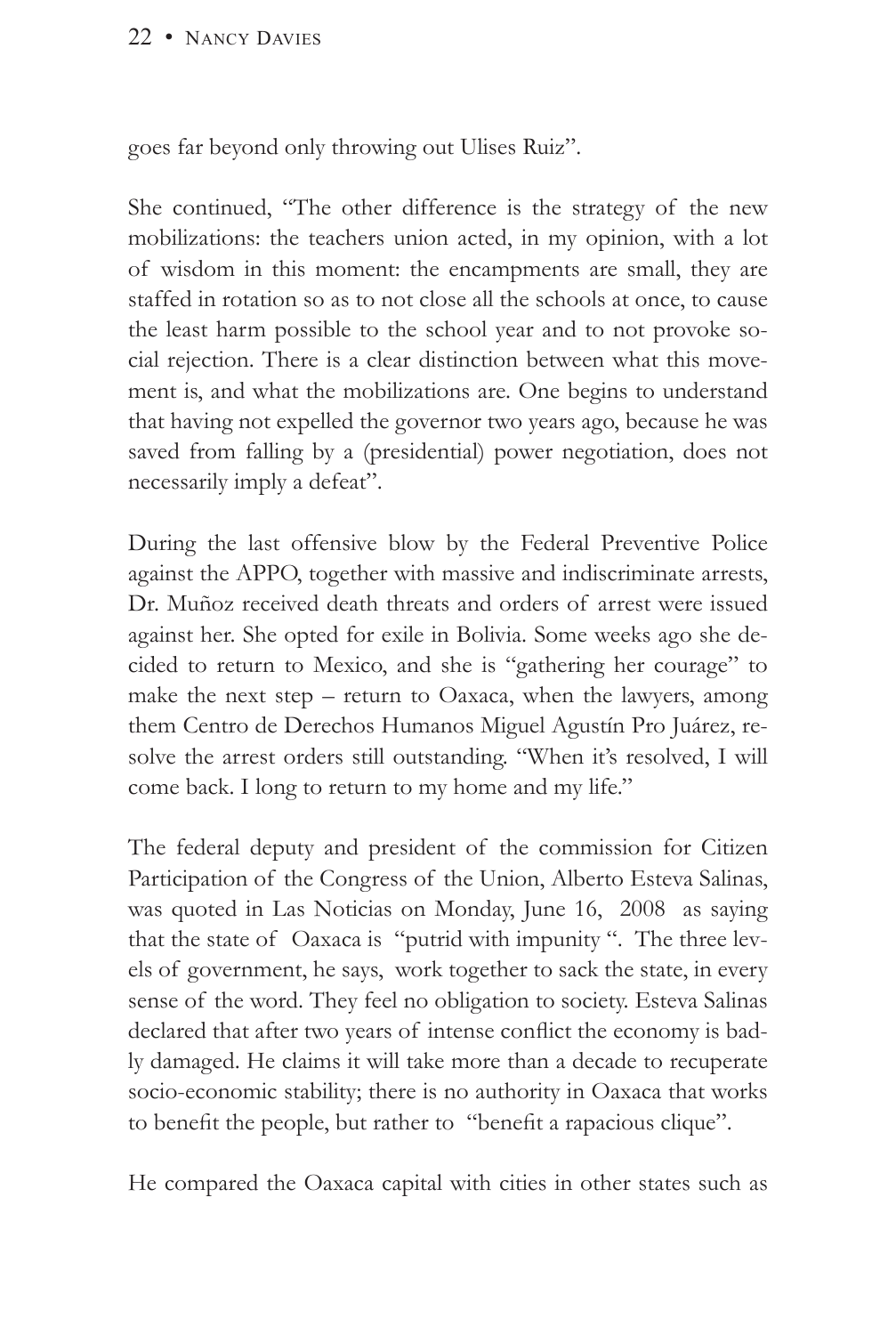Jalapa, Veracruz, Chilpancingo, Guerrero, and Morelia, saying that Oaxaca is thirty years behind them in economic development. The governor Ulises Ruiz Ortiz is to blame for the instability: "We live in a permanent encampment, the teachers are not paid attention to, nor the business people, and whoever wants a different Oaxaca is ignored."

As resident commentator, I note the alternative voice of the pueblos, especially the indigenous, who don't necessarily want that kind of "development", but wish to maintain decent lives for themselves and their children with community and autonomy, without the power structure that accompanies external financial enterprises.

The dirty war instituted by URO imposes a third framework for Oaxaca. And a fourth is the media war: outing the PRI, PAN and military-police corruption. The Noticias article of June 16 totals the 2006 crimes: 26 assassinated, 366 detained who were tortured, 200 wounded. And it names the accused: Vicente Fox Quesada, Eduardo Medina Mora, Ulises Ruiz Ortiz, Rosa Lizbeth Caña Cardeza, Lino Celaya Luria, Manuel Moreno Rivas, José Manuel Vera Salinas.

We'll see how far the accusations get in court, and in the corporate boardrooms which hire ex-politicians and presidents. At the very least, the crimes have become common knowledge. And, "we don't forgive and we don't forget".

#### **Spanish references**

Berta Muñoz: zapateando.wordpress.com/.../11/democratizar-oaxaca-va-mas-alla-de-tirar-a-ulises-ruiz-expreso-berta-munoz/ - 56k Pero la diferencia entre la revuelta popular que encabezó la Asamblea Popular de los Pueblos de Oaxaca (APPO) en 2006 y la salida de nuevas manifestaciones de maestros y organi- zaciones a las calles en estos días radica, a su juicio, "en que ahora, con todo lo que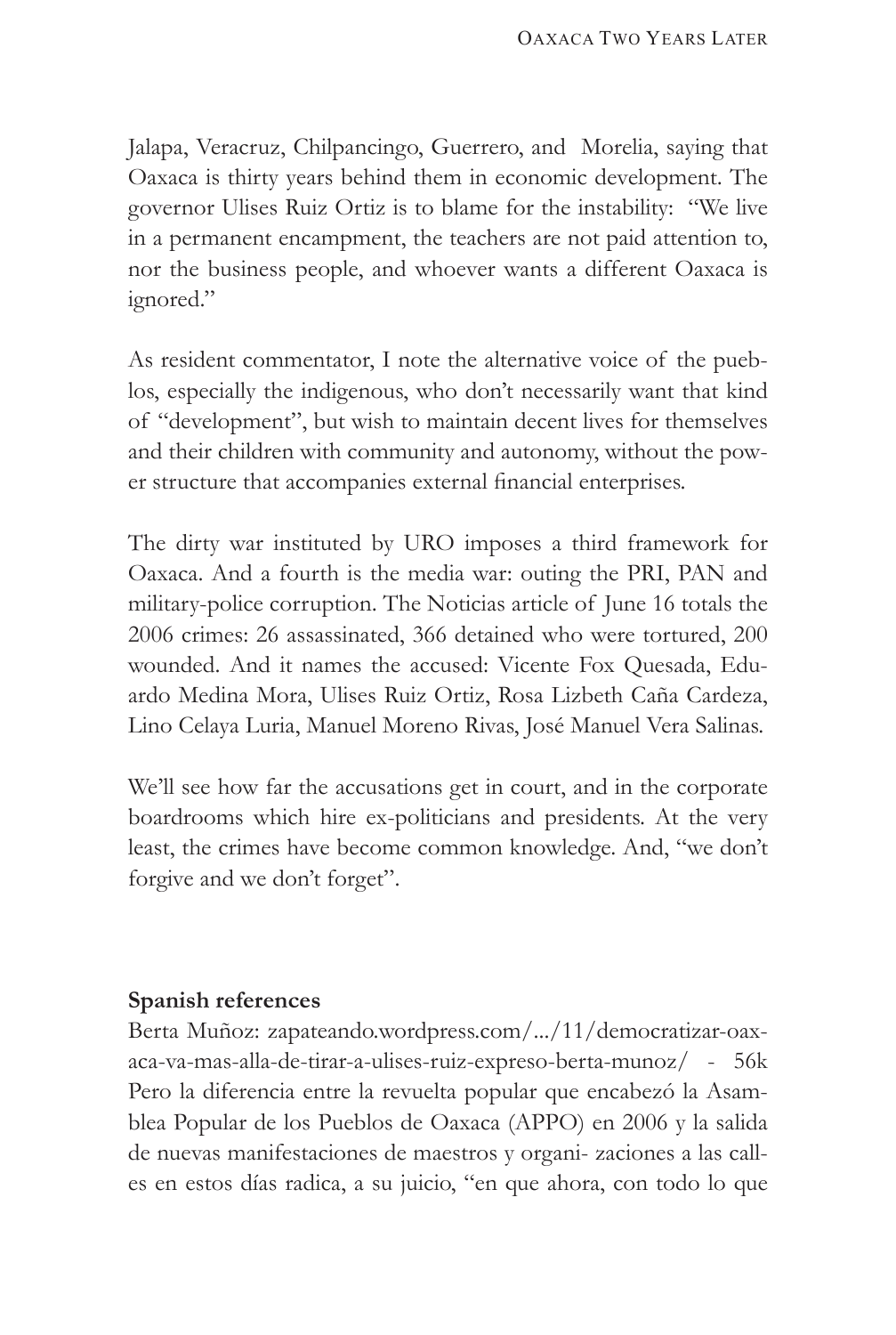ha pasado, nuestra conciencia es más profunda, por la experiencia. Mucha gente en las comunidades, los barrios y las colonias está enfrascada en un trabajo discreto de construcción de una organización más auténtica, más sólida, con la idea de que democratizar Oaxaca va mucho más allá de sólo tirar a Ulises Ruiz".

Otra diferencia es la estrategia de las nuevas movilizaciones: "el magisterio ha actuado, en mi opinión, con mucha sabiduría en este momento: los plantones son pequeños, se establecen turnos para no cerrar todas las escuelas a la vez, para dañar lo menos posible el calendario escolar y para no provocar el rechazo social. Hay una clara distinción entre lo que es el movimiento y lo que son las movilizaciones. Y se empieza a entender que no haber vencido al gobernador hace dos años, porque lo salvó de su caída una negociación en las cúpulas del poder, no necesariamente significa una derrota".

Al reconocer que dentro de la APPO ha habido "fricciones y divisiones", sobre todo por la participación de algunos de sus dirigentes como candidatos en las pasadas elecciones, señala que los frentes de este tipo "cumplen su papel en su momento y luego desaparecen o no. Eso depende de las bases".

Ante este gradual volver a la vida del movimiento popular, esta doctora de estampa inconfundible, que igual pasó los meses de las barricadas atendiendo un puesto de salud, conduciendo la única ambulancia con la que contó la APPO o al frente de los micrófonos de Radio Universidad, advierte el revés de la moneda:

"La ocupación policiaca de Oaxaca, los asesinatos de los grupos paramilitares, la represión del 25 de noviembre y el estado de sitio que le siguió durante varias semanas tenían, entre otros, el objetivo de sembrar el miedo. Y ese miedo está ahí. Es un temor que paraliza y lo peor es que, como no se habla ni se asume, no se le reconoce y no se le puede superar.

"Es el miedo a ser arrestados, torturados, desaparecidos; a que les hagan daño a nuestras familias, a que las amenazas se cumplan. Es ese miedo que a mí me hizo irme."

Durante el último golpe ofensivo de la Policía Federal Preventiva contra la APPO, junto con los arrestos masivos e indiscriminados, la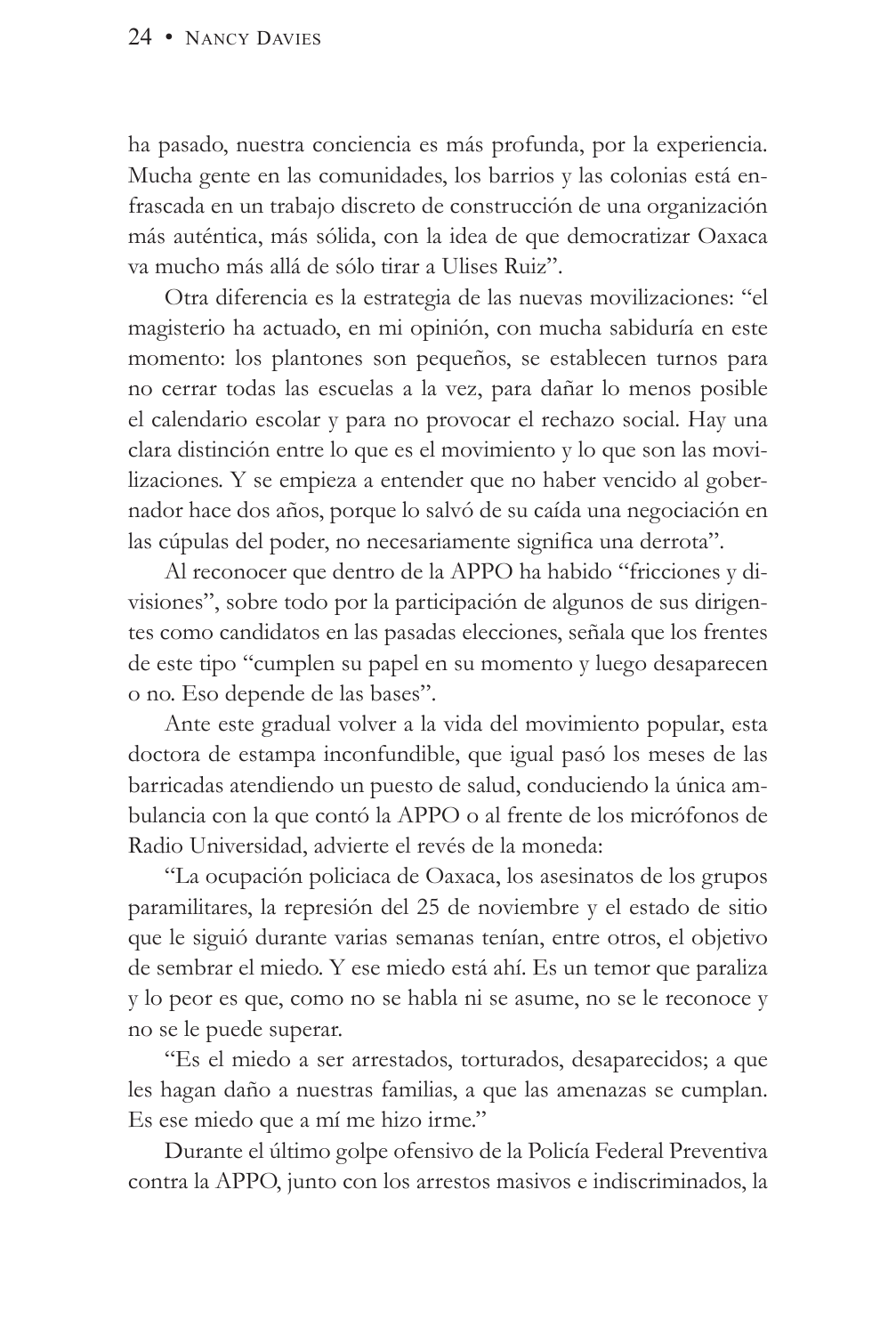doctora Muñoz fue amenazada de muerte y se giraron órdenes de aprehensión en su contra.

Despedida por la Secretaría de Salud de su puesto de médica epidemióloga, donde dio servicio por 30 años, sin el respaldo de un sindicato o un partido político, optó por acogerse a la protección solidaria que le brindó Bolivia.

Pero la vida la golpeó duro en esos meses de exilio. Murieron su madre y su hermano en un breve lapso. Su frágil salud no soportó las alturas paceñas. Hace algunas semanas tomó la decisión de regresar a México y asegura que "está valorando" el momento de dar el segundo paso, su retorno a Oaxaca.

Berta Muñoz fue consignada en la misma causa penal de los dos dirigentes de la APPO que recientemente fueron exculpados por falta de pruebas, Flavio Sosa y David Venegas, acusada de incendiar el Banamex y el tribunal en el centro oaxaqueño, de resistir a la autoridad y de sedición.

En los hechos –asegura– "sí estuve en la barricada donde más tarde se incendiaron varios inmuebles, pero estaba en la ambulancia, atendiendo heridos e intentando, precisamente, evitar provocaciones. A la hora del incendio yo ya estaba en la cabina de la radio".

Abogados de las organizaciones no gubernamentales Tlachinollan y el Centro de Derechos Humanos Miguel Agustín Pro Juárez interpusieron amparos en contra de las órdenes de aprehensión que tiene en su contra. "Cuando se resuelvan regresaré. Me urge volver a mi casa, a mi vida."

#### La Jornada

http://www.jornada. unam.mx/2008/ 06/08/index. php?section= sociedad&article=034n1soc

Pacta el SNTE la renovación del comité estatal, bandera de lucha de la sección 22

Gordillo y disidentes desactivan conflicto magisterial en Oaxaca Fabiola Martínez y Emir Olivares

Después de casi 20 años de conflictos y descalificaciones mu-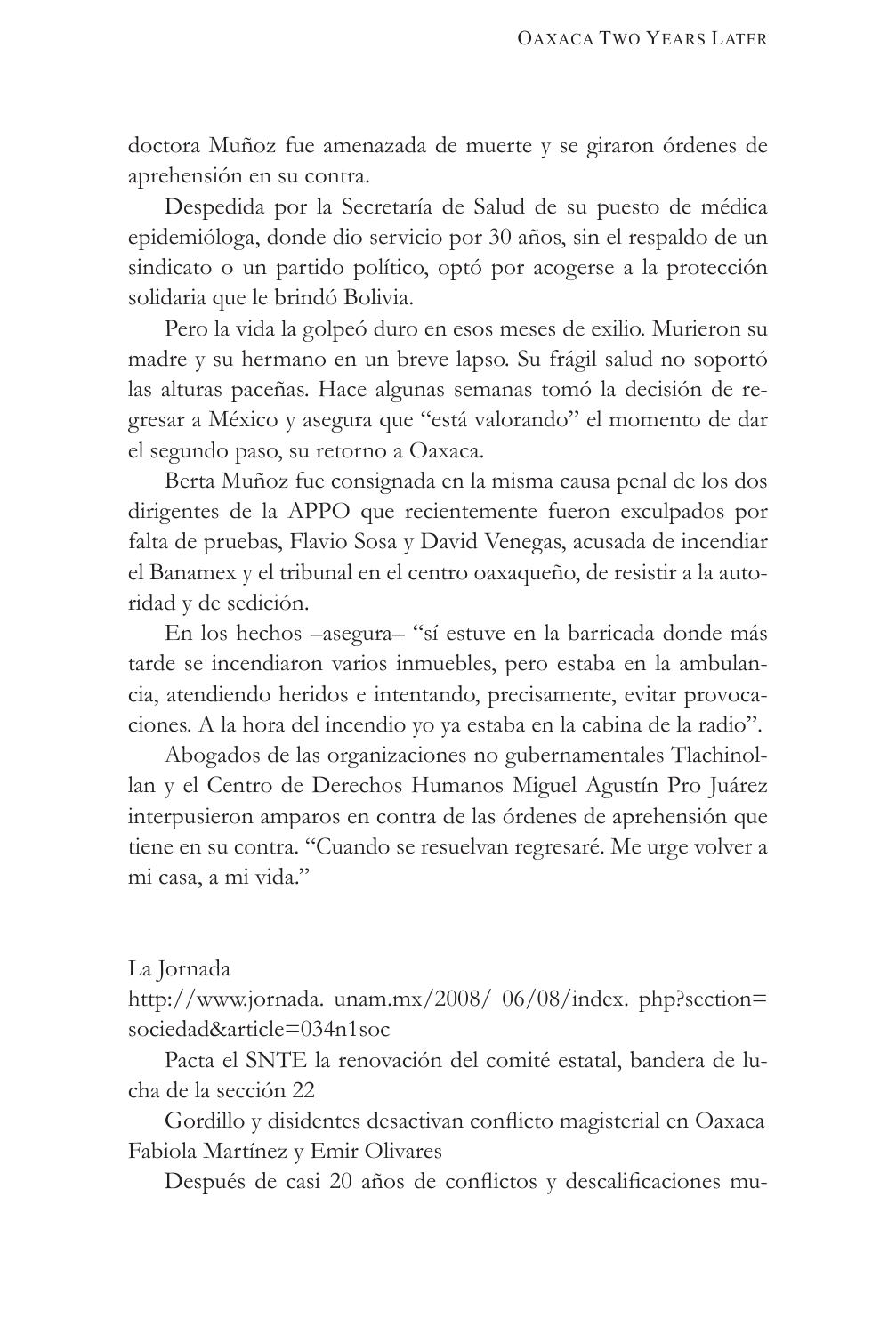tuas, la presidenta del Sindicato Nacional de Trabajadores de la Educación (SNTE), Elba Esther Gordillo, y la comisión negociadora de la sección 22, de Oaxaca, firmaron la madrugada de ayer un acuerdo que sienta las bases para la renovación del comité estatal, bandera de la disidencia de este gremio.

Con la intervención del titular de la Secretaría de Gobernación, Juan Camilo Mouriño, ambas partes conversaron en un exclusivo lugar de Santa Fe. De acuerdo con asistentes a la reunión, Gordillo señaló:

"Quiero decirles, me crean o no, que me da mucho gusto que estén acá, nos necesitamos (...) Nuestras diferencias pueden ser de estrategia; la disidencia de la 22 nos legitima. Gracias a la coordinadora puedo decir que el SNTE es plural".

La dirigente del SNTE –desde mayo de 1989– dio las "gracias" a la Coordinadora Nacional de Trabajadores de la Educación porque con su existencia, este gremio dejó atrás el corporativismo y levantó "la bandera de la rezonificació n (...) 20 años peleando y acercándonos", expresó.

El acuerdo firmado en Bucareli incluye la realización del congreso seccional programado para los días 25 y 26 de septiembre próximos, donde los profesores oaxaqueños eligirán a su nuevo líder, por primera vez, a través del voto directo y secreto, una de las principales condiciones que impulsó Gordillo y que finalmente aceptó la comisión negociadora estatal.

La convocatoria, sometida ayer a consideración de la asamblea estatal, establece que en el congreso podrán participar los 70 mil trabajadores de la educación de Oaxaca, lo que abre la posibilidad de la presencia de integrantes de la sección 59, impulsada por Gordillo como contrapeso a la 22 durante el conflicto social de 2006.

Asistentes a la reunión señalaron que durante su intervención, la profesora utilizó frases conciliadoras: "Tenemos una causa común, somos institucionales a través del CEN y no de partidos. Dependíamos de uno –en referencia al PRI— ahora, ya no".

En otra parte de su intervención frente a los integrantes de la comisión negociadora, Gordillo advirtió que "no me voy a pelear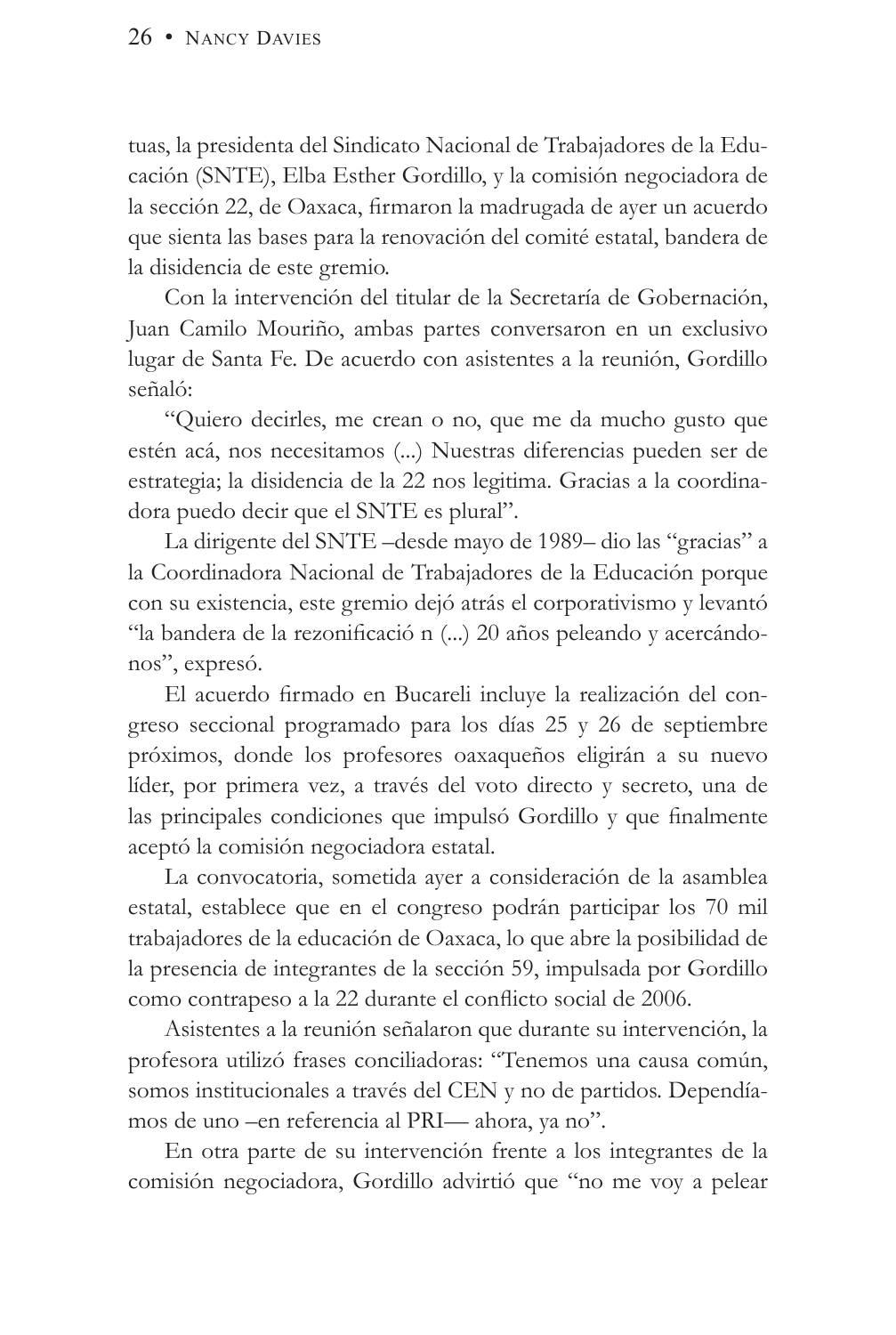con Calderón así me lo pidan". Incluso les comentó que se acerca una etapa difícil, la "hambruna", de ahí que está trabajando –señalópara conformar una nueva instancia de trabajadores.

Fuentes de Gobernación admitieron que el de ayer fue un "avance", pero no la solución de fondo que permita terminar con el conflicto en Oaxaca.

El último tramo de la negociación se realizó en total hermetismo, bajo el compromiso de no revelar a la prensa ni siquiera el lugar de los encuentros; al final, todas las partes involucradas dieron como suya la estrategia que llevó a la firma de dos documentos. En el de carácter político entre el CEN del SNTE y la sección 22, se dice que se fortalecerá la educación que se imparte en el estado y procurará mejorar los procesos de capacitación del magisterio, para lo cual se incluye una partida de 220 millones de pesos (12 más que el año anterior), como parte de la segunda etapa de rezonificació n de los trabajadores de la educación. El segundo, se refiere a la emisión de la convocatoria para el congreso seccional.

La falta de acuerdos en ambos derivó en la actual movilización de los profesores que incluye paro total de labores y plantones en la capital oaxaqueña.

Desde hace varias semanas, enviados del gobernador de Oaxaca, Ulises Ruiz, intentaron llegar a un arreglo con los profesores, pero en cuanto tocaban el punto de la convocatoria, los avances se desvanecían. Fuentes consultadas entonces informaron que la intención del mandatario era lograr un acuerdo político con Mouriño, para que éste presionara a Gordillo; a cambio, su gobierno colaboraría en la investigación federal para hallar a los dos integrantes del EPR, desaparecidos en mayo de 2007.

El viernes por la noche –como ayer informó La Jornada– se llegó al acuerdo sobre la convocatoria, con la condición del voto secreto, factor que integrantes de la 22 consideraron positivo porque "no tememos a las urnas".

Gordillo se unió a la negociación, aunque todas las partes pretendían adjudicarse el "histórico" acercamiento.

La maestra aseguró: "ni un gobernador ni Gobernación me sien-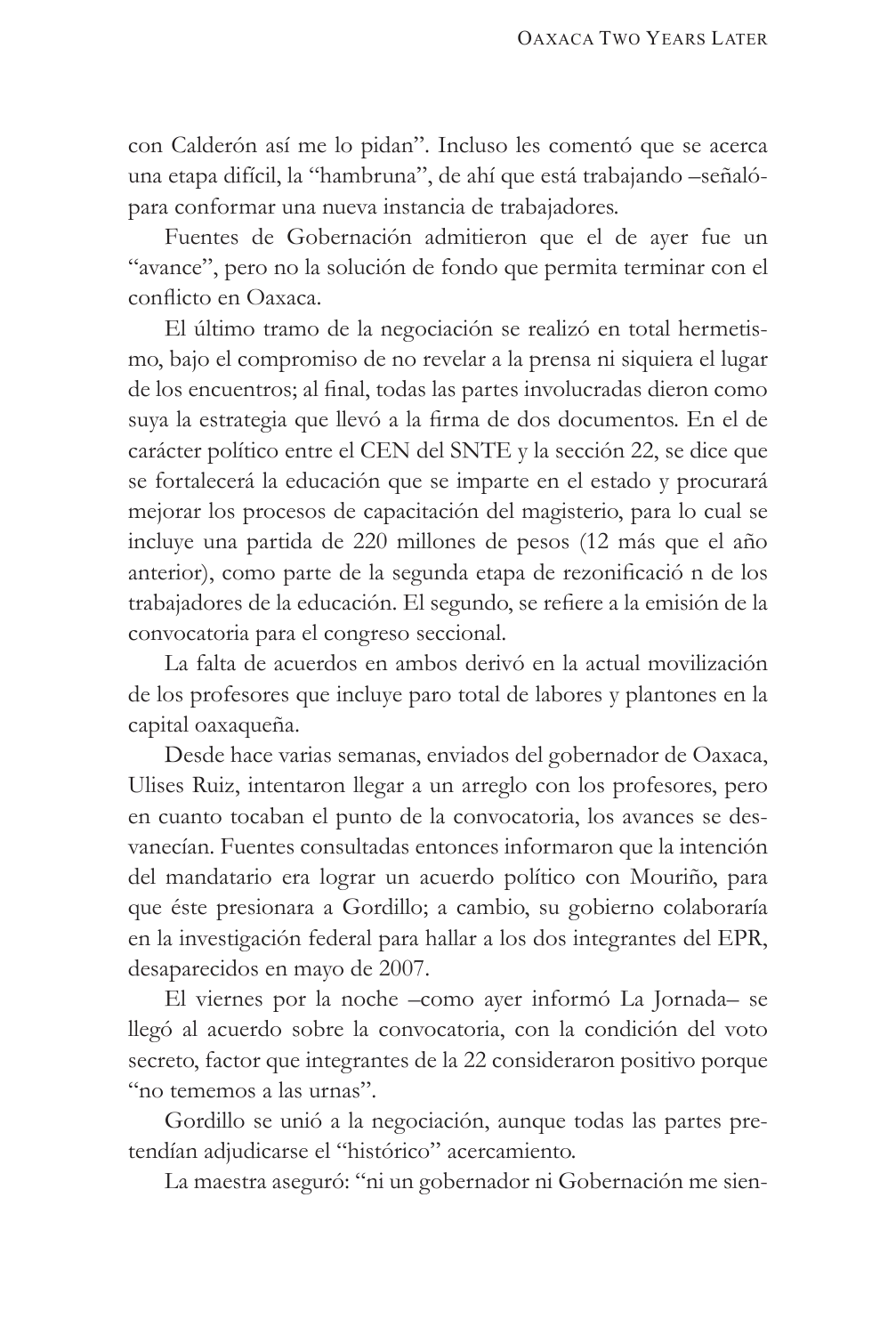tan", siempre según la versión de los asistentes.

 -------------------------------------------- Ahora hay una organización más discreta en la entidad, pero es más profunda, consideró

### **Democratizar Oaxaca va más allá de tirar a Ulises Ruiz, expresó Berta Muñoz**

El magisterio actúa en este momento con mucha sabiduría, sin afectar tanto a la gente

Blanche Petrich

En el futuro de la reactivación del movimiento popular de Oaxaca, la médica Berta Muñoz, reconocida popularmente como doctora Escopeta, no ve el regreso de las barricadas, los plantones y las megamarchas que agitaron hace dos años la capital estatal bajo la consigna "fuera Ulises Ruiz".

En esta nueva fase del proceso opositor –afirma en la primera entrevista a su retorno de Bolivia, donde radicó este pasado año, buscando protección por las amenazas y la persecución que sufrió– sigue viva la demanda de la renuncia del gobernador priísta. "¡Y cómo no, si hoy día es más evidente su naturaleza autoritaria y caciquil!"

Pero la diferencia entre la revuelta popular que encabezó la Asamblea Popular de los Pueblos de Oaxaca (APPO) en 2006 y la salida de nuevas manifestaciones de maestros y organi- zaciones a las calles en estos días radica, a su juicio, "en que ahora, con todo lo que ha pasado, nuestra conciencia es más profunda, por la experiencia. Mucha gente en las comunidades, los barrios y las colonias está enfrascada en un trabajo discreto de construcción de una organización más auténtica, más sólida, con la idea de que democratizar Oaxaca va mucho más allá de sólo tirar a Ulises Ruiz".

Otra diferencia es la estrategia de las nuevas movilizaciones: "el magisterio ha actuado, en mi opinión, con mucha sabiduría en este momento: los plantones son pequeños, se establecen turnos para no cerrar todas las escuelas a la vez, para dañar lo menos posible el calendario escolar y para no provocar el rechazo social. Hay una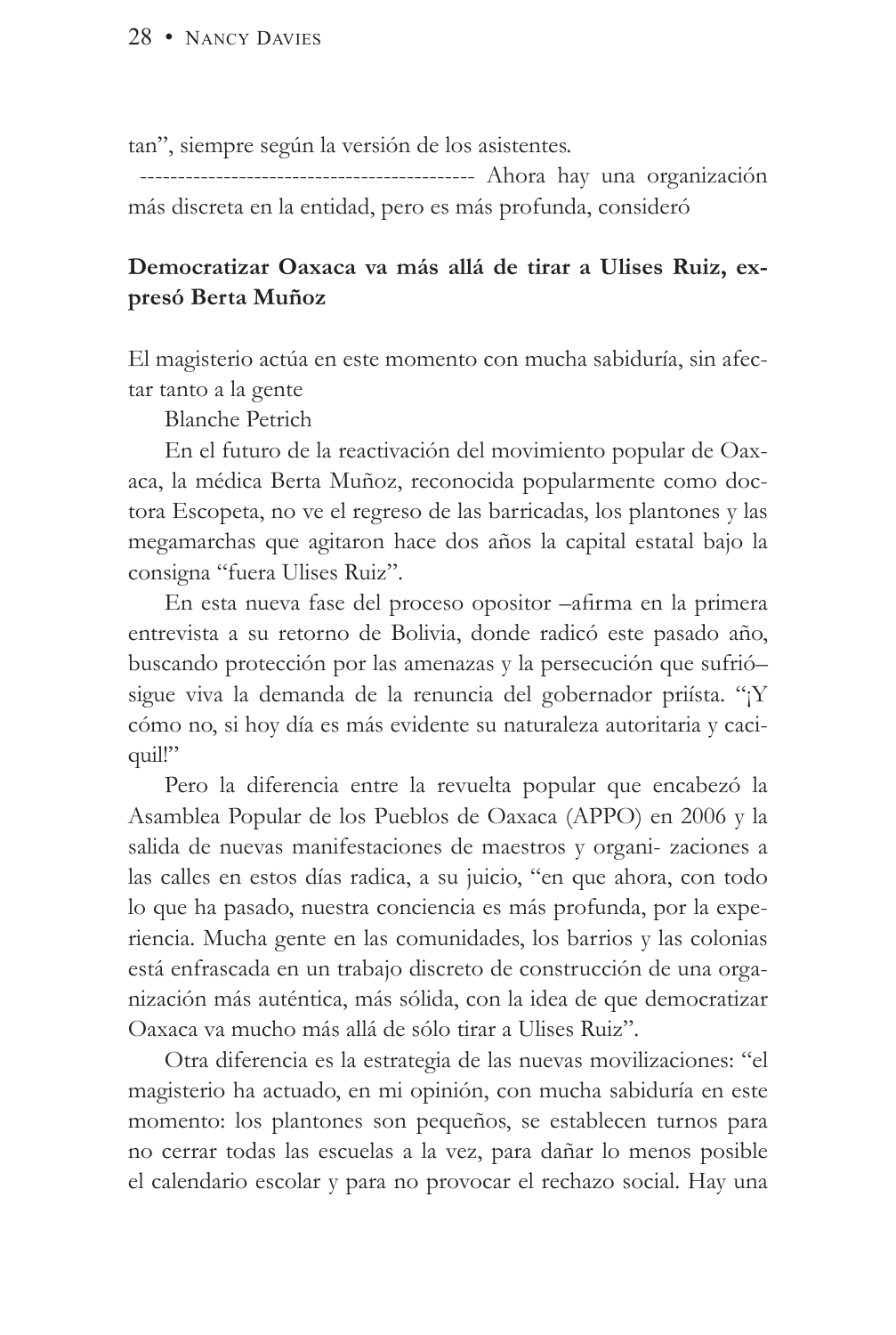clara distinción entre lo que es el movimiento y lo que son las movilizaciones. Y se empieza a entender que no haber vencido al gobernador hace dos años, porque lo salvó de su caída una negociación en las cúpulas del poder, no necesariamente significa una derrota".

Al reconocer que dentro de la APPO ha habido "fricciones y divisiones", sobre todo por la participación de algunos de sus dirigentes como candidatos en las pasadas elecciones, señala que los frentes de este tipo "cumplen su papel en su momento y luego desaparecen o no. Eso depende de las bases".

Ante este gradual volver a la vida del movimiento popular, esta doctora de estampa inconfundible, que igual pasó los meses de las barricadas atendiendo un puesto de salud, conduciendo la única ambulancia con la que contó la APPO o al frente de los micrófonos de Radio Universidad, advierte el revés de la moneda:

"La ocupación policiaca de Oaxaca, los asesinatos de los grupos paramilitares, la represión del 25 de noviembre y el estado de sitio que le siguió durante varias semanas tenían, entre otros, el objetivo de sembrar el miedo. Y ese miedo está ahí. Es un temor que paraliza y lo peor es que, como no se habla ni se asume, no se le reconoce y no se le puede superar.

"Es el miedo a ser arrestados, torturados, desaparecidos; a que les hagan daño a nuestras familias, a que las amenazas se cumplan. Es ese miedo que a mí me hizo irme."

Durante el último golpe ofensivo de la Policía Federal Preventiva contra la APPO, junto con los arrestos masivos e indiscriminados, la doctora Muñoz fue amenazada de muerte y se giraron órdenes de aprehensión en su contra.

Despedida por la Secretaría de Salud de su puesto de médica epidemióloga, donde dio servicio por 30 años, sin el respaldo de un sindicato o un partido político, optó por acogerse a la protección solidaria que le brindó Bolivia.

Pero la vida la golpeó duro en esos meses de exilio. Murieron su madre y su hermano en un breve lapso. Su frágil salud no soportó las alturas paceñas. Hace algunas semanas tomó la decisión de regresar a México y asegura que "está valorando" el momento de dar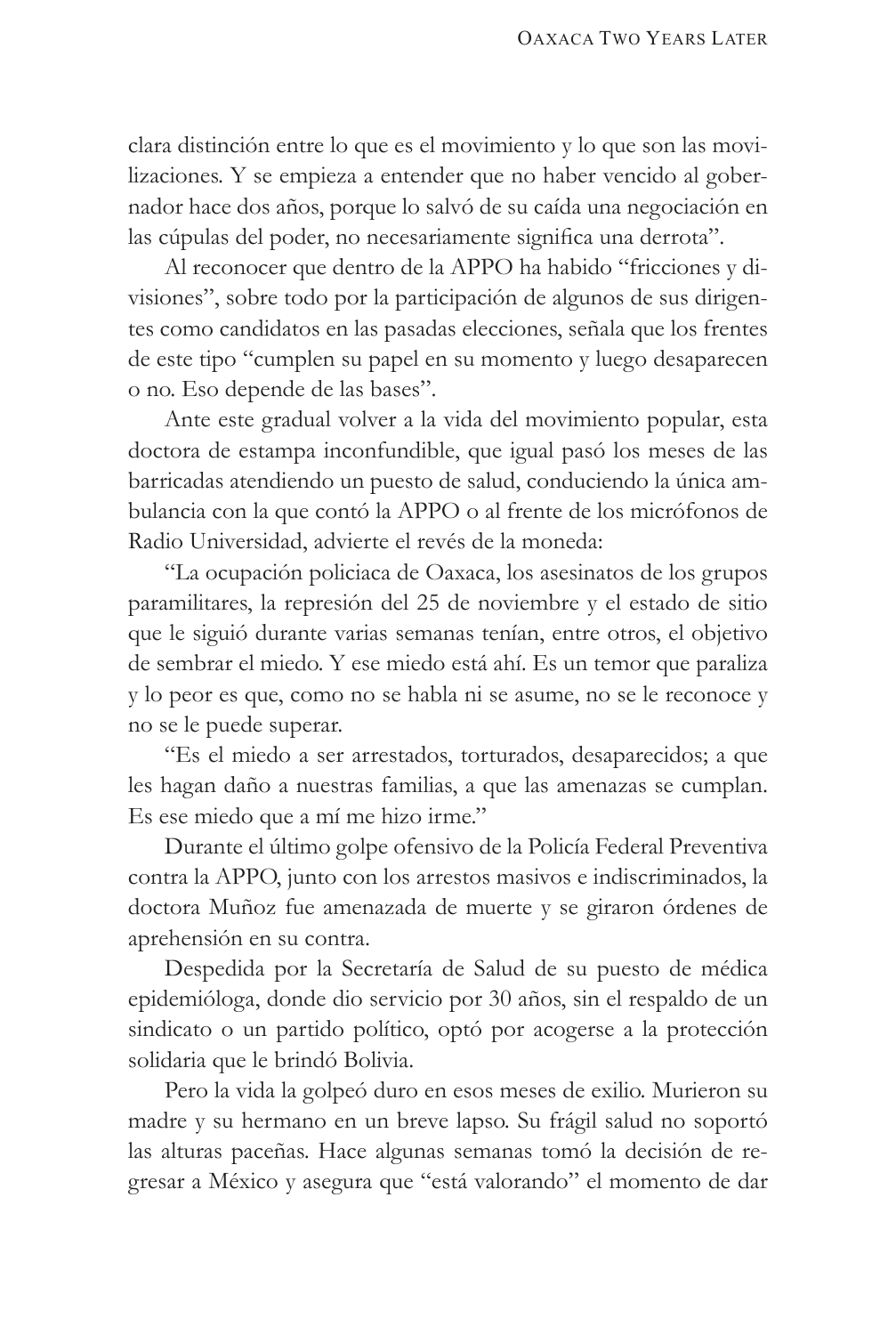el segundo paso, su retorno a Oaxaca.

Berta Muñoz fue consignada en la misma causa penal de los dos dirigentes de la APPO que recientemente fueron exculpados por falta de pruebas, Flavio Sosa y David Venegas, acusada de incendiar el Banamex y el tribunal en el centro oaxaqueño, de resistir a la autoridad y de sedición.

En los hechos –asegura– "sí estuve en la barricada donde más tarde se incendiaron varios inmuebles, pero estaba en la ambulancia, atendiendo heridos e intentando, precisamente, evitar provocaciones. A la hora del incendio yo ya estaba en la cabina de la radio".

Abogados de las organizaciones no gubernamentales Tlachinollan y el Centro de Derechos Humanos Miguel Agustín Pro Juárez interpusieron amparos en contra de las órdenes de aprehensión que tiene en su contra. "Cuando se resuelvan regresaré. Me urge volver a mi casa, a mi vida."

--------------------

Lo que ganaron los profesores en cifras Tuesday, 10 de June de 2008

Independientemente de recursos para infraestructura, equipamiento y rezonificación económica, la sección 22 del Sindicato Nacional de Trabajadores de la Educación obtuvo del Gobierno del Estado diversos beneficios.

#### RACIEL MARTÍNEZ

Algunos de ellos:

--Incremento al número y monto de las becas para los hijos de los trabajadores de la educación e incremento al 100 por ciento:

"Para el ciclo escolar 2008-2009 se incrementarán 250 becas con un importe unitario de 3 mil 500 pesos, lo que sumando a las ya existentes, harán 6 mil becas con una inversión de 21 millones de pesos.

"En lo referente a las becas PEBES para el ciclo escolar 2008- 2009 se incrementarán 50 becas que hacen un total de 450 de edu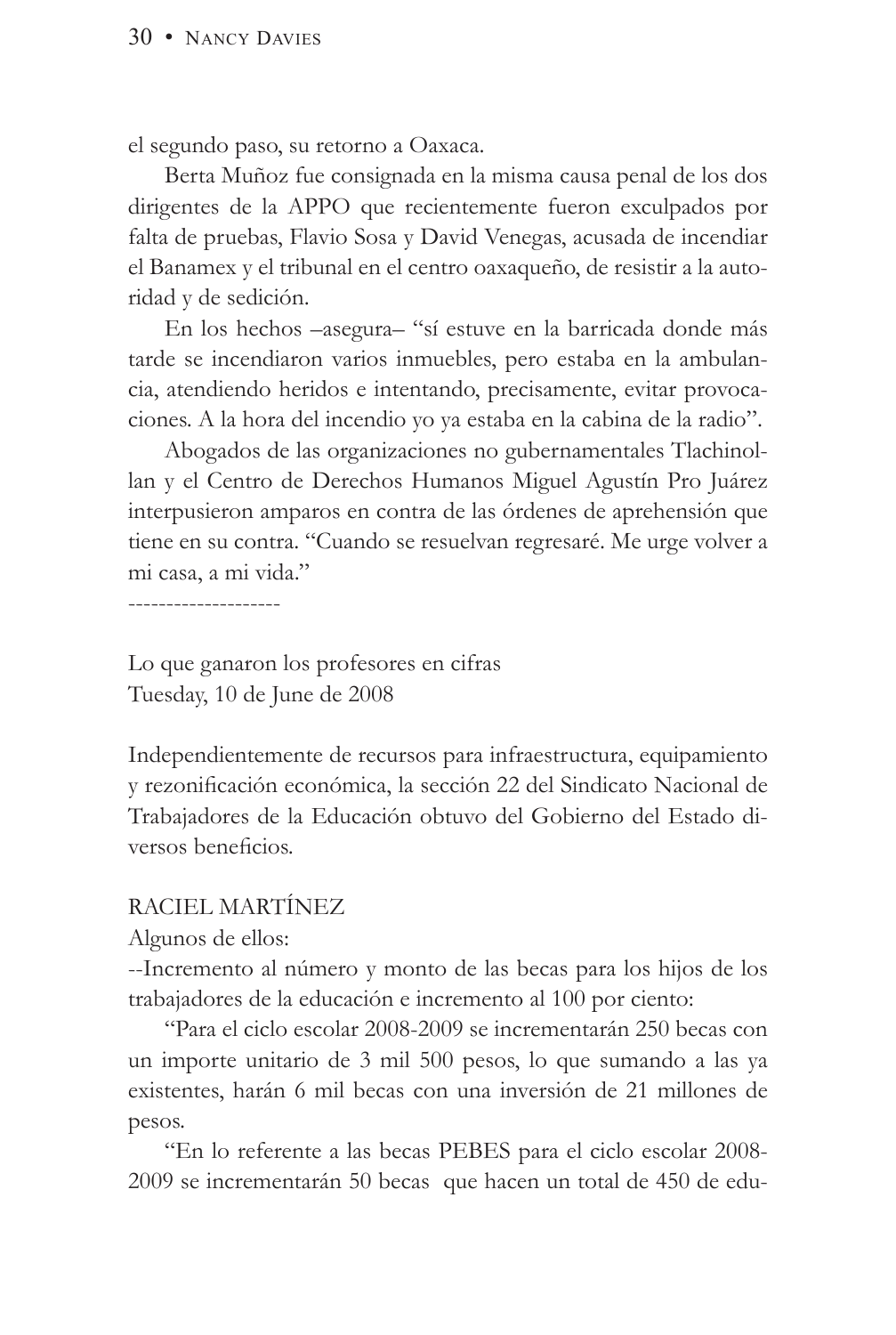cación superior para hijos de los trabajadores que cursan este nivel, con una inversión de 4 millones 500 mil pesos

--Construcción de un puente peatonal frente al IEEPO con elevador para personas con capacidades diferentes:

"El Gobierno del Estado, consciente de los riesgos que corren los trabajadores de la educación para ingresar a su centro de trabajo, así como el público que acude a solicitar los diversos servicios que se ofrecen en el Instituto, hace suya esta demanda, por lo que se instruirá a la Secretaría de Obras Públicas, para la ejecución de esta obra durante el ciclo 2008-2009.

--La entrega inmediata de todas las escuelas tomadas en el estado:

"Con fecha 20 de febrero de 2008 se instaló la Comisión para el seguimiento y solución de los problemas de las escuelas en conflicto en el Estado de Oaxaca, IEEPO-Sección 22 del SNTE-Gobierno del Estado, para la regularización del servicio en aquellas escuelas donde aún persisten conflictos. Esta Comisión ha logrado avances importantes en su gestión, alcanzando la recuperación de 28 escuelas donde actualmente se labora de manera regular, y en 80 más, se han logrado acuerdos para su normalización en el corto plazo. Esta Comisión continuará funcionando hasta lograr la regularización de todos los servicios educativos".

--Incremento del bono a 15 días pagaderos en la segunda quincena de agosto para resarcir los gastos escolares de todos los trabajadores de la educación:

"No obstante que esta prestación no cuenta con respaldo presupuestal, el Gobierno del Estado a través del IEEPO, ratifica el compromiso de continuar otorgando este apoyo consistente en el pago de 4 días, más una cantidad fija equivalente a un día de sueldo inicial de jornada para los docentes y para el personal administrativo una cantidad fija equivalente a un día de salario de la plaza inicial de jornada administrativa. Este beneficio se pagará en la segunda quincena de agosto del presente año".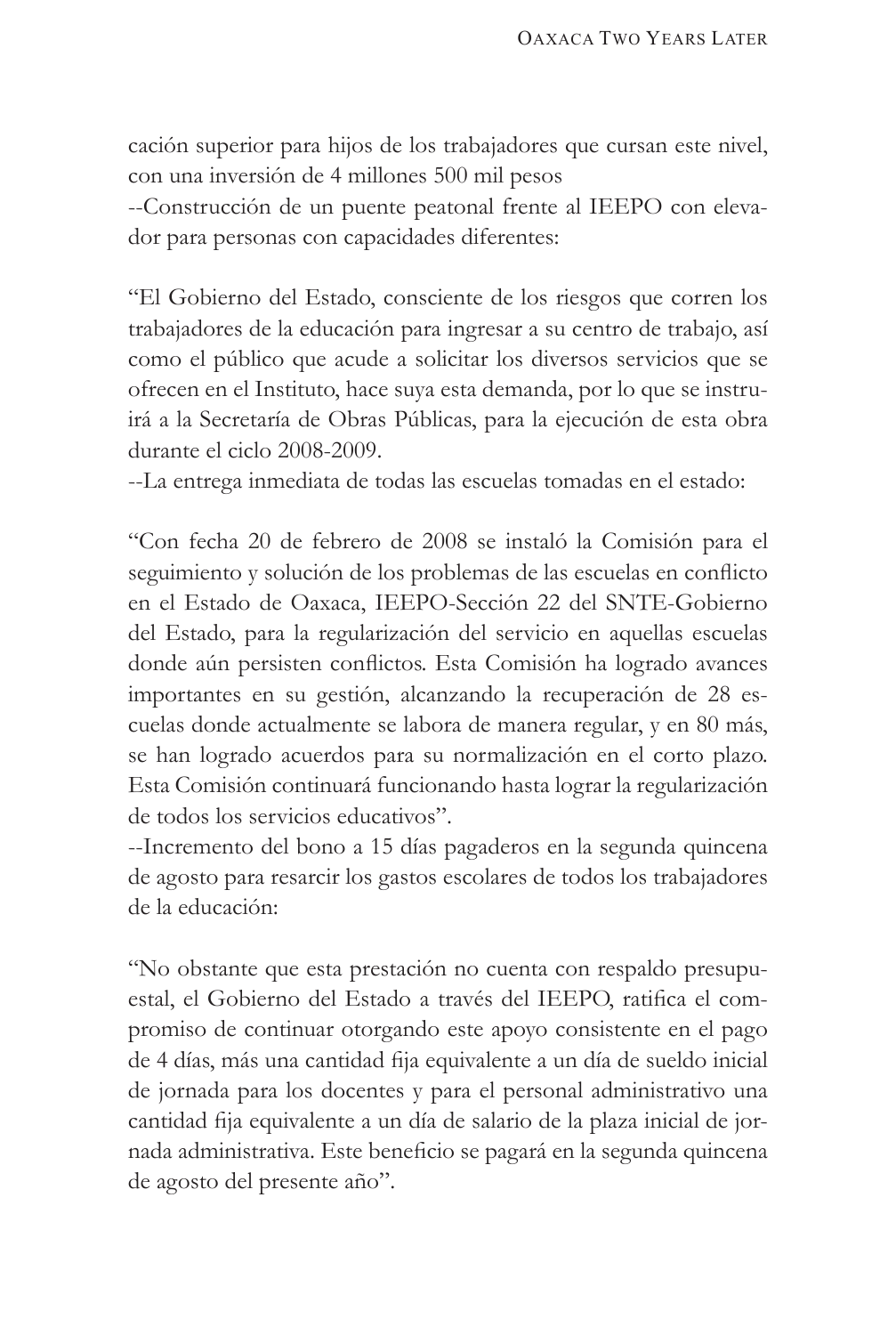#### 32 • NANCY DAVIES

--Incremento a 5 millones al techo financiero de FIPROVIM:

"En el ejercicio 2008 el Gobierno del Estado aportará la cantidad de 500 mil pesos, lo que permitirá al FIPROVIM contar con recursos por el orden de más de 23 millones 810 mil pesos, para atender la demanda de los trabajadores de la educación, de igual manera se convocará a reunión ordinaria al Comité Técnico del Fideicomiso, con el propósito de definir un mecanismo que permita agilizar los trámites para la asignación de créditos".

--Incremento a 8 millones al techo financiero del CAPP:

"A la fecha las aportaciones del Gobierno del Estado a este comité son del orden de los 20 millones de pesos, lo que sumado a los intereses generados por los préstamos otorgados y a la recuperación de los mismos, más los productos financieros generados por el banco, constituyen una mayor disponibilidad de capital para efectuar préstamos a sus agremiados, en un esfuerzo extraordinario el Gobierno del Estado aportará recursos adicionales por 500 mil pesos. Asimismo, el Instituto de compromete a entregar al CAPP, los descuentos retenidos a los trabajadores dentro de los tres días hábiles posteriores al pago de la quincena".

--Incrementar 4 millones más para el Programa Casa Albergue:

"Este programa a la fecha cuenta con un saldo de 3 millones 150 mil pesos, monto que es suficiente para atender la demanda actual en este rubro, toda vez que en el último año no se ha solicitado este beneficio para ninguna comunidad y que el saldo disponible es suficiente para otorgar 60 beneficios. El Gobierno del Estado haciendo un esfuerzo extraordinario aportará la cantidad de 500 mil pesos; cabe señalar que durante los últimos 5 años de los beneficios solicitados se han autorizado un total de 46 para igual número de comunidades que cumplieron los requisitos para su otorgamiento, con un importe total de 2 millones 49 mil 650 pesos".

--Libertad inmediata e incondicional de todos los presos políticos y de conciencia de Oaxaca; cancelación definitiva de órdenes de apre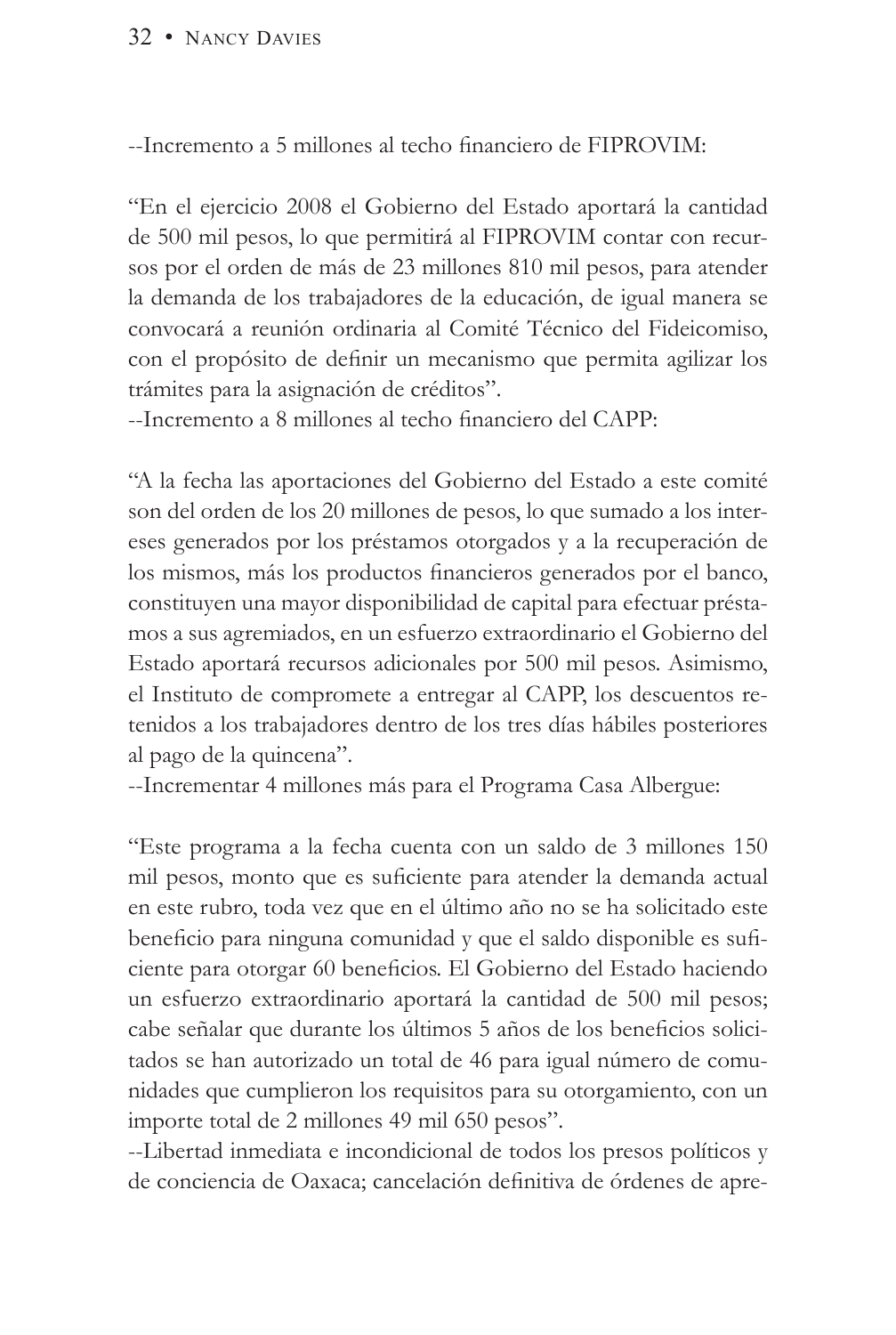hensión y averiguaciones previas:

"Durante el periodo de junio 2007 a la fecha y como resultado de la defensa jurídica de los procesos penales de los inculpados, se revocaron 78 órdenes de aprehensión que corresponden a 13 expedientes penales, respecto de 49 personas. Asimismo, se dejaron sin efecto 53 órdenes de aprehensión por la vía del amparo en 7 expedientes penales. En 11 expedientes penales se declararon procedentes los incidentes de libertad a favor de 16 personas, y en 26 expedientes penales se dictaron autos de libertad a favor de 147 personas.

"El Gobierno del Estado ratifica su compromiso de continuar revisando los procesos penales de competencia estatal que actualmente se encuentran en trámite, con el fin de determinar la procedencia de autos de libertad a la brevedad posible, tomando en consideración los tiempos jurídicos de cada proceso en particular, y coadyuvanza en la defensa de los procesos del orden federal.

"En cuanto a la Mesa Jurídica Federal para atender los asuntos del magisterio, ésta se reinstalará a las horas del 20 del presente mes y año en la Secretaría de Gobernación".

Lo anterior, independientemente de los 220 millones de pesos, como segunda de las seis anualidades para el convenio de rezonificación; 210 millones de pesos para atender necesidades básicas de infraestructura; 85 millones de pesos para equipamiento (mobiliario, material didáctico, etc).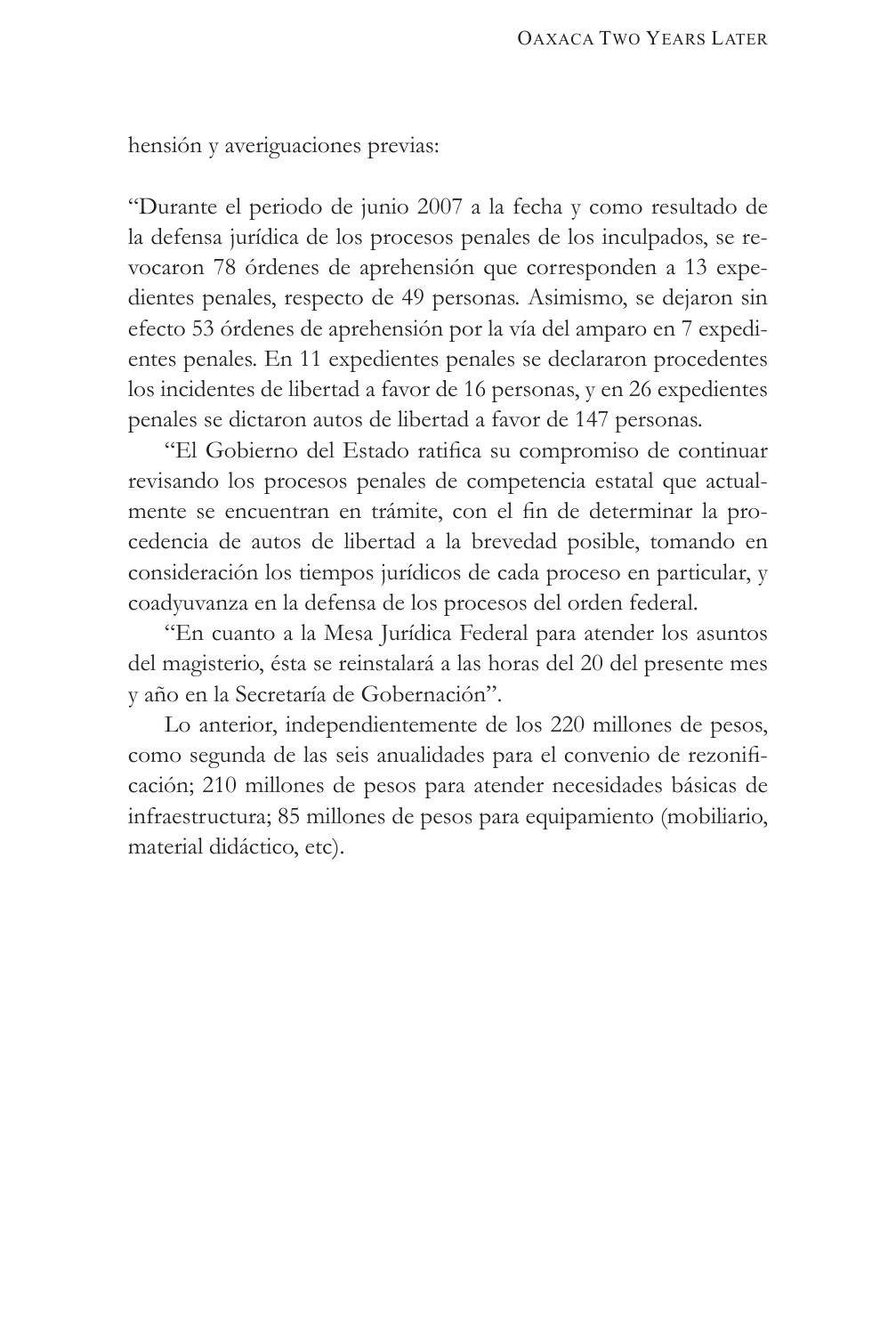## Part Four: Law and Memory as Political Weapons

Commentay by Nancy Davies

## Law as a Political Weapon

In the state of Oaxaca law and justice serve only as political tools. The near-total impunity that prevails has been accompanied with imprisonments based on false charges; the government often locks up political prisoners for years. A new counter strategy of the social movement lodges criminal complaints against government officials, at both state and federal levels. Those push-back strategies simultaneously serve other political parties to discredit the Institutional Revolutionary Party (PRI), and put themselves in stronger positions. Whether or not legal charges will bring justice is hardly the point. The point is to denounce openly and publicly the figures who hide behind the mask of position, and turn the tables on the ruling government.

The Oaxaca social movement which erupted in 2006 took a nonviolent stance from day one. There was never any doubt, and with good reason: governments ruthlessly crush opposition movements, leaving the moral high ground the only open road to change. Who has the social movement killed, shot and murdered? I can recall one non-APPO death: a guy was accidentally killed when he ran his motorcycle across the wire protecting a barricade. Human rights organizations – local, national and international – have documented the figures regarding government-sponsored crimes, umpteen times. They are undeniable. The government conducts low-intensity warfare, the movement survives by its wits.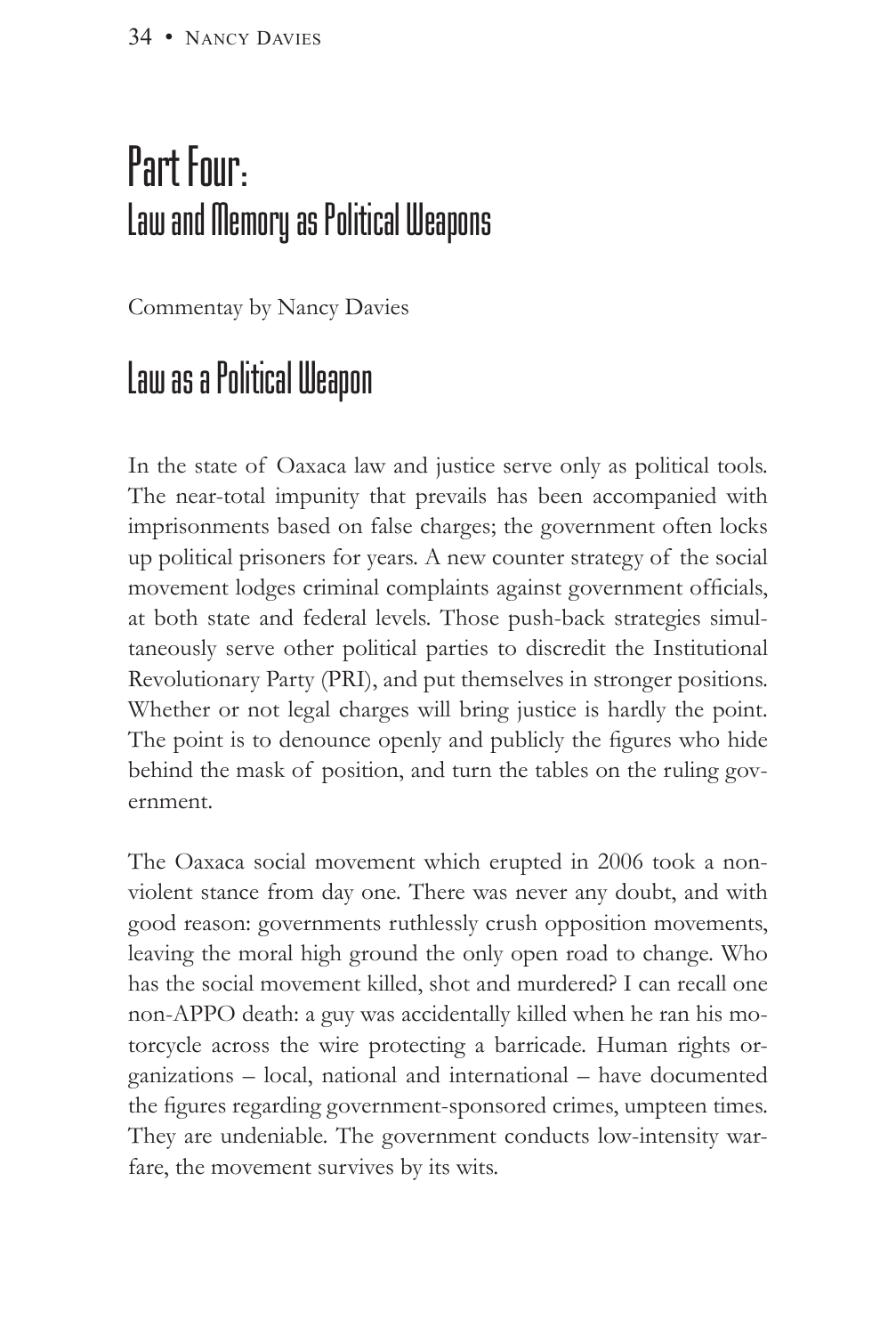An article written by Pedro Matias appeared in Noticias Voz e Imagen de Oaxaca June 16, 2008, and has been the repeated topic of its columnists' denunciations since then – Noticias won't let fade anything detrimental to the governor. The article announced that ex-president Vicente Fox Quesada, Eduardo Medina Mora, commander of the Federal Preventive Police of the Republic (PFP), and governor Ulises Ruiz Ortiz (URO) would be charged with "genocide" and "forced disappearance of persons". The complaint was duly lodged with the office of the Attorney General of the Republic, naming those three, plus Lizbeth Caña, the state attorney general during 2006, Lino Celaya Luri, Manuel Moreno Rivas and Jose Manuel Vera Salinas, each responsible for actions leading to the 26 murders of movement people and the 366 detained who were tortured, plus the more than 200 wounded

The Revolutionary Democratic Party (PRD) senator Salomón Jara Cruz capitalizes on the legal case, catapulting himself and his absent-when-needed-PRD into the process. He repeated what everyone knows: "until now there have not been investigations, and even worse, no person has been punished for the brutal repression suffered by the people of Oaxaca." He solicits the Attorney General of the Republic (PGR) to investigate. I'm cynical regarding his motives for late entry into the struggle, but I guess, shrewd commentator that I am, that it must be related to the next elections.

In spite of the national and international documentation by human rights organizations of crimes committed by the Preventive and Ministerial police forces, including unwarranted breaking into private homes, beatings, torture, and attacks on journalists, no charges have been brought. Oaxaca's reputation for total impunity remains. So the criminal charges will document it all over again. This time, facts in the form of names and numbers on orders issued by the administration will back up the charges. Lizbeth Caña Cadeza, then attorney for justice, and Lino Celaya Luría who functioned as Secre-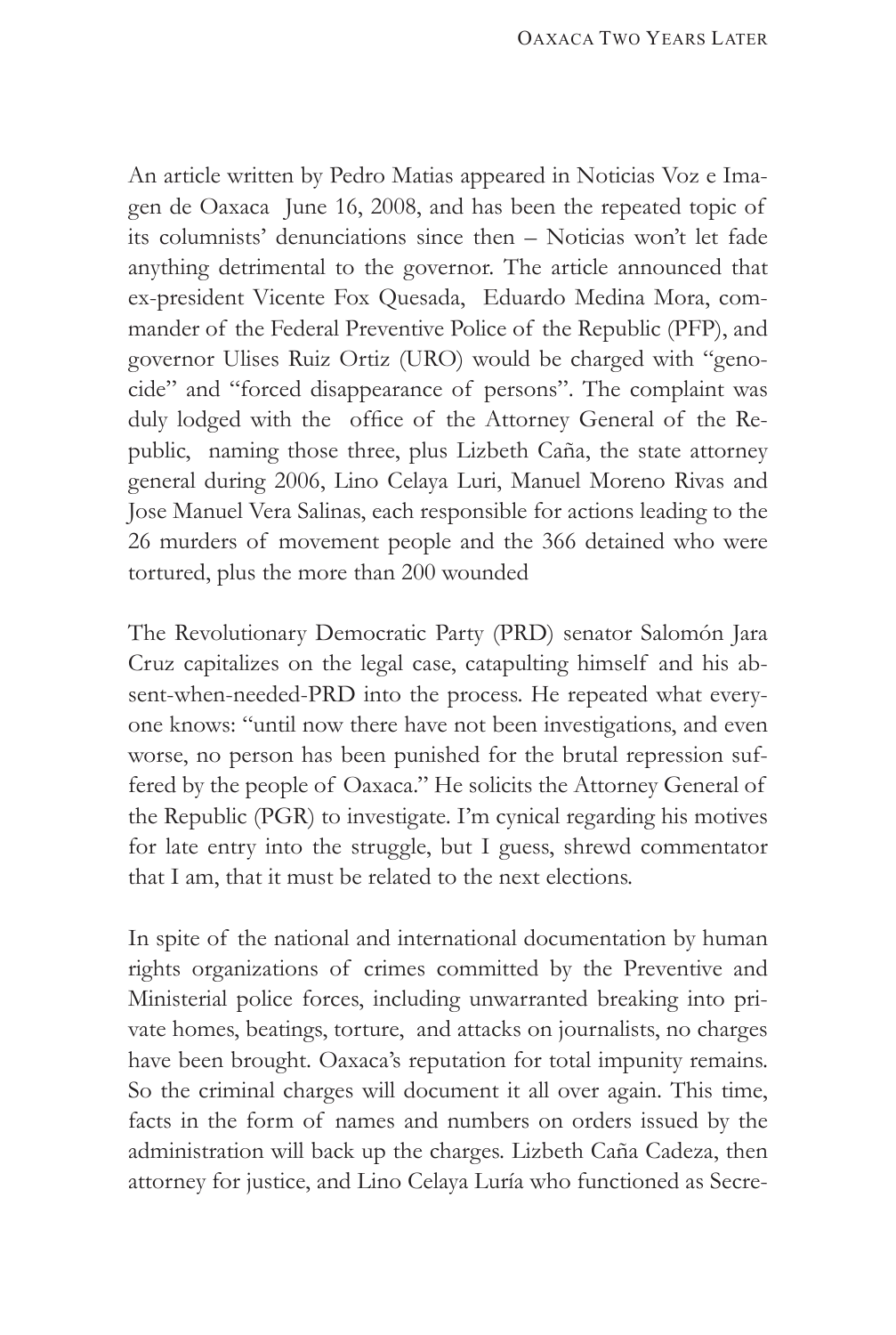tary of Citizen Protection, allegedly ordered the attacks carried out by Manuel Moreno Rivas and José Manuel Vera Salinas. All were under the command of Ulises Ruiz Ortiz. Medina Mora, whose title was Secretary of Federal Public Security, controlled the PFP and collaborated with URO. The charges list the names of the victims and the dates of the attacks against them..

The movement publicizes and demands federal accountability. Along with deaths, disappearances, imprisonment and tortures of 2006-2007, there is also the case of Emeterio Merino Cruz, whose head was smashed in by local police on July 16, 2007, and the pedophile ring allegedly protected by Jorge Franco Vargas and Ulises Ruiz Ortiz

The mother of one of the pedophile victims in a kindergarten located in the suburban town of Villa de Etla, single-handedly waged her fight until it was finally picked up by the media, human rights groups and the federal justice department, and linked to another pedophile ring operating under the protection of the governor of the neighboring state of Puebla. The state administration says it will give attention to the recommendation made by the National Commission for Human Rights (CNDH). We'll see. It occurs to me that pedophilia raises more ire than does social injustice.

## Social Memory and the Big Lie

According to the columnist Verónica Villalvazo writing on May 7, 2008, denial prevails on the part of the accused PRI officials. Jorge Franco on April 30, 2008 called the news coming out "sensationalist", referring to the article published in the national media linking him to the formation of paramilitary groups in Oaxaca and the disappearance of the two members of the Ejército Popular Revolu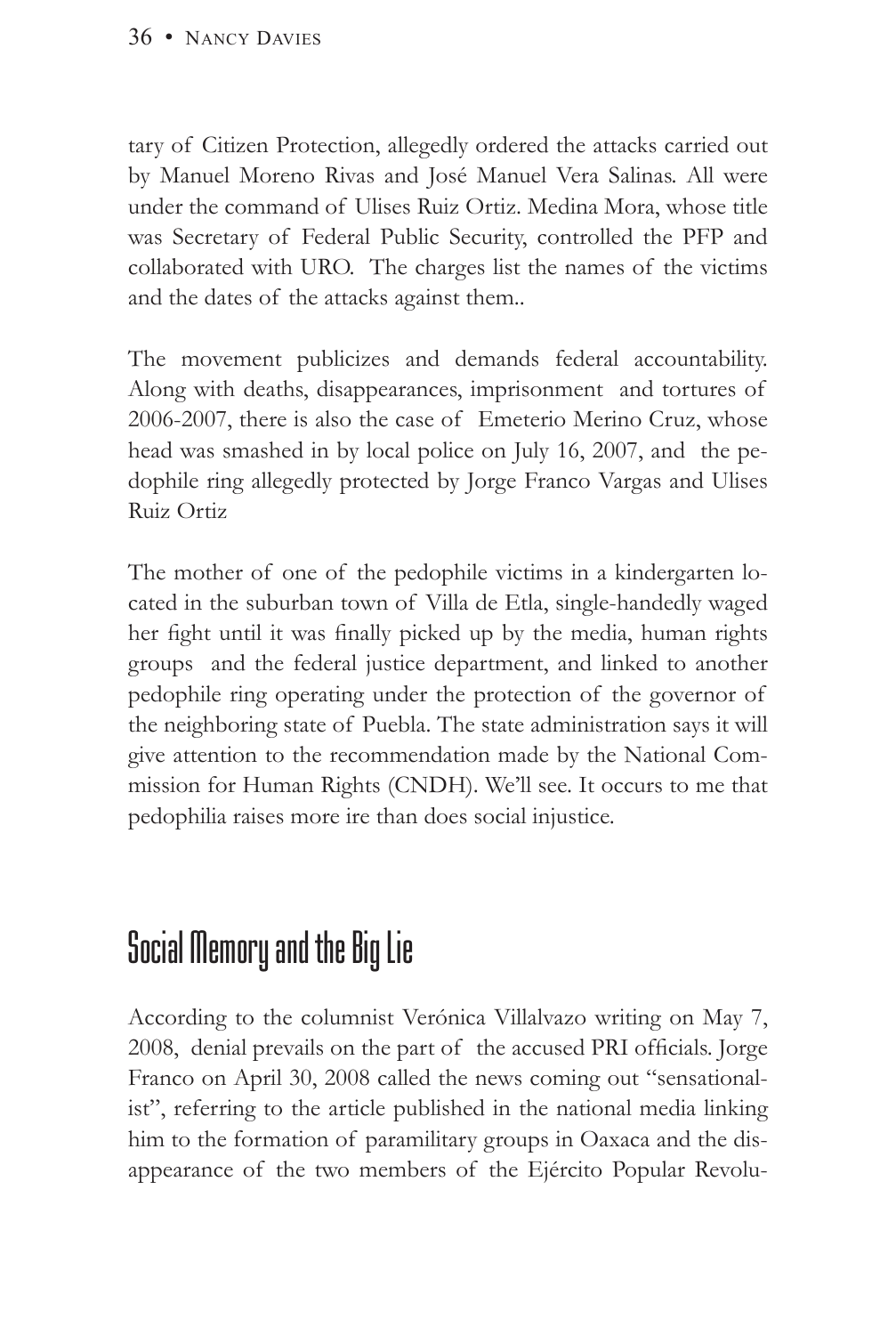cionario (EPR). No no, he claimed, there's nothing to it; he's not responsible for either act. The EPR disappearances became headlines when the federal government began to negotiate with remaining members whose foremost demand is presentation of the disappeared.

On May 5, Lizbeth Caña Cadeza stated that she's not responsible either, there's no proof and the charges against her are being spread by irresponsible persons. She accused the federal Secretary of Government Juan Camilo Mouriño of leaking this information to frame her. She sent a message to the daughter of the missing EPR man Edmundo Reyes Amaya denying responsibility for the disappearance of the father, because she left the position of state attorney general on April 4 of 2007 . She told the daughter that the current attorney general is the one to be questioned.

All the other accusations Caña ignored, as if the repression never happened, or if it did happen as we know it did, Villalvazo writes, nobody is responsible for anything, nobody gave the order for death caravans. They are throwing doubt onto the collective memory of those who suffered the events, the grief of the widows, the children left without fathers, or without brothers. They are saying there is nobody really responsible for these events.

But according to official documents, records were kept by the Licencia Oficial Colectiva de armamento (LOC) of the Ministerial Police of the state. Ballistics for weapons were recorded to compare them with all the shell-casings found when a homicide occurs in the state. Then the PGR began an investigation into links between the police and agencies of investigation of the state, to track the violence registered during the movement resistance (and of course into narcotic deals, which very deeply involve police agencies). "And so," Villalvazo asks, "was nothing found? or is it that in this moment it is not prudent to mention it?"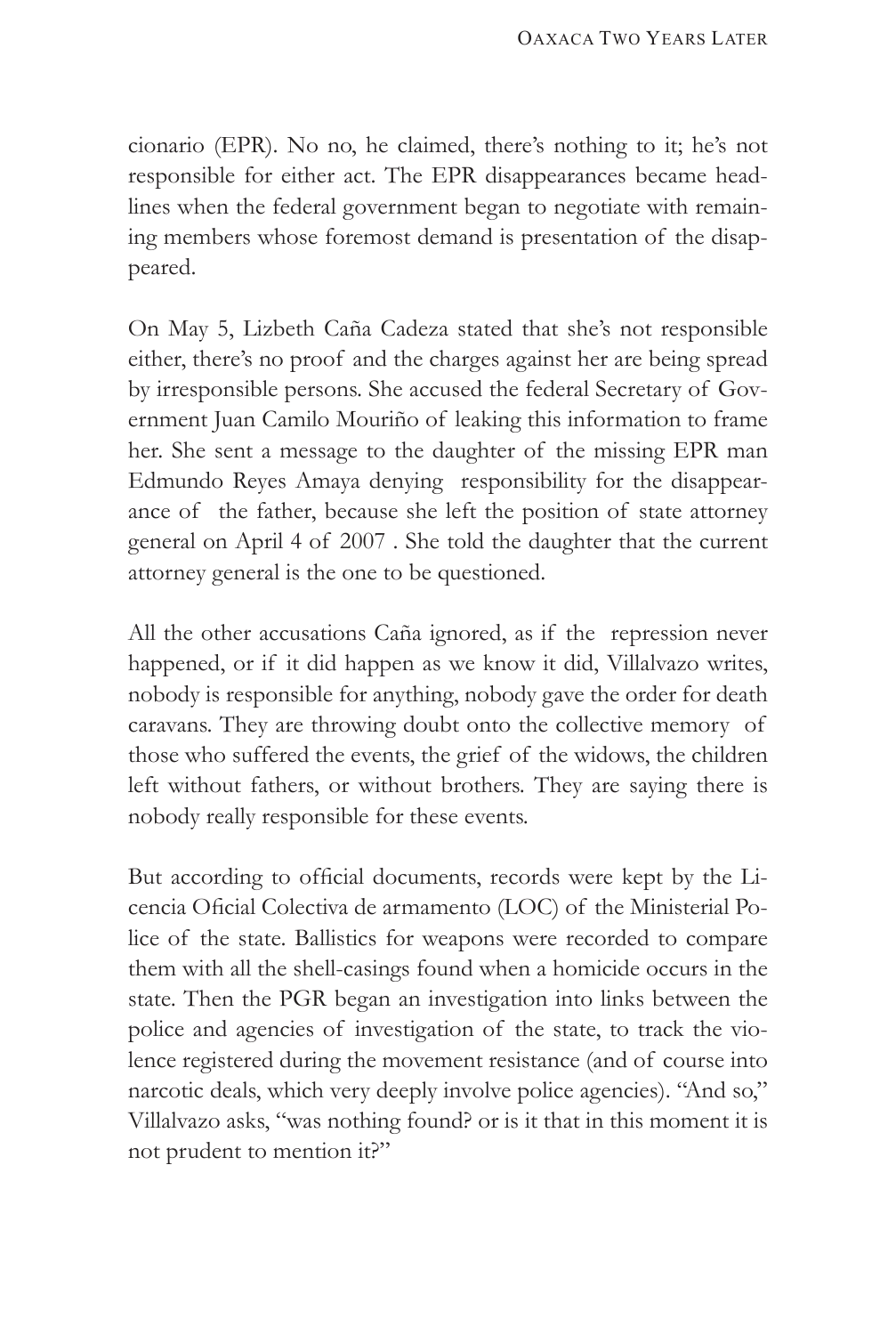That memory might be blurred or erased seems to be the greatest offense. It fuels the outrage of people like Villalvazo. As a memorypurchase, the government offered a financial settlement to widows and families of the movement's assassinated. That has brought its own complaint, as reported on June 21, 2008 in Noticias – apparently a large portion of the funds allotted have been withheld.

The circle of movement widows of the year 2006 rejected the payment in a trust created by the government and accepted by the Broad Negotiation Commission of Section 22 of SNTE because in the first place, there is no justice or punishment for those responsible for the 26 deaths perpetrated during the uprising. In the second place, "the lives of human beings are not for trade, nor their convictions nor their ideas of liberty and justice, " said Florina Jiménez Lucas, widow of José Jiménez Colmenares, assasinated the 10th of August, 2006 during a march of the APPO.

She further commented that the government itself ordered the murders and has suffered no consequences. The trust set up offered between 200 to 340,000 pesos for each death during the movement, but it allegedly holds five millions unused authorized pesos. The worry of the widows is why the authorizing committee is reserving this quantity of money from the trust, will it be maybe for "murders committed by the state in the future?" they asked.

Among those also eligible to receive compensation is the family of US indymedia videographer Brad Will. Other families are those of Marco García Tapia, Andrés Santiago Cruz, Pedro Martínez Martínez, Pablo or Octavio Martínez Martínez, Lorenzo San Pablo Cervantes, Alejandro García Hernández, Pánfilo Hernández Vásquez, Emilio Alonso Fabián, Jorge Alberto López Bernal, Fidel Sánchez García, José Manuel Castro Patiño and Fernando González Gijón.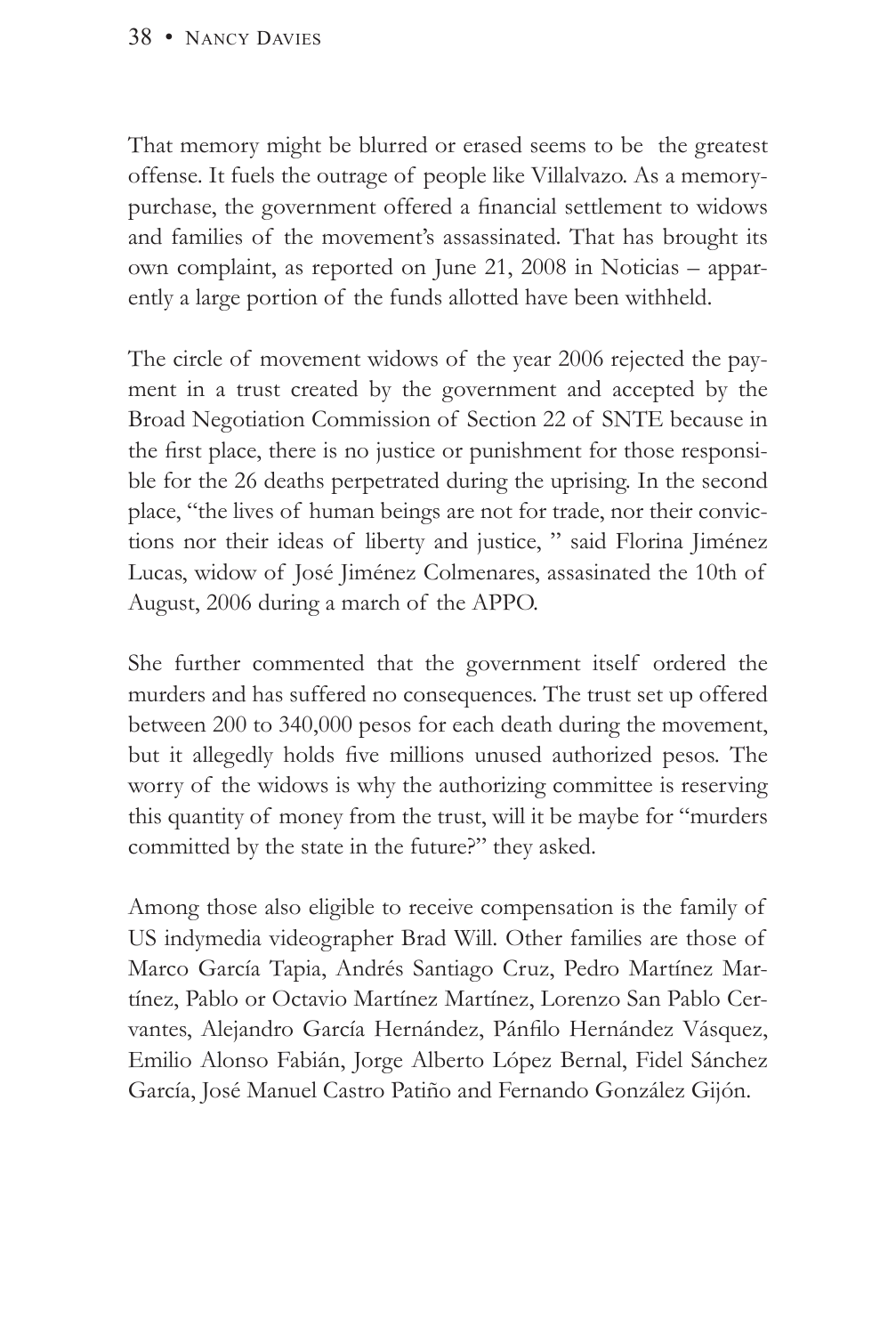## Digging Up Bodies

I am being not metaphorical, but literal. Nine bodies were buried in a common grave in the city of Oaxaca's cemetery Panteón Jardín on May 26, 2008. Noticias found out, and in their article cast doubt on whom the corpses might have been – too many persons have disappeared in Oaxaca for the event to pass unnoticed. On June 19 the bodies were exhumed under federal orders, bringing to the surface six of nine (the remaining three being allegedly too rotted for identification).

According to sources in the PGR, they were looking for new leads in the disappearance of the EPR men. But it also turned out that among the dead buried clandestinely, two were previously-buried victims of drug violence, one identified because he wore on his big toe a tag used at the morgue. Both bodies had been previously found in a "narco-grave" in the municipality of Zimatlán de Álvarez. A third man died of normal causes in the Public Hospital, and a fourth was apparently a suicide, whose documents were buried with him. A fifth one, found in Zaachila, died with an ice-pick through his eye.

Now the PGR will determine correct procedures, and presumably hold accountable city functionaries responsible for authorizing burial of "unknown" persons wearing toe tags. And the still "unknown"? Still unknown. This gruesome story is important not only because of the level of suspicion on all sides regarding past events, but also, obviously, an official procedure exists to bury inconvenient bodies, and the use of DNA tests, if practiced, is not made public.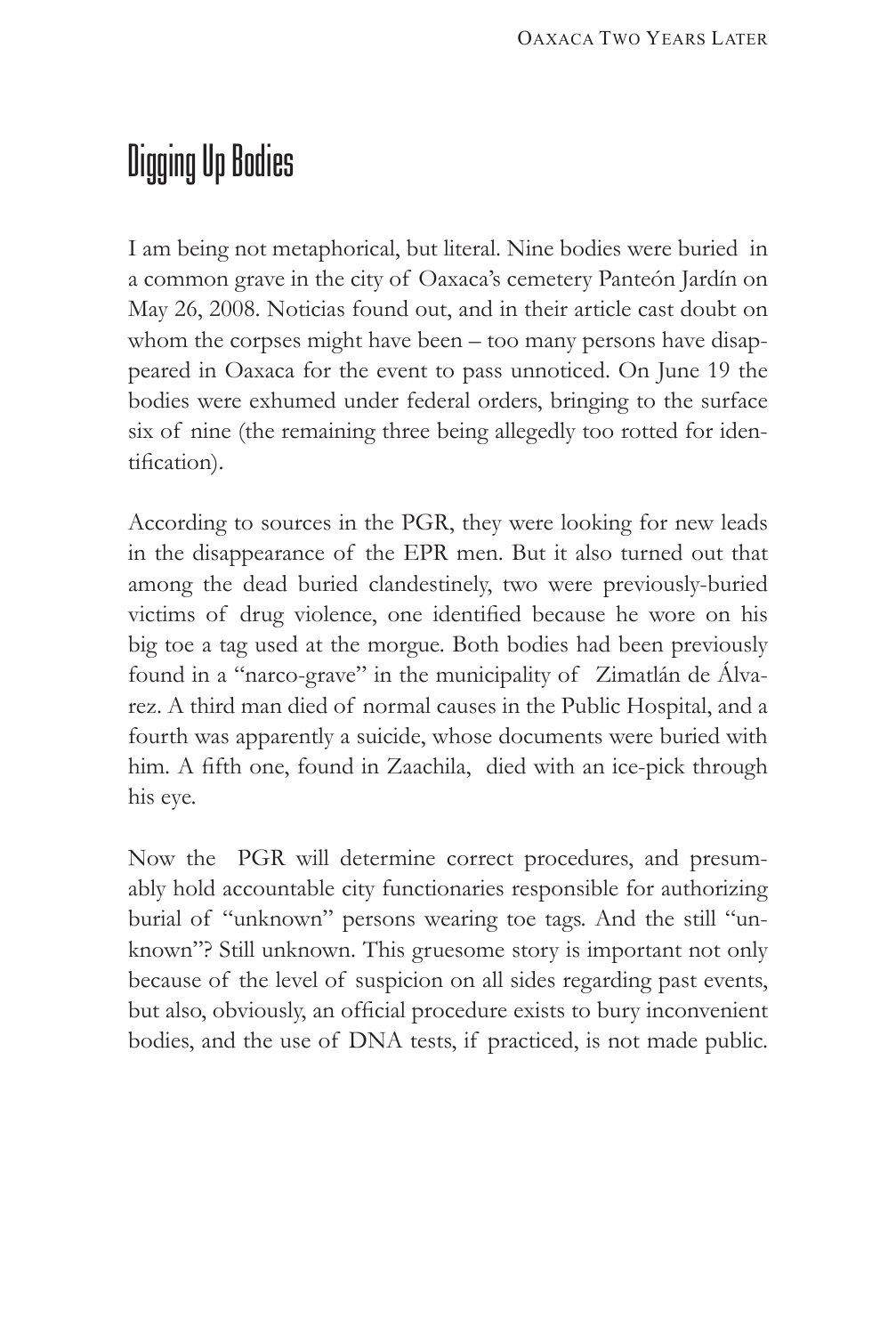## The Plight of the Media

The Mexican print media itself simultaneously suffers repression by assassinations, and by self-censorship. Within the state of Oaxaca the press split between the daily newspaper Noticias Voz y Imagen de Oaxaca, plus one or two small papers like El Tiempo; and the remaining larger paper, Imparcial which is pro-URO. In Oaxaca, as in all Mexico, the governments pay for self-congratulatory puffpieces. In Noticias, however, a page or so further along daily articles condemn URO, variously for neglect, corruption, vanishing funds – you name it. Noticias was radicalized the same way many in Oaxaca were – by being attacked by the PRI governors of Oaxaca, first José Murat and then URO. When Noticias championed the social movement and the Asamblea de los Pueblos de Oaxaca (APPO), circulation increased dramatically. So whether they do so now for revenge or for income or for principles, it comes to the same thing – a print source firmly opposes URO's government and expresses that by standing on the side of the movement.

According to an Information Bulletin written on June 1, 2008 and published in La Jornada, national figures say forty-six reporters and workers with the press were assassinated and ten disappeared during the six-year presidency of Vicente Fox Quesada. Under Felipe Calderón Hinojosa, in 2007 six reporters and three workers for the press were assassinated. Three forced disappearances occurred. In April two young (twenty-one and twenty-three years old) Oaxaca Triqui women were murdered, bringing the list up to 80 journalists assassinated in the past twenty-five years.

In the past seven years and four months the Latin American Federation of Reporters (FELAP-México), aided by the Federation of Associations of Mexican Journalists (Federación de Asociaciones de Periodistas Mexicanos, Fapermex) and the First Page Club, (Club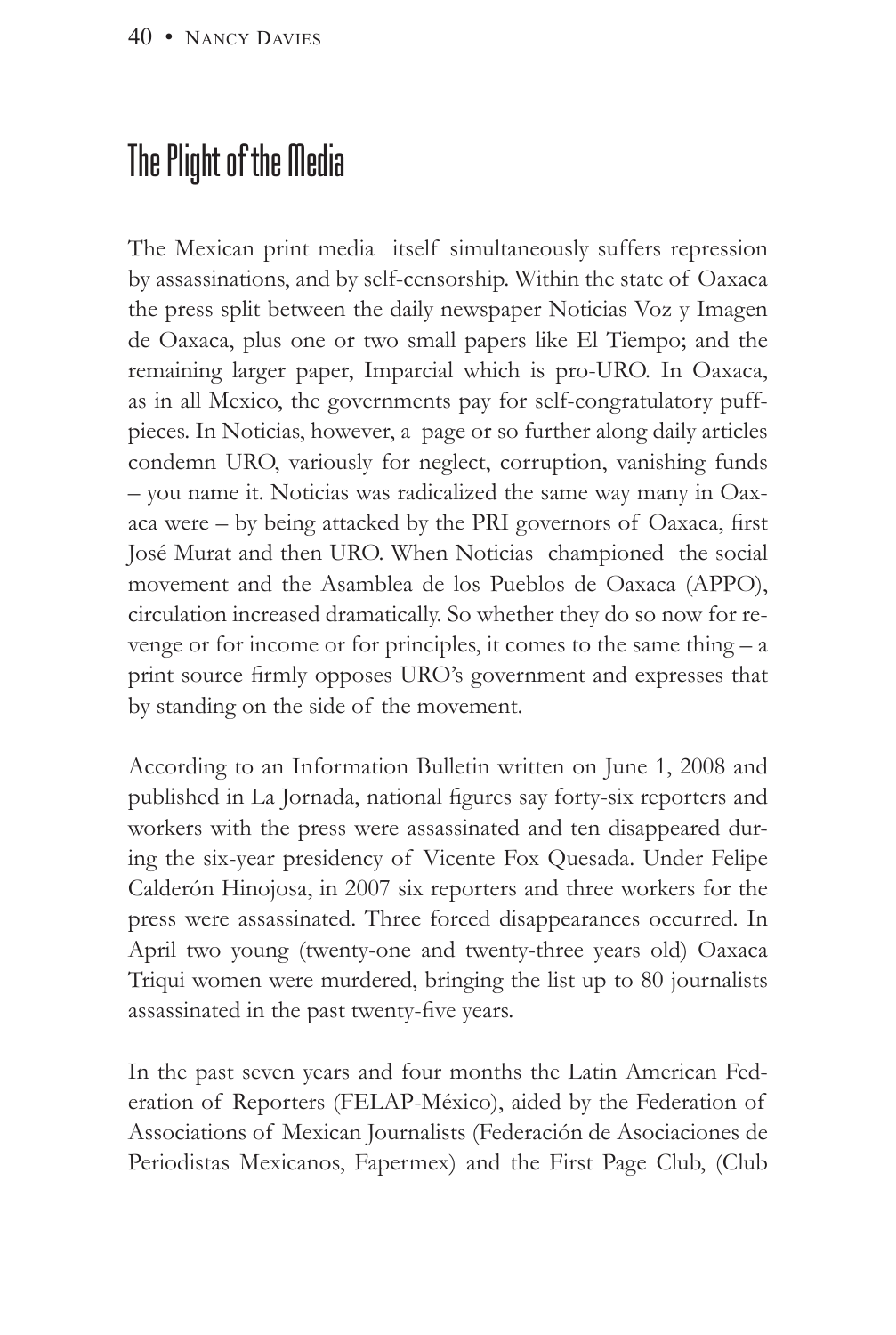Primera Plana), produced a list of forty-six assassinated, a rate of more than six per year, and more than one per year disappeared. The National Commission for Human Rights (CNDH) acknowledges this aggression against the media and furthermore agrees that there's no will on the part of governing authorities to do anything about it. It opened 84 new complaints cases in 2007, and documented 88 cases which included violations of fundamental guarantees.

International organizations like Reporters Without Frontiers and The World Association of Community Radios (AMARC, in its Spanish initials) demand investigations and propose protective legislation. Accountability seemingly never comes to pass, but attacks don't always induce fear and acquiescent silence now. The Oaxaca story is out, internationally. Non-government controlled print coverage includes Noticias, La Jornada, Proceso, and Milenio. Diego Osorno, reporter-author of the book Oaxaca Sitiada, broke the story in Proceso of the accusations made by a protected witness against Oaxaca government officials to the federal government, which led to the first arrests and investigations. The Oaxaca newspaper Noticias played that story for weeks, in an attempt to at least prevent Jorge Franco Vargas (El Chucky) from running for governor of Oaxaca.

Mexicans know about Oaxaca and the other states which suffer repression, and that makes a difference both in solidarity and actions. Government and corporate control over the commercial media remains strong but no longer total (see the popularity of Carmen Aristegui and Lydia Cacho). Video, music, drama, and the ever-present graffiti are omnipresent; tourist-oriented art galleries (two located in the historic center of Oaxaca) exhibit photographs and paintings of the uprising. Art photo galleries display scenes from 2006. Don't forgive and don't forget is stenciled on the walls of Oaxaca. Expose the guilty, recount facts, keep memory alive, go to federal court. Why federal? Because President Felipe Calderon has his ass over a barrel with foreign investors. Good. That's the best current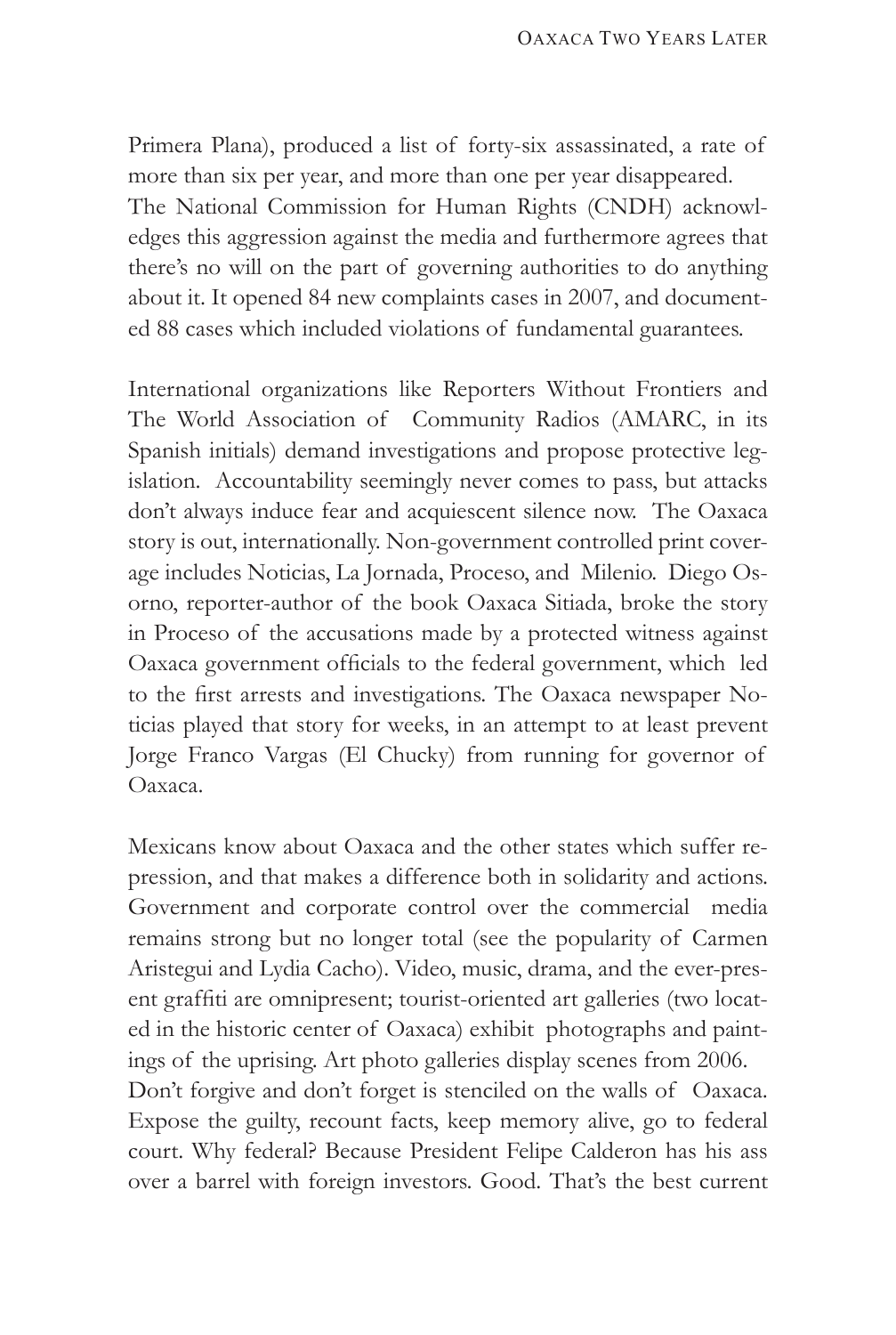external aid to the social movement's strategy. He also is looking ahead to discredit the PRI totally before the next presidential election. That's business as usual.

### **for Spanish reference**

### PEDRO MATIAS, Noticias June 16

Por los delitos de "genocidio" y "desaparición forzada de personas" serán denunciados ante la Procuraduría General de la República, el ex presidente Vicente Fox Quesada, el titular de la PGR, Eduardo Medina Mora y el gobernador Ulises Ruiz Ortiz, por su responsabilidad en los 26 asesinatos cometidos durante el movimiento sociopolítico, los 366 detenidos que fueron torturados y los más de 200 heridos.

Así lo revela la denuncia que presentará este lunes el senador de la república del PRD, Salomón Jara Cruz, ante la PGR donde se resalta que "hasta este momento no han sido investigados, y peor aún, que no hay personas castigadas por la brutal represión sufrida por el pueblo de Oaxaca".

En el documento de siete cuartillas, en poder de NOTICIAS, el senador perredista solicita a la PGR "se ordenen desahogar todas y cada una de las pruebas tendientes a la comprobación del cuerpo del delito y la responsabilidad penal de los inculpados.

Lo preocupante, dijo, es que a pesar de que hay informes y recomendaciones de organismos nacionales e internacionales de derechos humanos por los crímenes cometidos por la policía, el allanamiento de domicilios particulares, las agresiones a periodistas por parte de servidores públicos y la tortura a la que fueron sometidos los presos políticos, nada ha sido acatado y, por consiguiente, todo sigue en la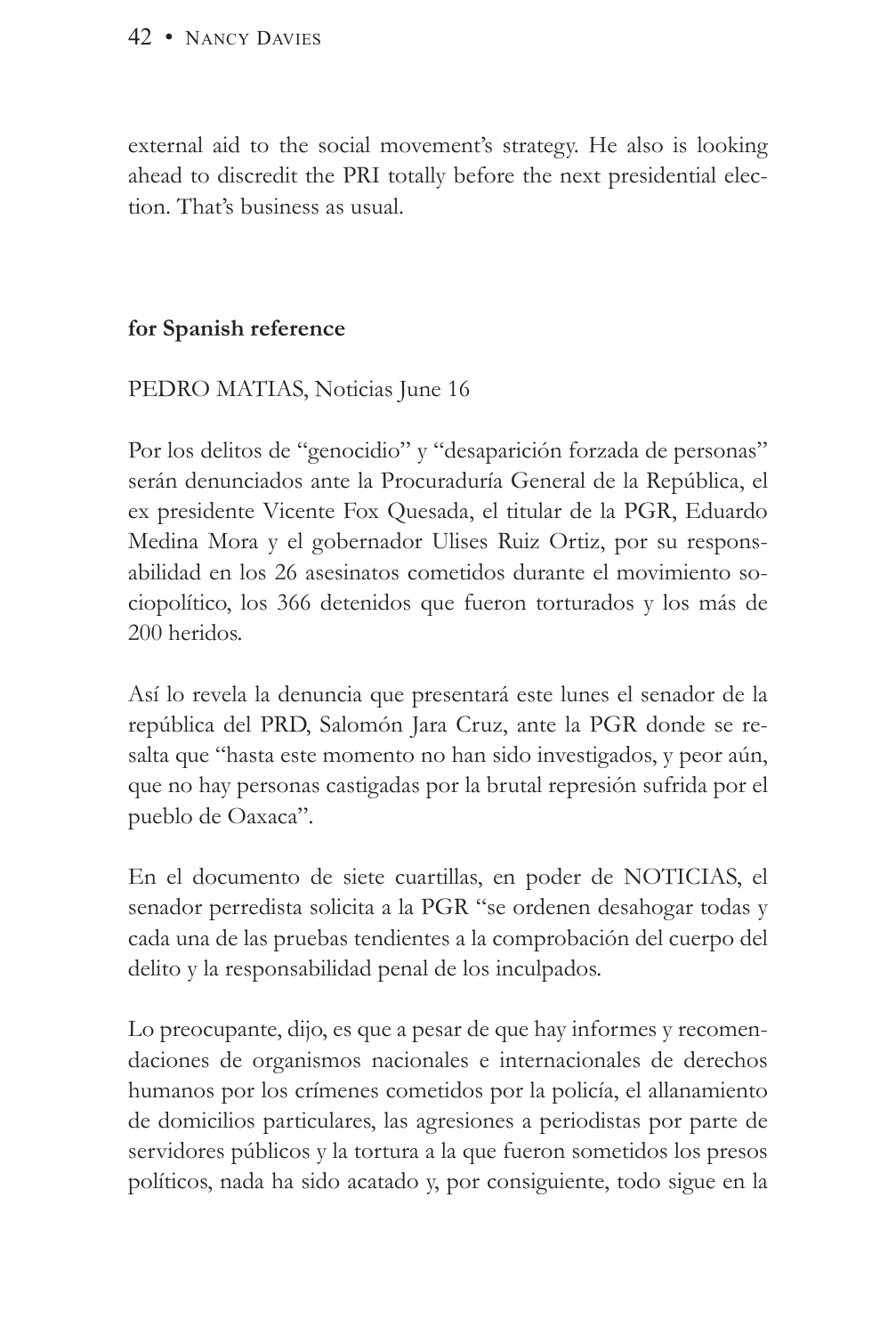absoluta impunidad.

Detalló que el 14 de junio del 2006, durante el fallido desalojo magisterial fueron detenidas 10 personas por elementos de las policías preventiva y ministerial; otras 25 personas fueron encarceladas entre el 15 de junio y el 28 de octubre, y 331 a partir del 29 de octubre de 2006 al 31 de enero del 2007.

Estas cifras están soportadas con nombres y números de expedientes integrados por las autoridades encargadas de administrar e impartir justicia, las cuales fueron señalados como "jueces de consigna".

Se hace hincapié en que estas detenciones fueron ordenadas por Rosa Lizbeth Caña Cadeza, entonces procuradora de justicia, y Lino Celaya Luría, cuando fungía como secretario de Protección Ciudadana y ejecutadas por Manuel Moreno Rivas y José Manuel Vera Salinas.

El legislador señala que estos funcionarios recibieron órdenes directas del gobernador Ulises Ruiz Ortiz, y por la Policía Federal Preventiva al mando de Eduardo Medina Mora, quien era el Secretario de Seguridad Publica Federal.

De igual forma, recordó que tan solo durante el fallido desalojo de los maestros registrado el 14 de junio del 2006, al menos 200 personas resultaron heridas a manos de elementos policíacos enviados por Ulises Ruiz Ortiz, Rosa Lizbeth Caña Cadeza y Lino Celaya Luría.

También hace referencia a que durante el tiempo que duró el conflicto social en el estado de Oaxaca, se cometieron 26 asesinatos, pues las victimas no estaban armadas, así como tampoco representaban ningún peligro, es decir que dichos homicidios no tienen ninguna justificación.

Y enumera los crímenes: el profesor Marcos García Tapia, quien fue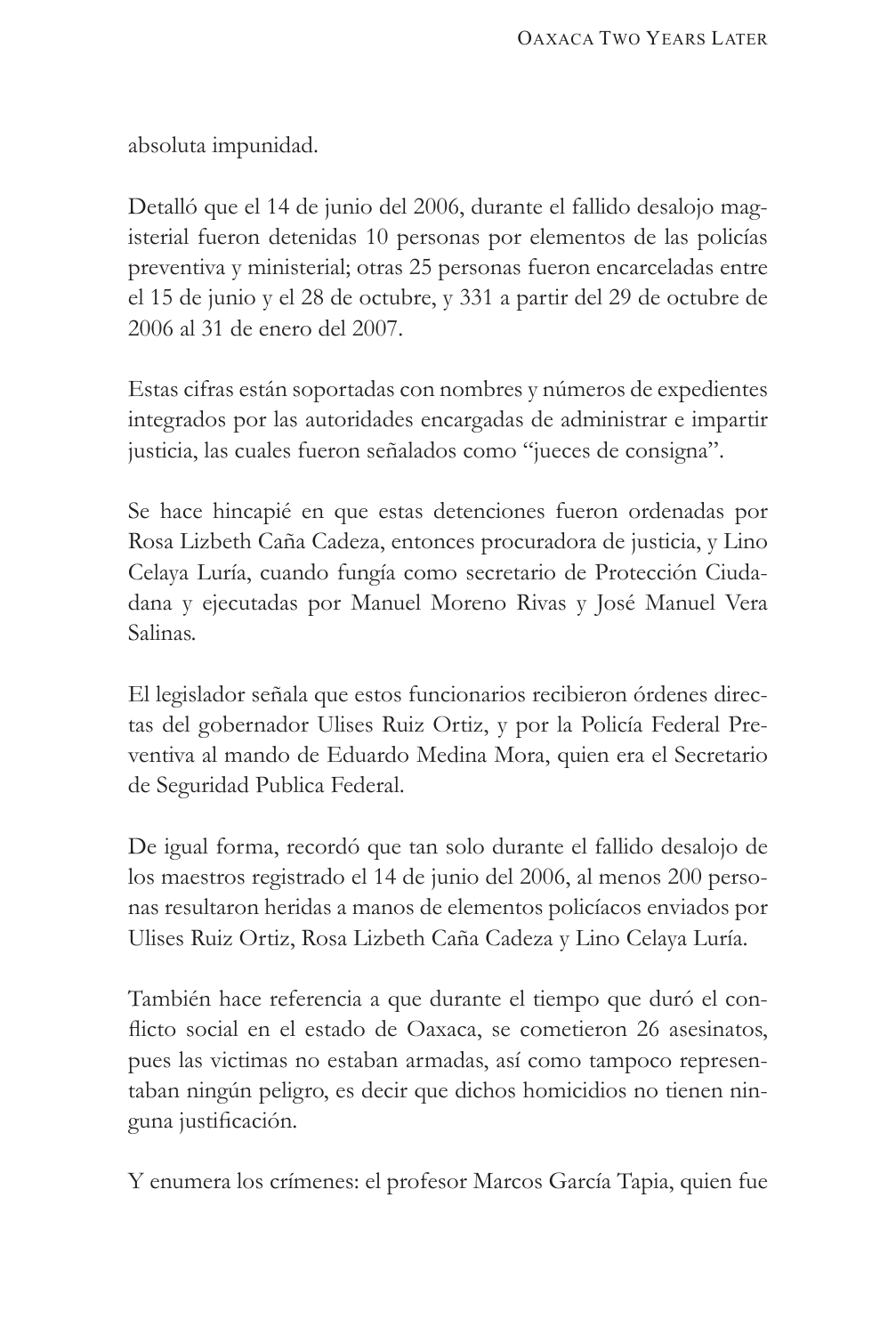ultimado en la ciudad de Oaxaca de Juárez, el día 08 de agosto del año 2006; posteriormente el 09 de agosto del 2006, fueron asesinados en el distrito de Putla de Guerrero, Oaxaca, Andrés Santiago Cruz, Pedro Martínez Martínez, y el menor de 11 años Pablo Octavio Martínez Martínez.

Después, el 10 de agosto durante la marcha realizada en la ciudad de Oaxaca de Juárez, fue asesinado de nueve balazos José Jiménez Colmenares, por sujetos a quienes se les encontraron identificaciones del ejército Mexicano; posteriormente, el 16 de agosto, en el municipio de Zaachila, fue asesinado Gonzalo Cisneros Gautier, quien era simpatizante de la Asamblea Popular de los Pueblos de Oaxaca.

A esos asesinatos se sumaron la muerte del arquitecto Lorenzo Sam Pablo Cervantes, registrada el 22 de agosto, en las cercanías de la radio La Ley y donde quedó perfectamente establecido que quienes cometieron el crimen, fueron policías preventivos del estado, cuyo superior jerárquico era Lino Celaya Luría.

El día 01 de octubre del 2006, en la Colonia Volcanes,, fue privado de la vida Daniel Nieto Ovando; luego, el 05 de octubre, fue asesinado Jaime Rene Calvo Aragón; el 14 de octubre, fue ultimado a balazos Alejandro García Hernández, por militares vestidos de civil; y el 18 de octubre, mataron al profesor Pánfilo Hernández, donde todo parece indicar que fueron elementos policíacos vestidos de civil.

Mientras que el día 27 de octubre, fueron asesinadas tres personas en municipios conurbanos a la ciudad de Oaxaca de Juárez. Ese día fue asesinado el periodista Bradley Roland Will, en el municipio de Santa Lucía del Camino, por policías municipales, sin embargo, a pesar de existir imágenes que demuestran fehacientemente tal hecho, los responsables fueron puestos en libertad, por petición expresa de Rosa Lizbeth Caña Cadeza Procuradora General de Justicia en el año 2006.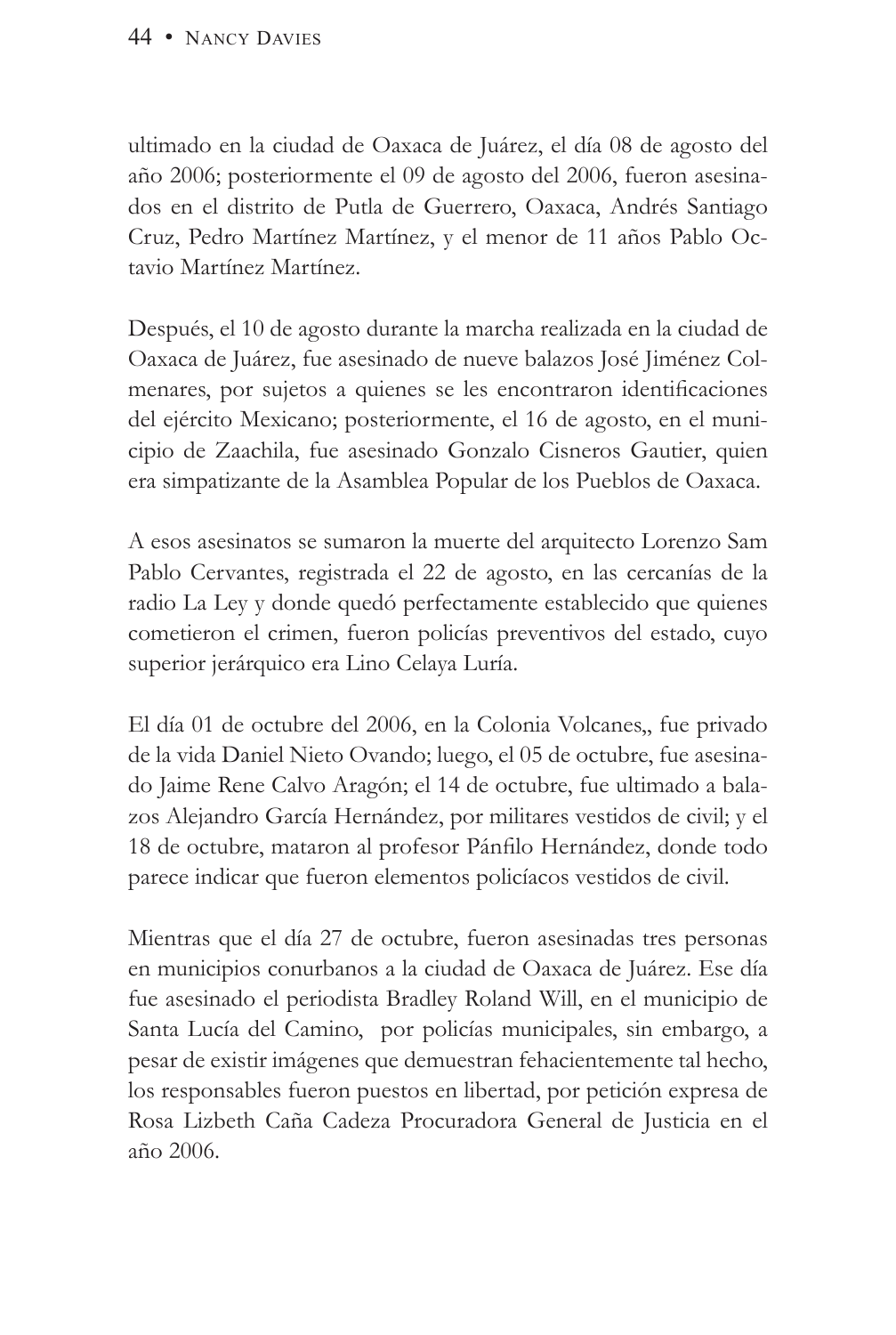Ese mismo día, también fueron asesinados Emilio Alonso Fabián, Esteban Zurita López y Esteban Ruiz.

El día 29 de octubre, durante el ingreso de la Policía Federal Preventiva a la ciudad de Oaxaca fueron asesinados Jorge Alberto López Bernal, Fidel Sánchez García y Roberto Hernández López. El senador resaltó que el superior jerárquico o responsable de dicho operativo fue Eduardo Medina Mora.

Por otra parte, los días 30 de septiembre, así como el 1 y 2 de octubre, dos helicópteros de la Secretaría de Marina y un avión no identificado efectuaron vuelos rasantes sobre la ciudad de Oaxaca, lo que demuestra la orden de manera clara del entonces Presidente de los Estados unidos Mexicanos Vicente Fox Quesada.

Respecto a lo ocurrido el 25 de noviembre donde se registró un enfrentamiento entre simpatizantes de la Asamblea Popular de los Pueblos de Oaxaca y la Policía Federal Preventiva, presentan una relación de detenidos en supuesto flagrante delito.

Revela que el parte informativo rendido por elementos de la Policía Federal Preventiva, comandados por Eduardo Medina Mora y suscrito por los sargentos de la PFP Juan Luis Ortiz Herrera, Alfonso Rodríguez Martínez Candelario Collado González, Mario Salazar García, con el visto bueno del inspector jefe de la Policía Federal Preventiva Luis Clemente García, pusieron a disposición del citado agente del Ministerio Público a unos 300 detenidos, de los cuales 141 fueron trasladados al Centro Federal de Readaptación Social Número 4 "Noroeste", ubicado en la ciudad de Tepic, Nayarit.

Todos estos hechos, dijo, lo facultan a ejercitar los siguientes derechos: El de presentar esta denuncia ante la PGR por ser competente para conocer e investigar los acontecimientos del 2006 y 2007.

Y el de solicitar se realicen todas y cada una de las investigaciones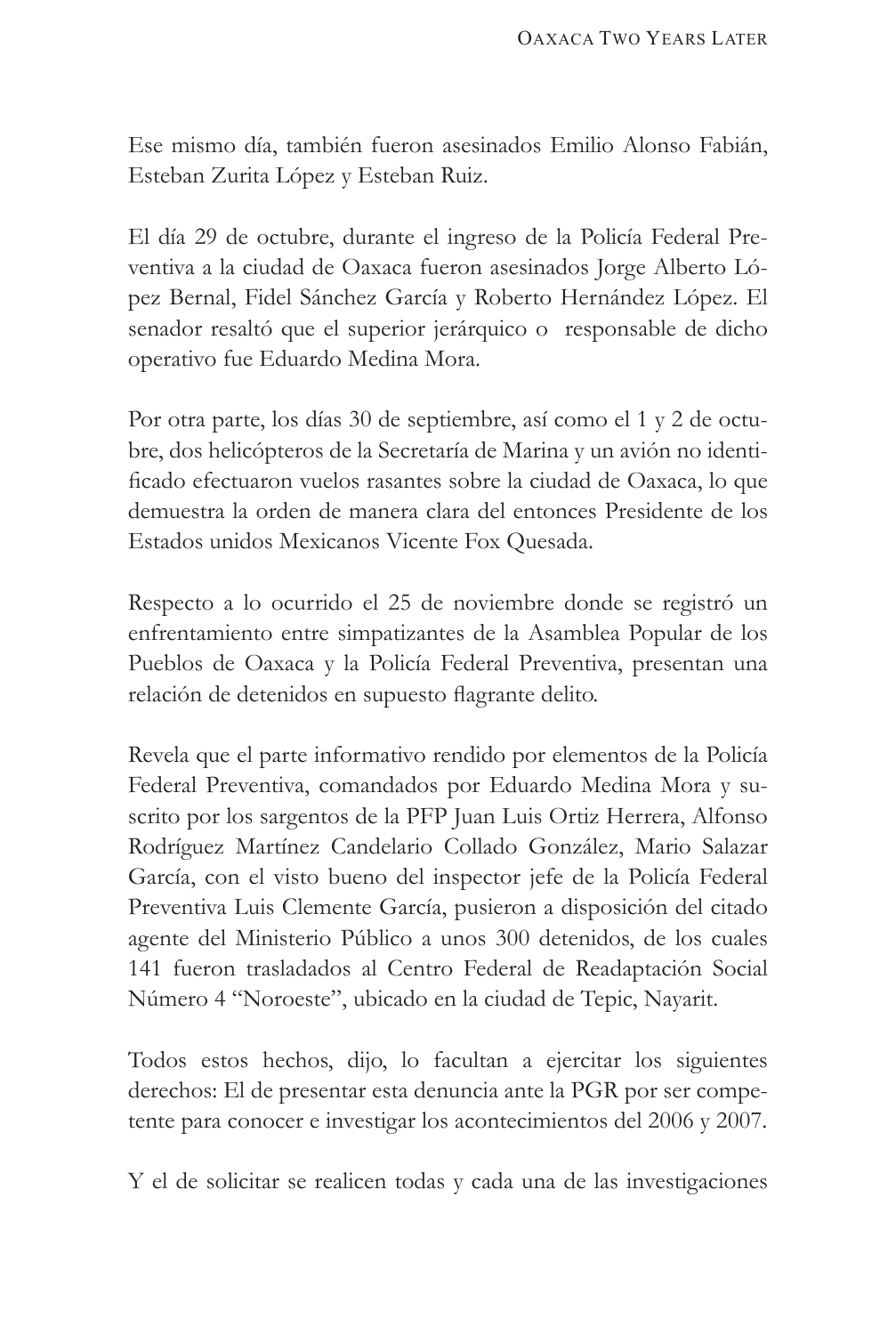necesarias para acreditar el cuerpo del delito y la responsabilidad penal del inculpado; y se recaben las declaraciones de las personas a quienes les constan los hechos que denunció.

Como pruebas, exhibe el informe recabado por la Comisión Civil Internacional de Observación por los Derecho Humanos; de la Comisión Internacional de Juristas y la Obra Diacónica Alemana a Oaxaca, el de la Asociación de Estudios Latinoamericanos, sobre las violaciones a la libertad académica, y de expresiones en Oaxaca de Juárez; el documento "Violaciones a los Derechos humanos en Oaxaca"; Del Paro magisterial a la movilización Popular, de la Misión Civil Internacional y de la Red Oaxaqueña de Derechos Humanos.

Encolerizado, este prócer del panismo por sus supuestas habilidades jurídicas y parlamentarias, nada menos que subprocurador de Derechos Humanos y Atención a Víctimas, lanzó la amenaza contra la mexicana frente a los miembros de una misión internacional de observación que, el 21 de abril, se entrevistaron con él justamente para saber los avances sobre agresiones a profesionales que ejercen la libertad de expresión en México.

Castro, quien como consejero jurídico de Vicente Fox diseñó el alegato jurídico del desafuero de Andrés Manuel López Obrador y después retomó la diputación para exponerlo directamente -y luego volvió a la alta burocracia--, sólo actúa como lo hacen otros miembros de la clase política nacional: en la lógica de impunidad.

Seguramente ahora que Amnistía Internacional emita su informe sobre las sistemáticas violaciones a los derechos humanos en México, entre ellas las que cometen soldados y cuerpos policiacos en esta simulación sexenal que es el combate a una parte del narcotráfico, habrá de expresarse la irritación de un gobierno de derecha que, en efecto, tiene como doctrina la hipocresía.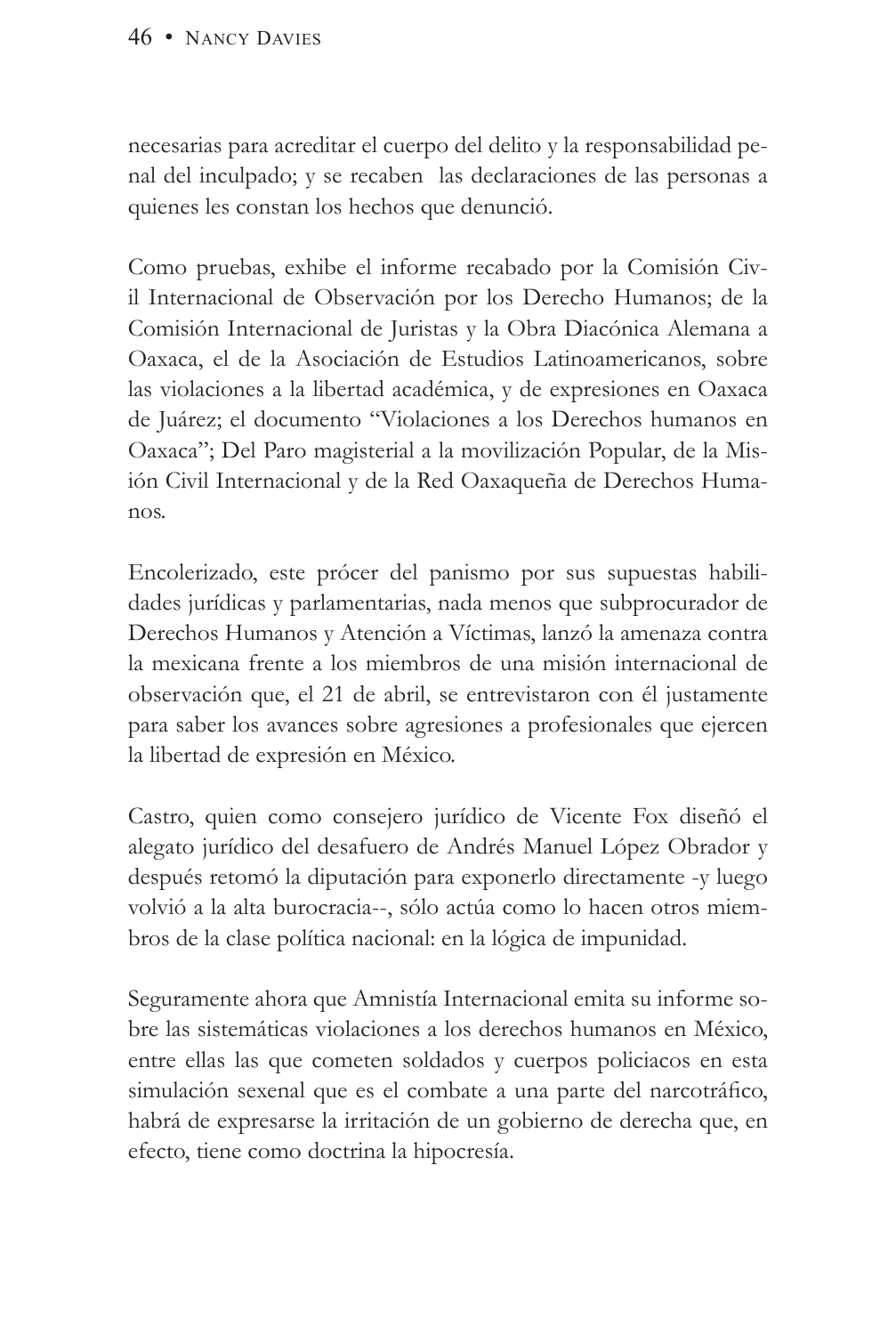### Escrito por VERÓNICA VILLALVAZO miércoles, 07 de mayo de 2008

Entre Guardias Blancas, deslindes y relaciones peligrosas

La crisis política de Oaxaca en estos momentos sitúa a los diferentes personajes a empezar a deslindarse de lo que pasó en 2006 y en 2007, Jorge Franco lo hizo el pasado 30 de abril al señalar de "sensacionalista" la nota publicada en medios nacionales que lo vinculan con la formación de grupos paramilitares y de la desaparición de los dos integrantes del Ejército Popular Revolucionario (EPR). Donde señaló que no hay sustento en lo que dice el testigo protegido que tiene la PGR, dijo estar dispuesto a acudir si es requerido por las autoridades, que su conducta puede ser revisada con toda la calma de que no es responsable de ninguna desaparición ni de conformar grupos paramilitares, indicando que estos señalamientos son para "golpear" "para frenar el avance del PRI".

El día 5 de mayo Lizbeth Caña Cadeza señaló que tampoco es responsable,"todo es infundado no hay pruebas", "ni sustentos" "son infundios irresponsables" y señaló al Secretario de Gobernación Juan Camilo Mouriño como responsable de filtrar esta información tendenciosa para involucrarla. Le envió a Nadín Reyes Maldonado hija de Edmundo Reyes Amaya un mensaje indicándole que ella no es responsable de la desaparición de su padre que a partir del 4 de abril de 2007 al dejar la Procuraduría Estatal, se deslinda completamente de los hechos que hoy la señalan como responsable, y aseguro que el actual Procurador Evencio Nicolás Martínez debe de dar respuestas de lo que sucedió a partir del 5 de abril de 2007.

Pero y entonces quién es responsable de los atropellos, levantones, asesinatos, torturas, desapariciones, el gobierno estatal o el federal?, es difícil saberlo, con estos deslindes se está descalificando todo aquello que se vivió en 2006, ahora "nadie" es responsable de nada, nadie dio la orden de realizar caravanas de la muerte, están poniendo en duda la memoria colectiva de todos aquellos que sufrieron esos acosos, el dolor de las viudas, de los hijos que se quedaron sin padres, sin hermanos. Están apostando a que no hay responsables reales de estos sucesos.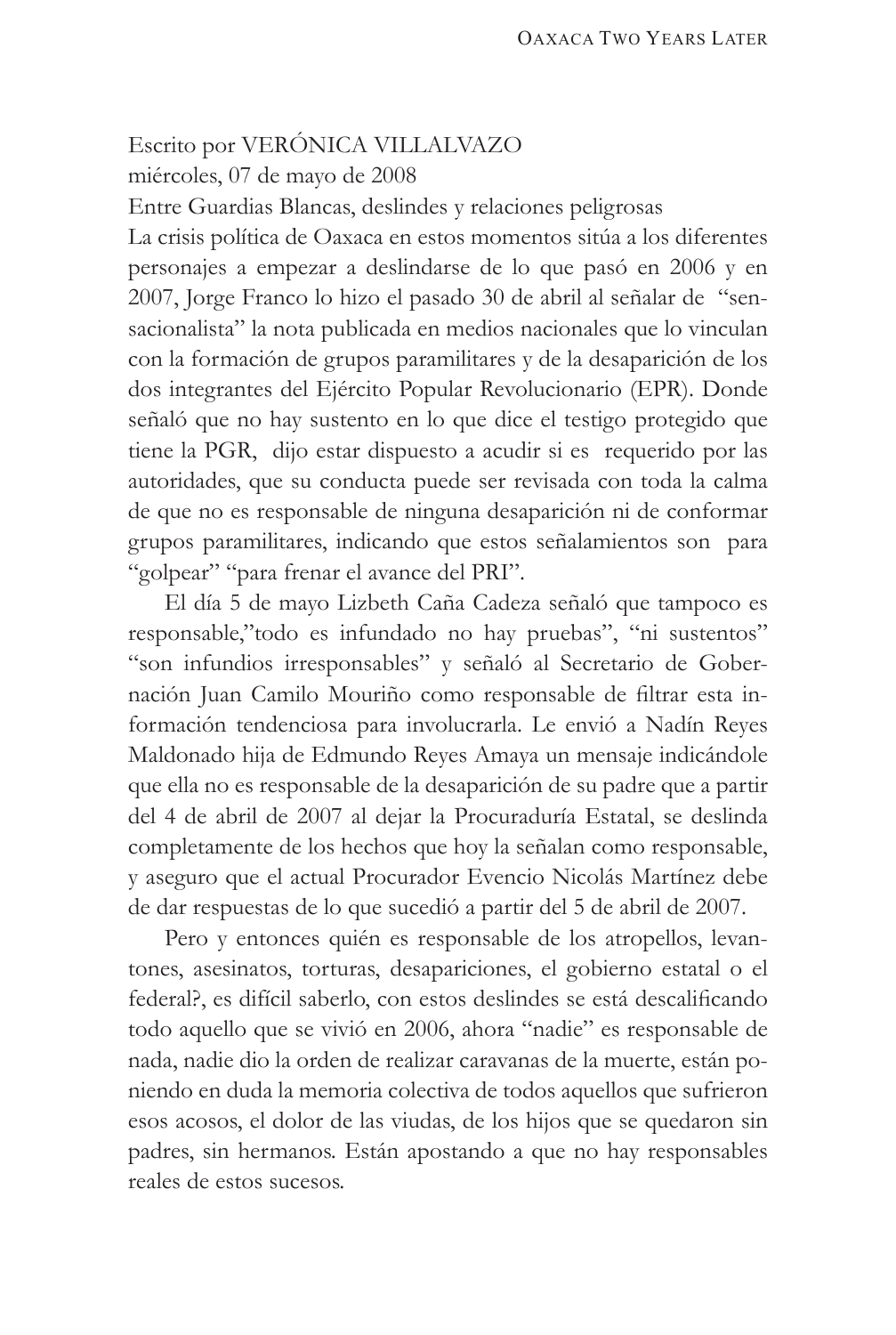lTal vez a responsabilidad es compartida la ignorancia histórica y la incapacidad política del gobierno actual que durante los últimos años, ejecutó, atropelló apoyado por el gobierno federal violentando los derechos civiles, sindicales y humanos en Oaxaca.

En todo momento desconocen las recomendaciones de los Organismos Internacionales de Derechos Humanos, incluida la Comisión Nacional de Derechos Humanos.

La irresponsabilidad federal alargó el conflicto y cobijó al gobernador y todo su gabinete aun bajo las evidencias de que no existía gobernabilidad en el estado, para finalmente enviar a la fuerza militarizada denominada Policía Federal Preventiva (PFP) a poner prácticamente en estado de sitio a la ciudad de Oaxaca y apoyar, con la fuerza, al gobernador, pues sólo se dedicaron a detener, arbitraria e ilegalmente a participantes o no en el movimiento popular con golpes, agresiones y torturas psicológicas de una guerra de baja intensidad, al tiempo que cubría las espaldas de la policía estatal y de los paramilitares, y en nombre de preservar "el estado de derecho, la ley y el orden. Ejecutaron acciones que ahora nadie dictamino

¿Puede algún funcionario saber quién es responsable entonces de todos estos sucesos?

En esos momentos 'la paz' y 'la solución' del conflicto se alcanzarían con meter a la policía militarizada a poner "orden y respeto", "el imperio de la Ley", reprimiendo a un movimiento popular de las dimensiones alcanzadas por la Asamblea Popular de los Pueblos de Oaxaca (APPO),

En diciembre de 2006 según el boletín de prensa 005/06 de La Secretaría de la Defensa Nacional, la Procuraduría General de la República y la Secretaría de Seguridad Pública iniciaron un operativo en Oaxaca a para inspeccionar las armas y supervisar la Licencia Oficial Colectiva de armamento (LOC) de la Policía Ministerial de ese estado.

En el Operativo participaron peritos de la PGR, quienes tomaron las huellas de balística de cada una de las armas de cargo de los elementos de la Policía Ministerial, para compararlas con todos los casquillos de bala que se encuentran en las averiguaciones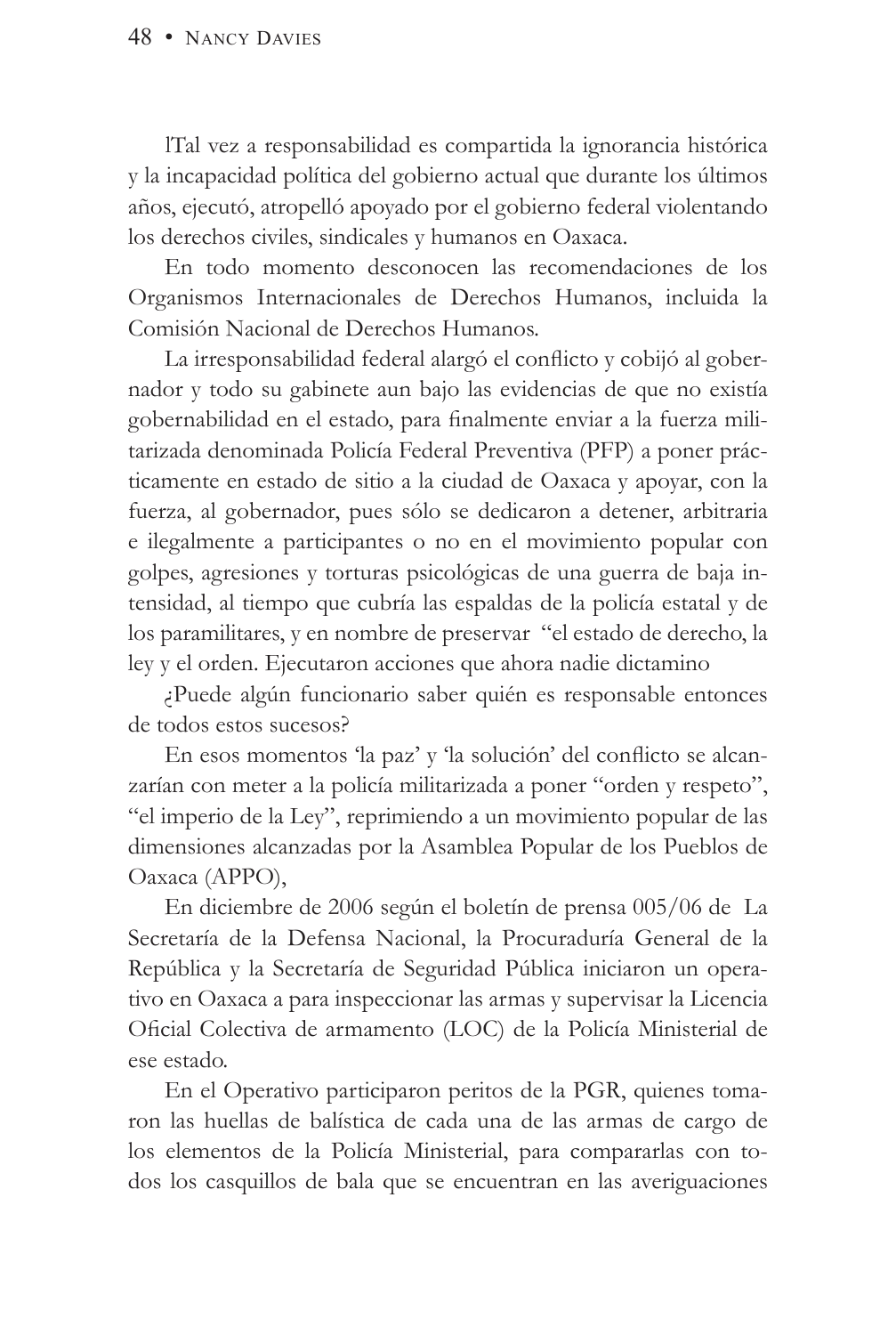previas por homicidio en la entidad. La Procuraduría General de la República (PGR) inició una averiguación previa para investigar cualquier vínculo entre los policías y agentes investigadores, de la entidad, con los hechos violentos registrados durante la resistencia civil. ¿Y entonces no encontraron nada?, o ¿en ese momento no fue prudente mencionarlo? La situación en este caso son los deslindes nadie es responsable, la ciudadanía se queda esperando respuestas, que tal vez como en el 68, 71, 94, 97, jamás lleguen y solo se mantengan en la cada vez mas lastimada memoria colectiva, del país, generando con esto ambientes sociales peligrosos, donde los caminos para resolver algún problema legal son lentos, complejos y en la gran mayoría de los casos no se alcanza la justicia, al contrario se sigue violentando al bloquear el acceso a una verdadera igualdad.

---------------------------------------------

this is a very lengthy piece with tons of facts, mostly names and dates, which I don't include

Informe actualizado sobre la situación del periodismo en México: 46 asesinatos y 10 desapariciones forzadas de periodistas y trabajadores de prensa ocurridas durante el sexenio de Vicente Fox Quesada y en lo que va del gobierno de Felipe Calderón Hinojosa; en el 2007, fueron asesinados 6 periodistas y 3 trabajadores de la prensa y ocurrieron 3 desapariciones forzadas de informadores; en lo que va del 2008, fueron asesinados 6 colegas y uno desparecido

En materia de derechos humanos, en México, el gremio periodístico al igual que otros grupos violentados nada tenemos que celebrar. Al presentar este Informe Actualizado al 1 de junio de 2008, la Federación Latinoamericana de Periodistas FELAP-México denuncia nuevamente que nuestro país continúa en el primer lugar en el mundo en asesinatos, desapariciones forzadas y demás atentados y agravios contra los trabajadores de la prensa, sólo por debajo de Iraq, que como hemos señalado es un caso sui géneris por sufrir una guerra de intervención por parte de Estados Unidos y sus aliados. Precisamente en el mes de abril fueron asesinadas 2 compañeras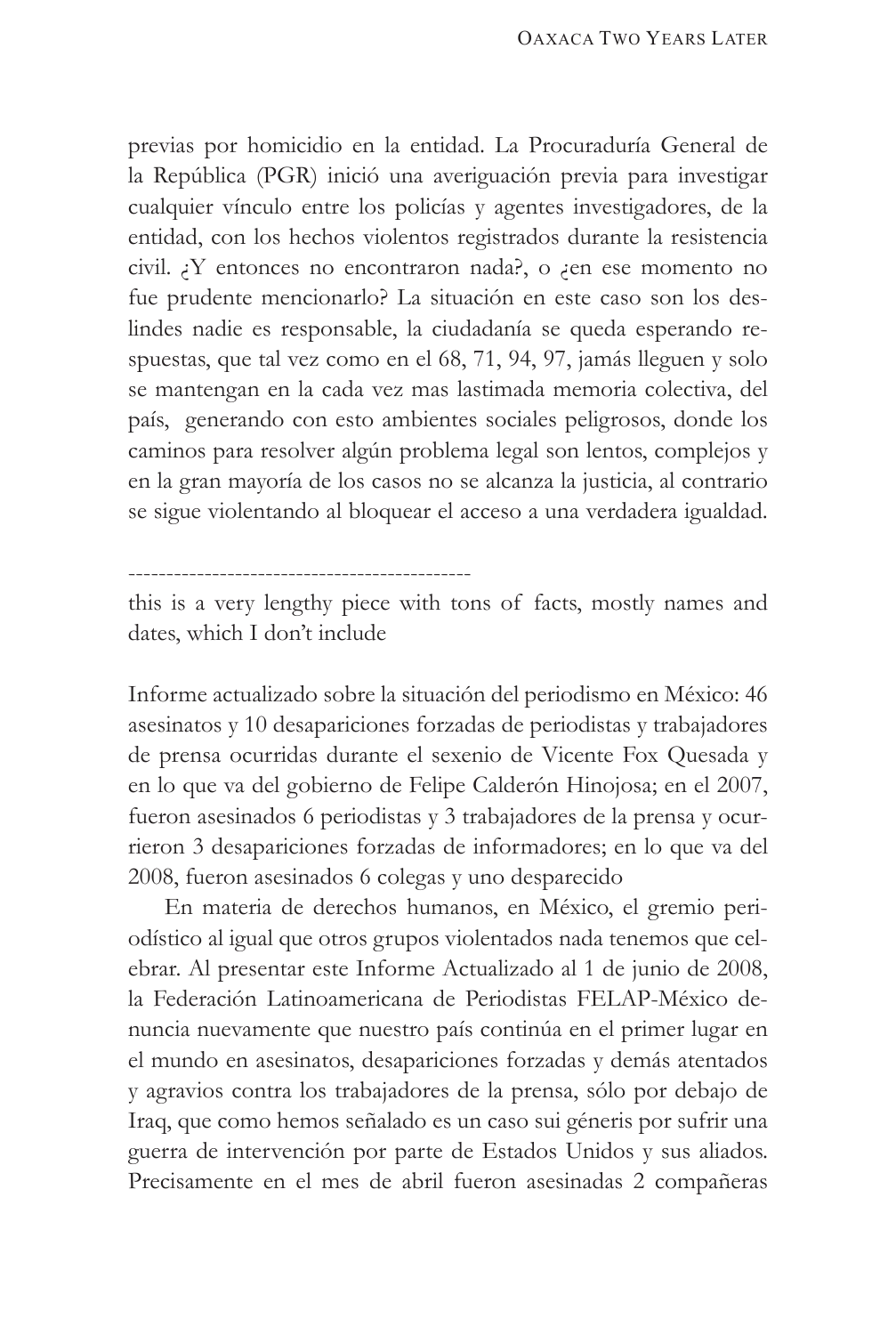colegas indígenas de apenas 21 y 23 años de edad, para completar la lista cruel de 80 periodistas asesinados en los últimos 25 años, en promedio más de 3 por año.

Es decir desde 1983, año emblemático en que fue asesinado el gran columnista, Manuel Buendía Téllez Girón -30 de mayo, al 2000 han sido muertos 17 informadores, dos por año en promedio. Los homicidios de informadores se incrementan a partir del 2000 a la fecha, son 46 caídos, en promedio casi 6 por año.

En lo que va de este año, son 6 compañeros más los asesinados y uno desparecido La lista cruel del 2000 a la fecha asciende a 46 asesinatos: 43 periodistas y 3 trabajadores de prensa y continúan 8 colegas desaparecidos. Fueron 10 los secuestrados, 2 fueron encontrados muertos.

Con los últimos asesinatos y desapariciones, México mantiene el deshonroso primer lugar en el mundo en atentados a informadores y medios. En los últimos 7 años 4 meses el registro de la Federación Latinoamericana de Periodistas Felap, con el invaluable apoyo de la Federación de Asociaciones de Periodistas Mexicanos, Fapermex, y el Club Primera Plana, arroja esa lamentable lista trágica de 46 compañeros asesinados, más de 6 por año, y más de un desaparecido por año. Lo más grave radica en que todos los casos yacen en la más vergonzosa impunidad. Nuevamente nos dirigimos al presidente Felipe Calderón Hinojosa para exigirle justicia, en el entendido de que sólo con su decisión política se puede revertir el fenómeno que tiene como objetivo único y fundamental el socavar las libertades de prensa y expresión, así como el derecho a la información.

Es de mencionarse, aunque resulta incomodo, que otras organizaciones internacionales en sus reportes den a conocer sesgada y por tanto incompleta la lista de los asesinatos y desapariciones forzadas de trabajadores de la prensa. El presente Informe responde a una acuciosa investigación y registro constante de las incidencias en torno de los atentados a periodistas, prácticamente en el mismo instante en que ocurren.

Desde el periodo del foxismo nuestro país se convirtió en el número uno en atentados a periodistas en el mundo sin conflicto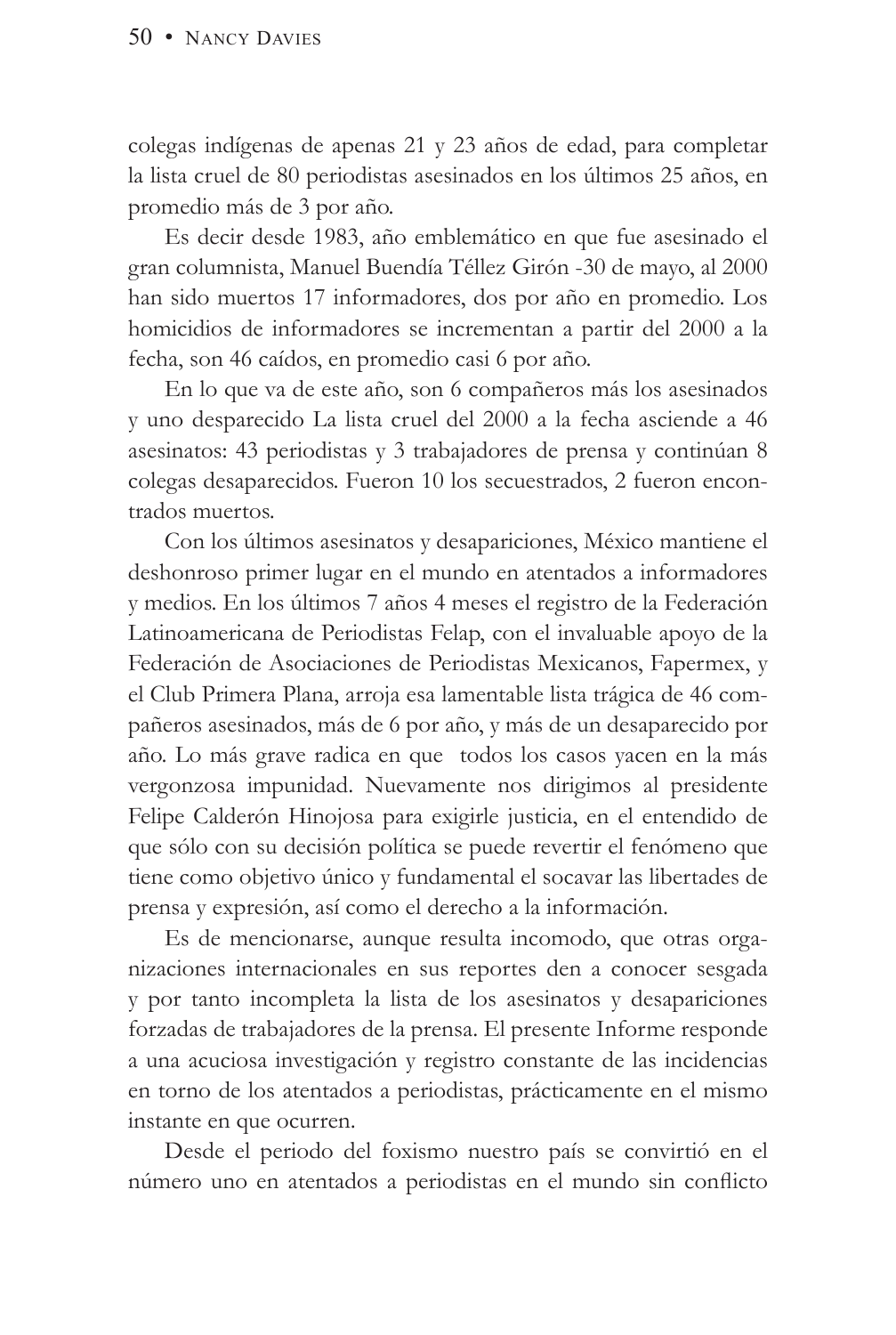bélico, --sólo como ya apuntamos, atrás de Irak que sufre una guerra de intervención—con 46 periodistas asesinados y 8 aun desaparecidos.

En los meses de gobierno de Felipe Calderón, el fenómeno de atentados a comunicadores no cesa, con 16 asesinados, 4 desaparecidos y el descubrimiento de los cadáveres de 2 compañeros secuestrados en el sexenio anterior, con lo cual la lista se eleva a la cifra mencionada. Resulta comparativamente que si en el sexenio anterior se asesinó a un periodista por año, 30 en total y fueron secuestrados 6, uno por año. En la actual administración el panorama es dantesco. 16 periodistas asesinados, uno por mes y una desaparición forzada cada 3 meses y medio.

A todo lo anterior debemos sumar los cientos de atentados de todo tipo que sufren los comunicadores y sus medios. Casos, todos, repetimos, que se encuentran en la más absoluta impunidad.

En concordancia con nuestro informe, la Comisión Nacional de Derechos Humanos, en una nueva actitud, da a conocer la multiplicación de agresiones y amenazas a periodistas. Coincide también con nuestro informe en el sentido de que no hay voluntad de las autoridades para investigar ese tipo de violaciones a las garantías de los informadores y sancionar a los responsables materiales e intelectuales, lo que genera impunidad.

La CNDH informó que abrió 84 expedientes de queja en 2007 por agravios contra periodistas en el ejercicio de su profesión, relacionados con presuntas violaciones a sus derechos fundamentales y que documentó 88 casos que se hicieron públicos en diversos medios informativos y que podrían constituir violaciones a las garantías fundamentales de los comunicadores, además de que constantemente emite las recomendaciones de los casos a las autoridades correspondientes.

Reconocemos también la disposición de la Comisión Nacional de Derechos Humanos a revisar las listas de las víctimas del periodismo, no en el simple ejercicio de empatar cifras, sino en el compromiso de que ninguno de los casos quede impune. Es importante destacar que en lo que va de la administración de Felipe Calderón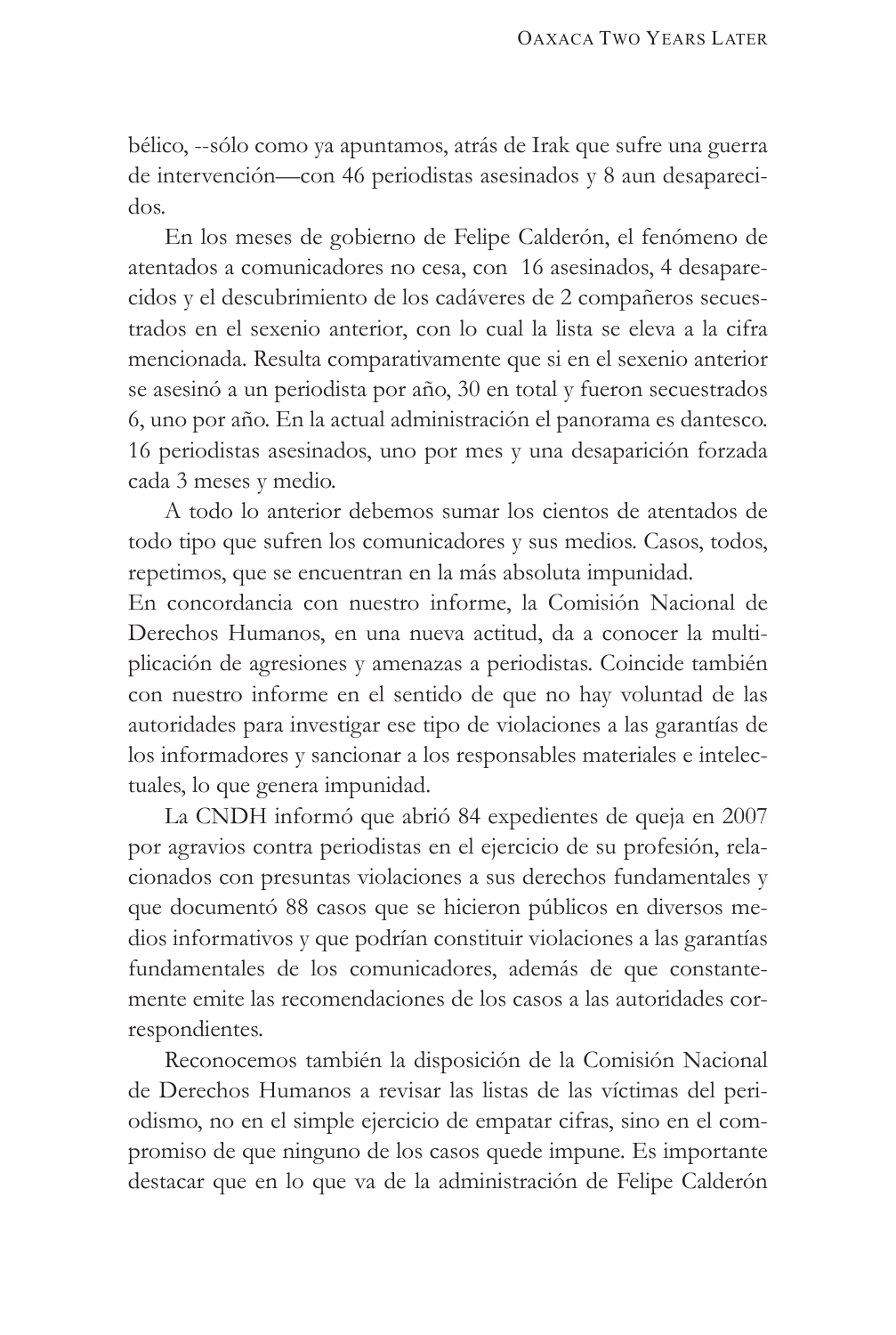#### 52 • NANCY DAVIES

Hinojosa las agresiones a periodistas superan ya a las ocurridas en el mismo período del cruel foxismo.

Desde que se incrementó este fenómeno social, que vulnera directamente a la sociedad ante su derecho inalienable de estar de inmediata y perfectamente bien informada, el periodismo organizado del país, al través del Club Primera Plana, CPP, la Federación de Asociaciones de Periodistas Mexicanos, Fapermex, y su análoga continental la Federación Latinoamericana de Periodistas, Felap, hemos exigido simplemente justicia, que de haberse cumplimentado por parte de las autoridades correspondientes, obviamente se hubiera revertido el lacerante fenómeno.

Sin embargo, a pesar de la gravedad de la situación, jamás hemos merecido el menor respaldo a nuestras denuncias por parte de la llamada gran prensa. Inclusive hoy, prefieren mencionar a organizaciones extranjeras, con cifras crueles por debajo de la realidad, que a las asociaciones nacionales y regionales en nuestras condenas y en demanda permanente de justicia.

Por toda esta situación de vergonzante impunidad ante los crímenes de periodistas y la nula acción preventiva, situaciones que siempre hemos denunciado como desempeños seguros para socavar las libertades de prensa y de expresión, todos nos unimos con la demanda unificada de la Felap, Fapermex y CPP que presiden respectivamente el colega argentino Juan Carlos Camaño, el chihuahuense Roberto Piñón Olivas y la poblana Rosaura Cruz de Gante: ¡No más asesinatos, desapariciones y demás atentados a periodistas, señor presidente Felipe Calderón Hinojosa!

Nunca antes en la historia del país tuvimos que soportar un sexenio gubernamental federal tan brutalmente enemigo de la prensa, como el que terminó el jueves 30 de noviembre del 2006, a pesar de las acostumbradas declaraciones en contrario del entonces presidente Vicente Fox Quesada, quien afirmaba que durante su gobierno se puso fin a la censura.

Baste recordar que en ese supuesto gobierno del cambio, fueron asesinados 30 periodistas, cinco por año, desparecieron 6 colegas, se cometieron cientos de atentados, se crearon leyes privativas mordaza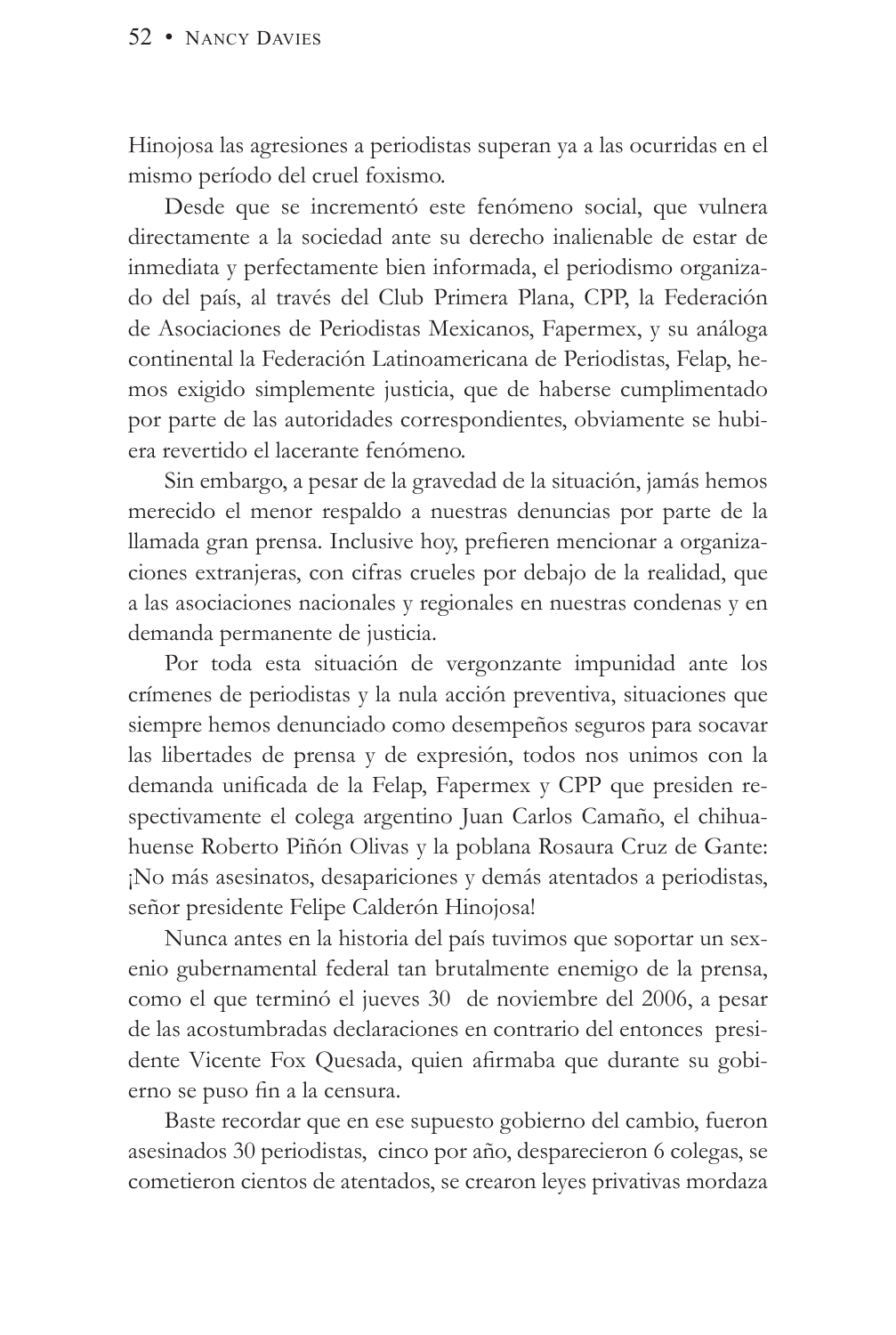como la del ex gobernador de Chiapas, Pablo Salazar Mendiguchía y, lo peor de todo en materia normativa, el foxismo puso en vigor la supuesta Ley Federal de Transparencia y Acceso a la Información Pública Gubernamental y las clonadas en diferentes entidades de la República.

Ante esta realidad lacerante que vive el gremio periodístico nacional y que ha tenido repercusiones vergonzosas allende las fronteras al convertirse México, país sin conflicto bélico, en el primero en el mundo en asesinatos, secuestros y demás atentados a comunicadores; pero sobre todo por la cobarde impunidad imperante ya que ningún caso ha sido aclarado, exigimos simplemente: justicia. También es de rechazarse la farsa de las declaraciones de Vicente Fox de que puso fin a la censura. ¿Cómo entonces debemos llamarle a toda esa impunidad con que se actuó durante su gobierno en contra de los comunicadores y sus medios para socavar las libertades de prensa y expresión, así como contra el derecho a la información?

¿Cómo es posible que Vicente Fox, en su acto de despedida de los comunicadores se haya atrevido a invitar a los medios de comunicación no sólo a fortalecer el proceso democrático en México, sino también a difundir con "objetividad y profesionalismo" la información con la que se forma la opinión pública en la ciudadanía, y luego afirmara que a lo largo de su sexenio se puso fin a la censura, a la represión y al autoritarismo y que ahora a éste, su supuesto espacio de libertades, debe sumarse la responsabilidad de los medios en el marco de la ética y de la verdad?

En primer lugar, en la invitación al gremio está implícita la calidad de Torquemada del ex Jefe del Ejecutivo; mintió Vicente Fox al decir que acabó con la censura en su Gobierno. Al contrario, la situación fue brutal y asesina y por último es totalmente inaceptable que haya afirmado que durante su gobierno México fue "un sexenio de libertades".

A continuación se enumeran los nombres y fechas de los periodistas asesinados y secuestrados en el periodo sexenal de Vicente Fox Quesada y lo que va del gobierno de Felipe Calderón Hinojosa  $(2000 - 2008)$ ...